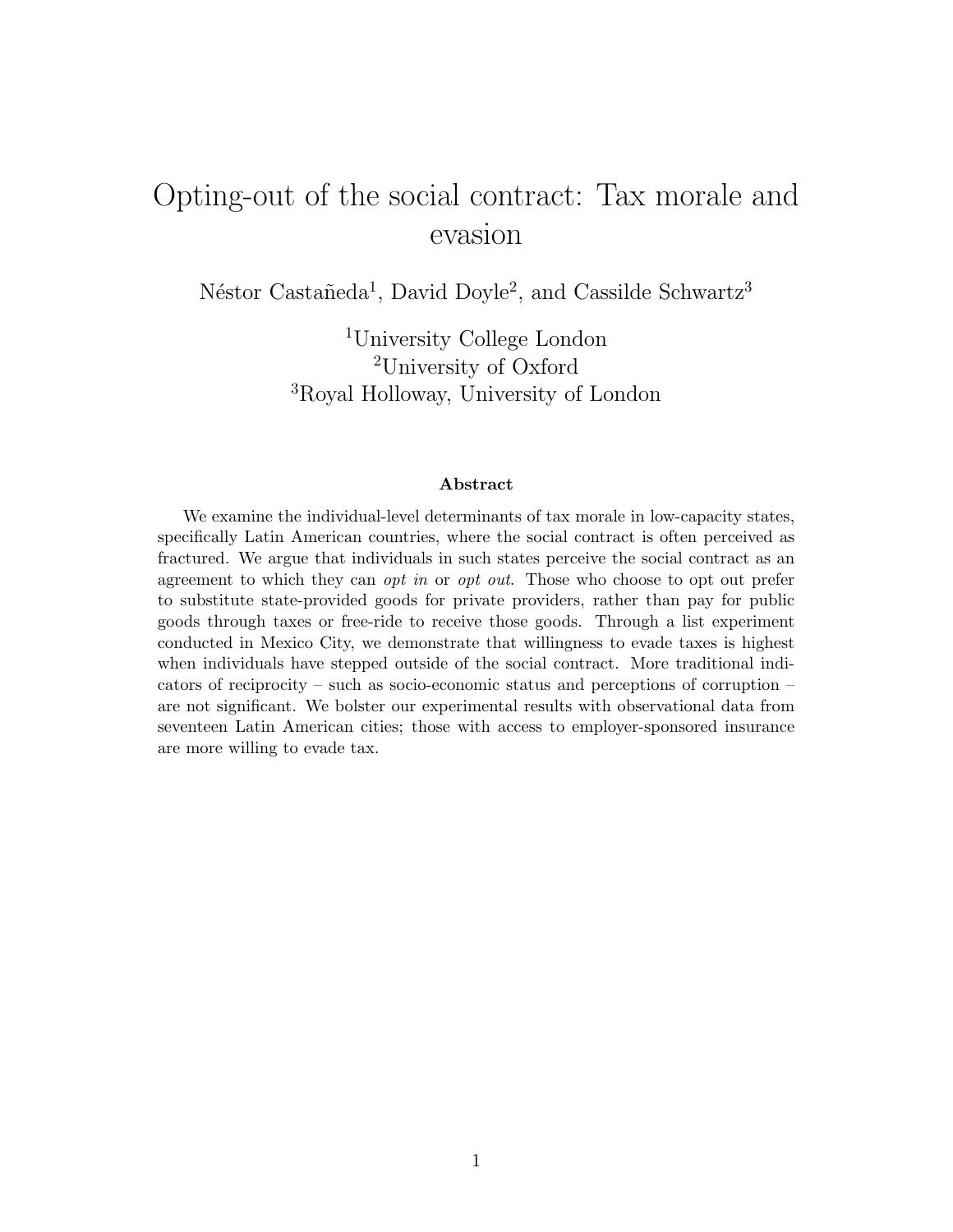### 1 Introduction

At the center of every functioning state is some form of social contract. This is, in essence, an agreement between citizens and the state. The state is tasked with providing public goods, and in return, citizens willingly cede liberty and taxes to the state [\(Rousseau,](#page-38-0) [1920\)](#page-38-0). In theory, the bilateral nature of this contract is naturally self-reinforcing. On the one hand, the state cannot provide public goods without sufficient tax revenue. On the other hand, tax morale rests on the foundation of a strong social contract. Indeed, Margaret Levi [\(1989,](#page-37-0) p. 52-53) maintains that tax compliance thrives where "taxpayers have confidence that (1) rulers will keep their bargains and (2) the other constituents will keep theirs." Taxpayers comply with their end of the social contract when they perceive an honest, responsible state and an engaged, conscientious citizenry.

While the state's ability to provide public goods has received considerable attention in academic literature (e.g [Kurtz,](#page-37-1) [2013;](#page-37-1) [McGuire,](#page-37-2) [2014;](#page-37-2) [Bird and Zolt,](#page-33-0) [2015;](#page-33-0) [Soifer,](#page-38-1) [2015\)](#page-38-1), the individual-level dimension of the social contract, notably tax morale, has generated only limited research thus far (e.g. [Luttmer and Singhal,](#page-37-3) [2014;](#page-37-3) [Kuziemko et al.,](#page-37-4) [2015;](#page-37-4) [Duch and](#page-35-0) [Solaz,](#page-35-0) [2015;](#page-35-0) [Ballard-Rosa et al.,](#page-33-1) [2017\)](#page-33-1) and remains largely unexplored in developing countries [\(Torgler,](#page-38-2) [2005;](#page-38-2) [Bergman,](#page-33-2) [2010;](#page-33-2) [Ortega et al.,](#page-37-5) [2016\)](#page-37-5). Indeed, the literature largely neglects the fact that the conditions of a functioning social contract often do not hold in developing or low-capacity states. In such states, public goods provision is often poor, management of public funds is often corrupt or inefficient, and tax evasion is historically high. In these contexts, where the social contract appears fractured, is it not clear what drives citizens to maintain their end of the bargain or, specifically, what drives variation in their willingness to underwrite the arrangement through the payment of taxes.

Tax morale in low-capacity states remains largely unexplored, with some significant exceptions. Bergman [\(2010\)](#page-33-2), for example, suggests that levels of enforcement, together with reciprocity, are especially important in low-capacity states. Bodea and LeBas [\(2016\)](#page-34-0) argue that, in the absence of strong enforcement, pro-compliance norms are a function of social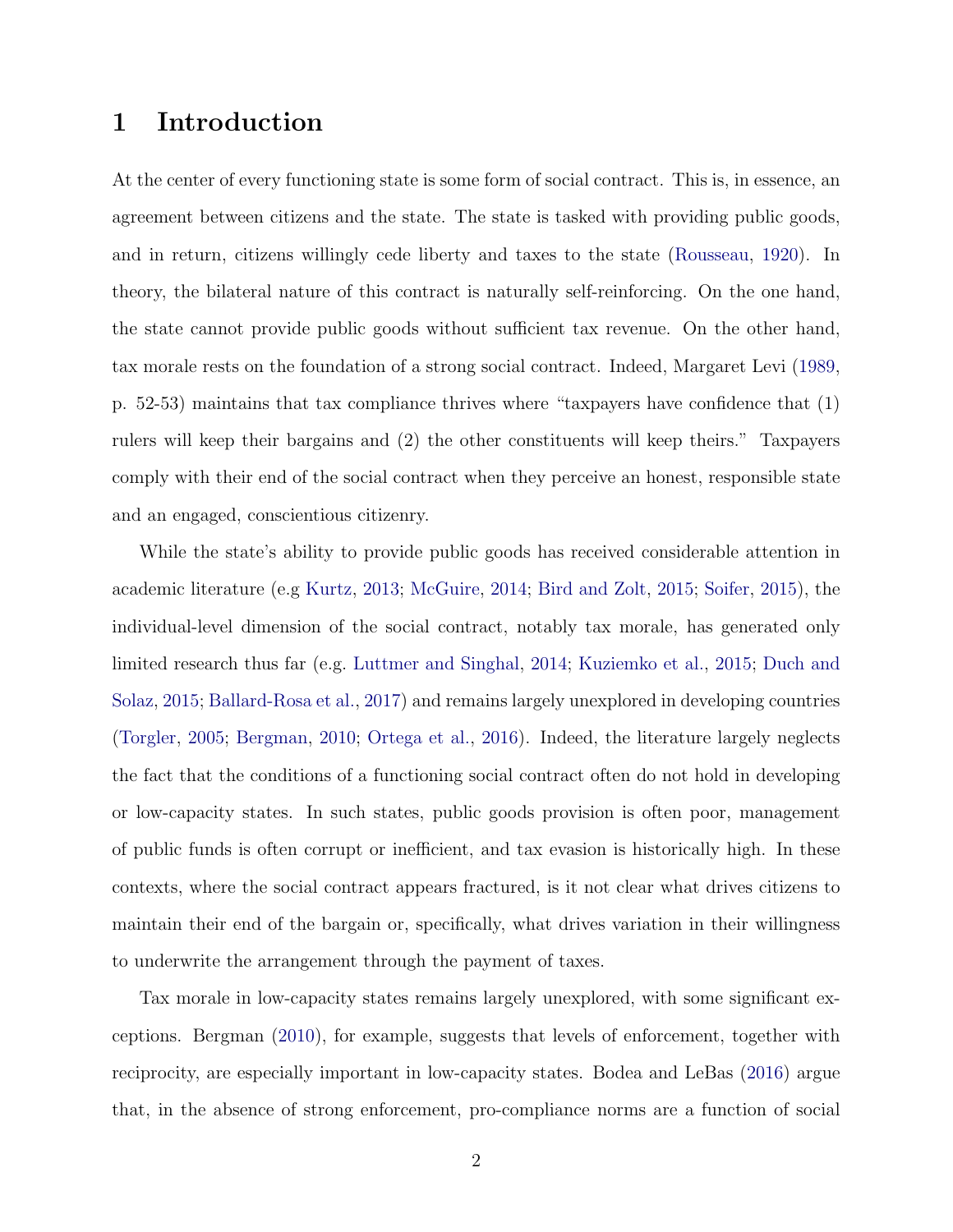context, which can act as a substitute for poor quality in state service provision. These theories, while important, struggle to account for individual-level differences where context is held constant, and more importantly, they neglect to consider the agency that citizens exert over the social contract.

This paper examines the individual-level determinants of tax morale in low-capacity states, specifically Latin American countries, where norms of tax compliance are weak and public goods provision is often poor. We argue that individuals in such states perceive the social contract as an agreement to which they can *opt in* or *opt out*. If individuals believe that their government can provide public goods efficiently and successfully, relative to private providers, they are more likely to fulfill their end of the contract by paying tax. However, individuals may also opt out of the social contract – in doing so, they take actions to reduce their dependence on state-provided goods and also evade taxes. To neatly capture this idea of opting in and out of the social contract, we focus specifically on the divergence in attitudes towards tax compliance among Latin American citizens who opt out of the public system and purchase private health insurance in comparison to those who remain in the public system.

The primary test of our argument is based on data from an original survey experiment fielded in Mexico. Mexico suffers from high rates of tax evasion: income tax evasion rates are higher than 80% among small firms, corporate income tax evasion rates are decreasing but still higher than 25%, and VAT evasion rates are higher than 20% (Gómez Sabaini and Jiménez, [2012\)](#page-36-0). In 2015, tax evasion in Mexico represented about 3% of GDP [\(ECLAC,](#page-35-1) [2017\)](#page-35-1) and official estimates suggest that personal tax evasion in Mexico fluctuated between 15% and 19% between 2004 and 2012 [\(Fuentes Castro et al.,](#page-36-1) [2013\)](#page-36-1). Individual-level survey data from the AmericasBarometer indicates that, while in general, the attitudes of citizens towards their state is poor, there is notable heterogeneity in these attitudes [\(Romero et al.,](#page-37-6) [2015\)](#page-37-6). Observational studies on tax compliance however, will likely suffer from social desirability bias, given the sensitive nature of questions about tax evasion [\(Bradburn et al.,](#page-34-1) [1978\)](#page-34-1). Therefore, we use a list experiment to elicit willingness to evade taxes.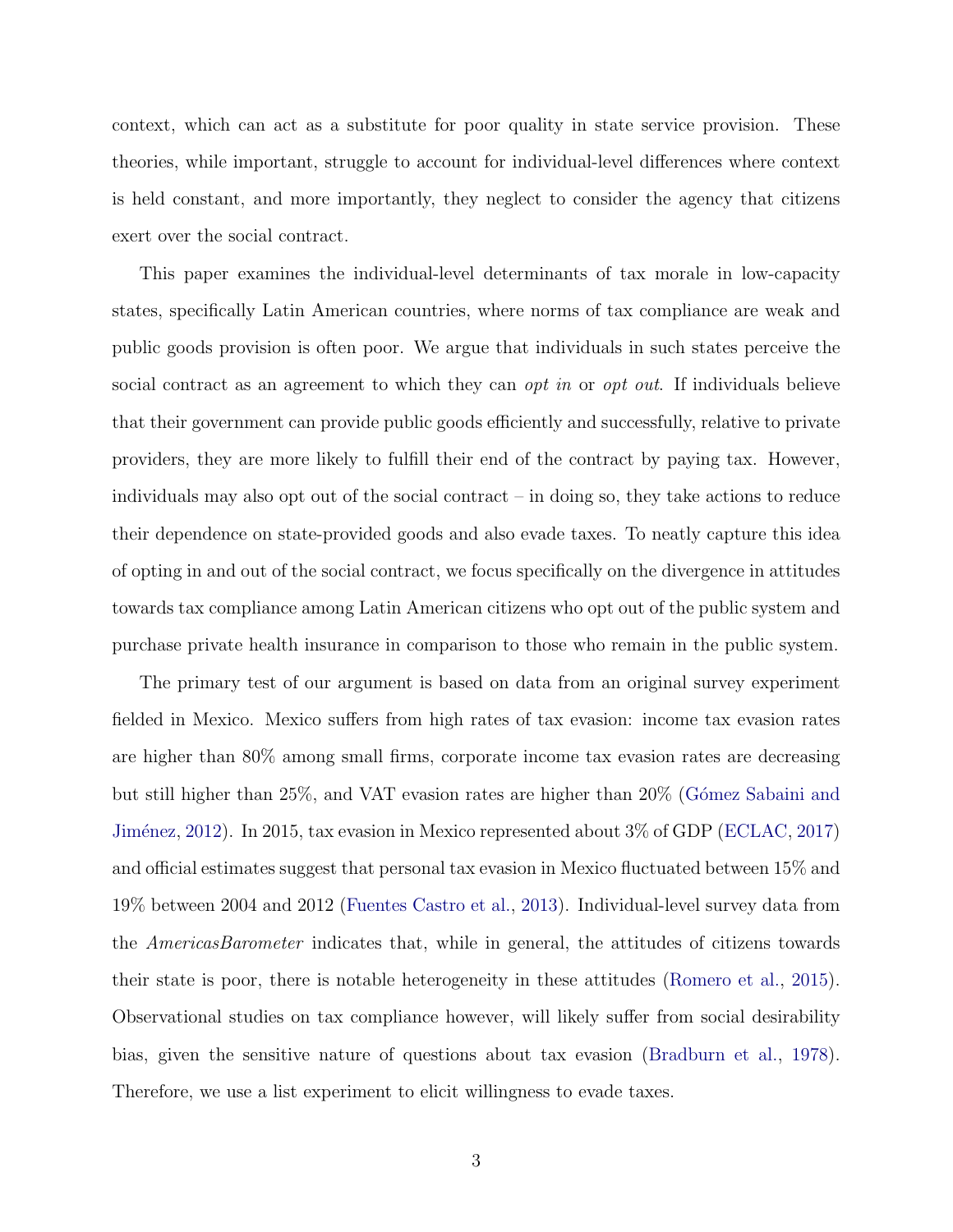We find robust evidence that tax morale is lowest among individuals who have stepped outside of the social contract (out of the welfare state) and, instead, opt for private providers. Among those who opt out, roughly 20% to 30% express a willingness to evade taxes. Meanwhile, we find limited support for alternative hypotheses on reciprocity. Specifically, we do not find that individuals are more willing to evade taxes when they are wealthy or perceive higher rates of corruption. These findings suggest that individuals do not simply evade taxes when the expected benefits are low; individuals evade taxes after they distance themselves from state-provided goods and opt for privately provided substitutes. When we explore this argument in a larger comparative setting, with data from seventeen Latin American cities, we find further evidence that opting out is a key driver of tax morale. This evidence suggests that those with access to employer-sponsored insurance, or who are independent from state social security, are much more likely to report a willingness to evade taxes.

This paper makes a number of contributions. It has implications for work on state capacity more generally [\(Kurtz,](#page-37-1) [2013;](#page-37-1) [Soifer,](#page-38-1) [2015\)](#page-38-1) together with work on the shape and evolution of tax structures across Latin America (e.g. [Centeno,](#page-34-2) [1997;](#page-34-2) [Wibbels and Arce,](#page-38-3) [2003;](#page-38-3) [Ardanaz and Scartascini,](#page-33-3) [2013;](#page-33-3) [Hart,](#page-36-2) [2010;](#page-36-2) [Schneider,](#page-38-4) [2013;](#page-38-4) [Bird and Zolt,](#page-33-0) [2015;](#page-33-0) [Fairfield,](#page-35-2) [2015;](#page-35-2) [Casta˜neda,](#page-34-3) [2017;](#page-34-3) [Casta˜neda and Doyle,](#page-34-4) [2019\)](#page-34-4). More specifically, we contribute to the burgeoning literature on the individual-level determinants of tax compliance (e.g. [Bergman,](#page-33-2) [2010;](#page-33-2) [Luttmer and Singhal,](#page-37-3) [2014;](#page-37-3) [Kuziemko et al.,](#page-37-4) [2015;](#page-37-4) [Duch and Solaz,](#page-35-0) [2015;](#page-35-0) [Ballard-Rosa](#page-33-1) [et al.,](#page-33-1) [2017\)](#page-33-1) by focusing our attention on states where the benefits of paying taxes are not self-evident and, often, not desired. The importance of examining tax morale under such conditions cannot be overstated. It is in these cases where taxes are most necessary, as public goods are in greatest need of improvement, but at the same time, tax morale is most precarious.

The paper is organized as follows. The first section discusses the literature on state capacity and connects it to the scholarly debate on tax morale, before we present our argument. The second section presents our research design. In particular, we discuss the advantages of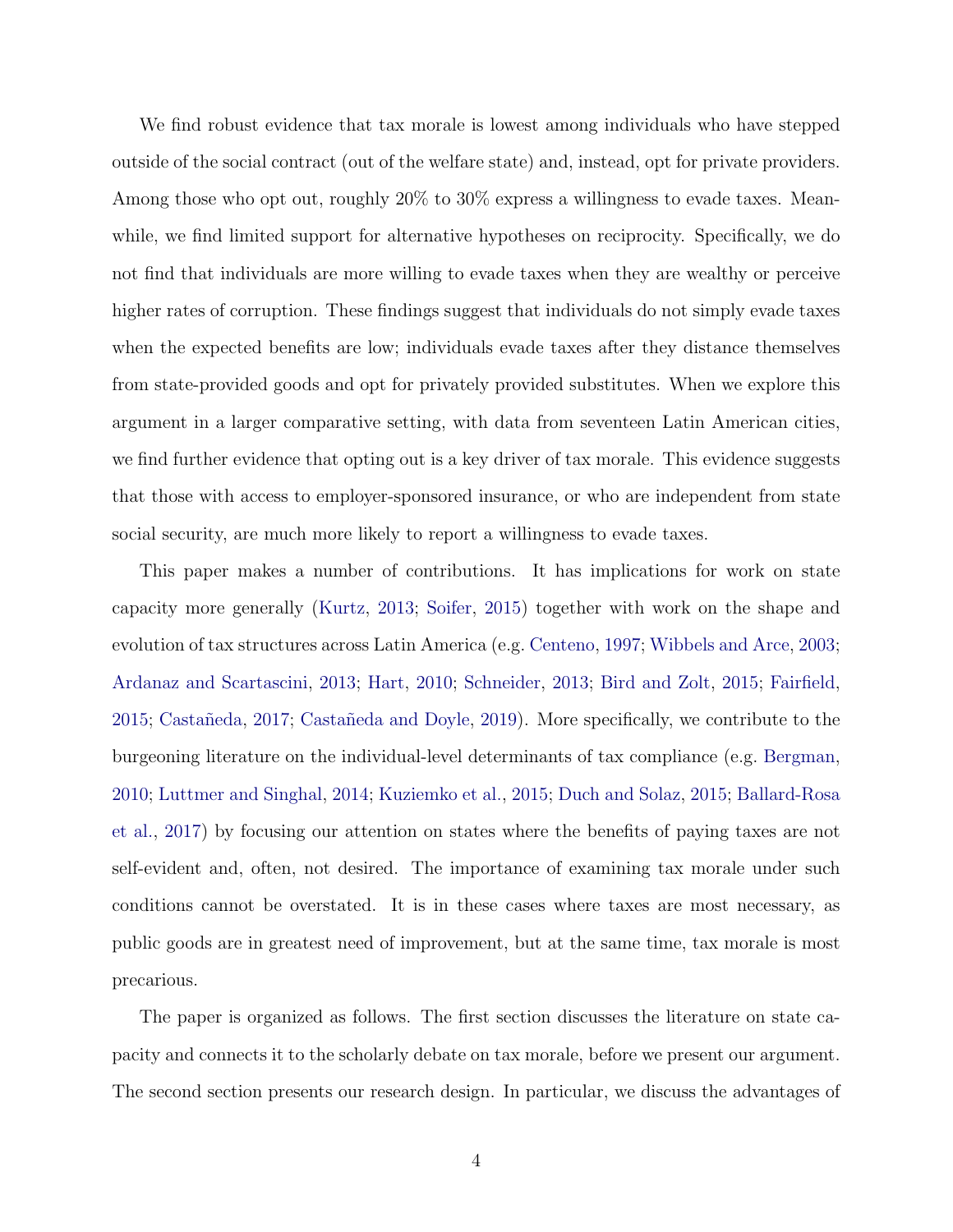using population-based list experiments for the study of tax compliance. The third section presents the results of the list experiment we fielded in Mexico City to evaluate the effect of reciprocity on tax morale. We then examine a larger comparative set of data from seventeen Latin American cities to further bolster our results. Our final section concludes.

### 2 Taxation, Reciprocity, and the Social Contract

Although variation in state capacity has long been of interest to researchers, especially in the Latin American context (e.g. [O'Donnell,](#page-37-7) [1993\)](#page-37-7), recently there has been a renewed interest in the historical institutional roots of state capacity. Rejecting the bellicose accounts of European state formation (e.g. [Tilly,](#page-38-5) [1992\)](#page-38-5), these neo-institutionalist accounts emphasize key junctures in Latin American history, which have shaped the means by which centralized state building processes, which incorporated previously peripheral or 'brown' areas [\(O'Donnell,](#page-37-7) [1993\)](#page-37-7), were able to occur successfully (e.g. [Kurtz,](#page-37-1) [2013;](#page-37-1) [Soifer,](#page-38-1) [2015\)](#page-38-1). In this work, state capacity is conceptualized at the macro-level as institutional power – that is, the ability of the state to induce citizens and organizations within its borders to pay tax (e.g. [Kurtz,](#page-37-1) [2013\)](#page-37-1). This macro-level will be endogenous to the micro-level dimension of state capacity, manifest in the perceived legitimacy of the state by its citizens combined with their willingness to pay these taxes and serve in the military [\(Kurtz,](#page-37-1) [2013;](#page-37-1) [Bird and Zolt,](#page-33-0) [2015,](#page-33-0) p. 3). In essence, state capacity, as understood in this sense, is a contractarian bargain between the state and its citizens - a social contract [\(Rousseau,](#page-38-0) [1920\)](#page-38-0). The state provides public goods, and in turn, citizens are willing to pay tax to facilitate this exchange.

Within the Latin American context, most work has focused on explanations for the variation in the provision of public goods, which is notoriously uneven (e.g. [O'Donnell,](#page-37-7) [1993;](#page-37-7) [McGuire,](#page-37-2) [2014\)](#page-37-2). However, some work has recently begun to focus on the other side of the equation - taxation - and the often uneven and regressive form that taxation assumes across the region (e.g. [Wibbels and Arce,](#page-38-3) [2003;](#page-38-3) [Hart,](#page-36-2) [2010;](#page-36-2) [Ardanaz and Scartascini,](#page-33-3) [2013;](#page-33-3)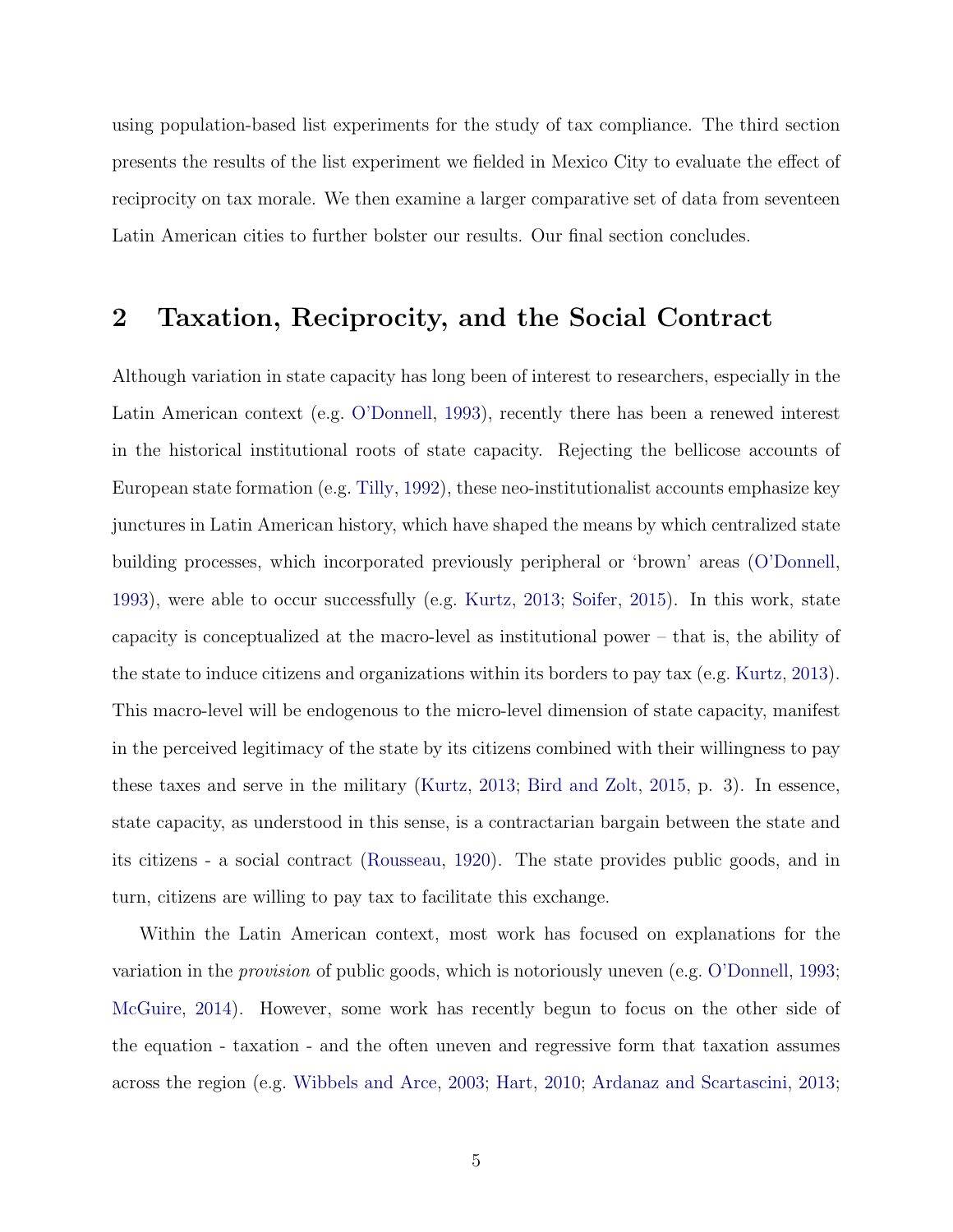[Schneider,](#page-38-4) [2013;](#page-38-4) [Fairfield,](#page-35-2) [2015;](#page-33-0) [Bird and Zolt,](#page-33-0) 2015; Castañeda, [2017;](#page-34-3) Flores-Macías, [2018;](#page-36-3) Castañeda and Doyle, [2019\)](#page-34-4). Most of this burgeoning literature has focused on the macrolevel determinants of taxation and cross-country variation in Latin America more generally.

Literature on the micro-level dimension of the social contract – that is, the willingness of citizens to pay tax and engage in a reciprocal exchange with the state – has begun to coalesce around a number of explanations for individual tax morale. Recent work has demonstrated that willingness to pay tax is conditioned by individual personality traits, such as honesty, positive self-image, national pride, and democratic values [\(Luttmer and Singhal,](#page-37-3) [2014;](#page-37-3) [Dwenger et al.,](#page-35-3) [2016\)](#page-35-3) and observable factors such as individuals' position in the income spectrum [\(Duch and Solaz,](#page-35-0) [2015\)](#page-35-0). The literature on tax compliance also highlights the relevance of peer effects for tax morale [\(Frey and Torgler,](#page-36-4) [2007;](#page-36-4) [Luttmer and Singhal,](#page-37-3) [2014\)](#page-37-3). According to this literature, individuals may wish to conform to the behavior of relatives, close friends, or acquaintances and so therefore, peer compliance directly affects individual willingness to pay taxes [\(Castro and Scartascini,](#page-34-5) [2015;](#page-34-5) [Carrillo et al.,](#page-34-6) [2017;](#page-34-6) [Del Carpio,](#page-35-4) [2014\)](#page-35-4).

One key explanation centers on the threat of sanction for evading taxes (see [Allingham](#page-33-4) [and Sandmo,](#page-33-4) [1972;](#page-33-4) [Slemrod,](#page-38-6) [2018\)](#page-38-6). [Luttmer and Singhal](#page-37-3) [\(2014\)](#page-37-3), in their review of the stateof-the-art, indicate that the threat of punishment appears to have a more robust effect on tax compliance in comparison to all other explanations. [Bergman](#page-33-2) [\(2010\)](#page-33-2) however, suggests that legal sanctions are insufficient to motivate compliance in Latin America. He argues that tax evasion is more rampant in Argentina than Chile because taxpayers in Argentina do not believe that evasion will be effectively punished. Low levels of capacity to pursue evasion through legal mechanisms means that taxpayers may not perceive threats of sanction as realistic, so these threats may not dominate individual decisions about compliance. Other considerations will become important.

Behind much of the literature on individual tax morale is one such consideration: the individual's perception of reciprocity [\(Frey and Torgler,](#page-36-4) [2007;](#page-36-4) [Daude et al.,](#page-35-5) [2013;](#page-35-5) [Castro](#page-34-5)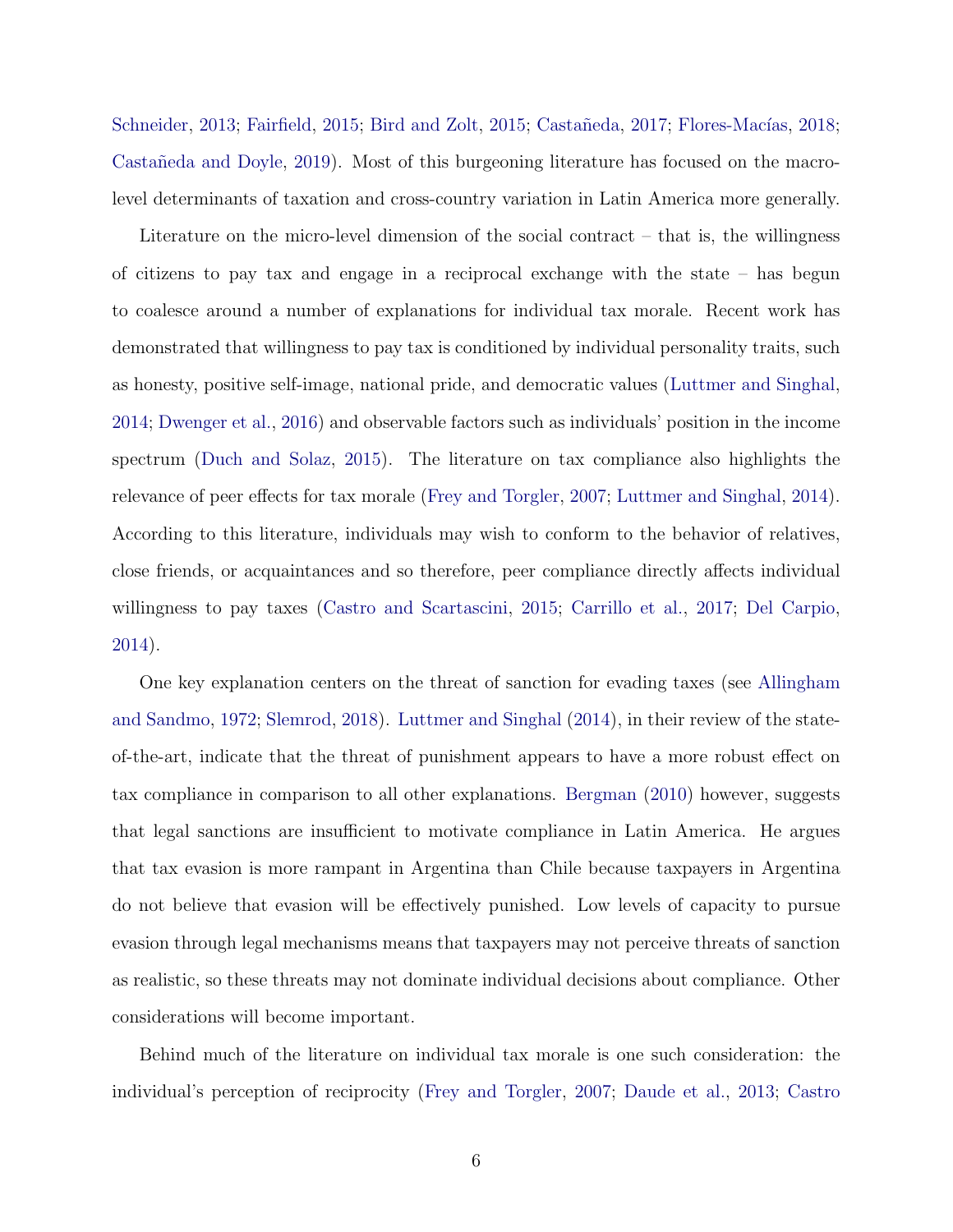[and Scartascini,](#page-34-5) [2015;](#page-34-5) [Ballard-Rosa et al.,](#page-33-1) [2017;](#page-33-1) [Carrillo et al.,](#page-34-6) [2017;](#page-34-6) [Cullen et al.,](#page-34-7) [2018\)](#page-34-7). Reciprocity refers to the belief among citizens that in paying taxes, the government will provide some tangible public good in return, and that the government can provide this good efficiently and successfully. Building on the insights of [Levi](#page-37-0) [\(1989\)](#page-37-0), it is widely established that the decision not to free-ride is under-girded by a strong element of rational calculation; citizens are quasi-voluntarily compliant because they believe that they are benefiting from the tax contract. As [Levi](#page-37-0) [\(1989\)](#page-37-0) contends, "without a perceived benefit, there is absolutely no reason for a rational actor even to consider assuming the costs of taxation" (p. 56). Quasi-voluntary compliance can be established however, not only when citizens perceive that they are receiving benefits from their fiscal contract with the state, but also when rulers can demonstrate that the tax public goods provision is efficient or fair (see also [Bergman,](#page-33-2) [2010\)](#page-33-2).

Where citizens believe that paying taxes to the government results in some direct and valuable reciprocal benefit for them personally, their willingness to pay taxes will be higher. Individuals will weigh the marginal utility they derive from public goods funded by their personal taxes, versus the return they would receive if they were to pay for this public good privately. This will inevitably be shaped by their perceptions of the quality of this public good and how efficient and capable state provision actually is [\(Daude et al.,](#page-35-5) [2013;](#page-35-5) [Kuziemko](#page-37-4) [et al.,](#page-37-4) [2015;](#page-37-4) [Ortega et al.,](#page-37-5) [2016\)](#page-37-5).

Consider the case of Britain's first income tax introduced in 1799. Quasi-voluntary tax compliance was engendered because the British government assured its citizenry that it would use these funds for the stated purpose of not only fighting the Napoleonic Wars, but also doing so successfully. As [Levi](#page-37-0) argued, the government provided assurances that everybody would pay their fair share and that tax collectors would be honest; "assurances of progressivity, protections of privacy, and public confidence that there would be little administrative waste, corruption, or mismanagement were the prerequisites, the conditions, for quasi-voluntary compliance" [\(Levi,](#page-37-0) [1989,](#page-37-0) p. 138). Concerns about the return in public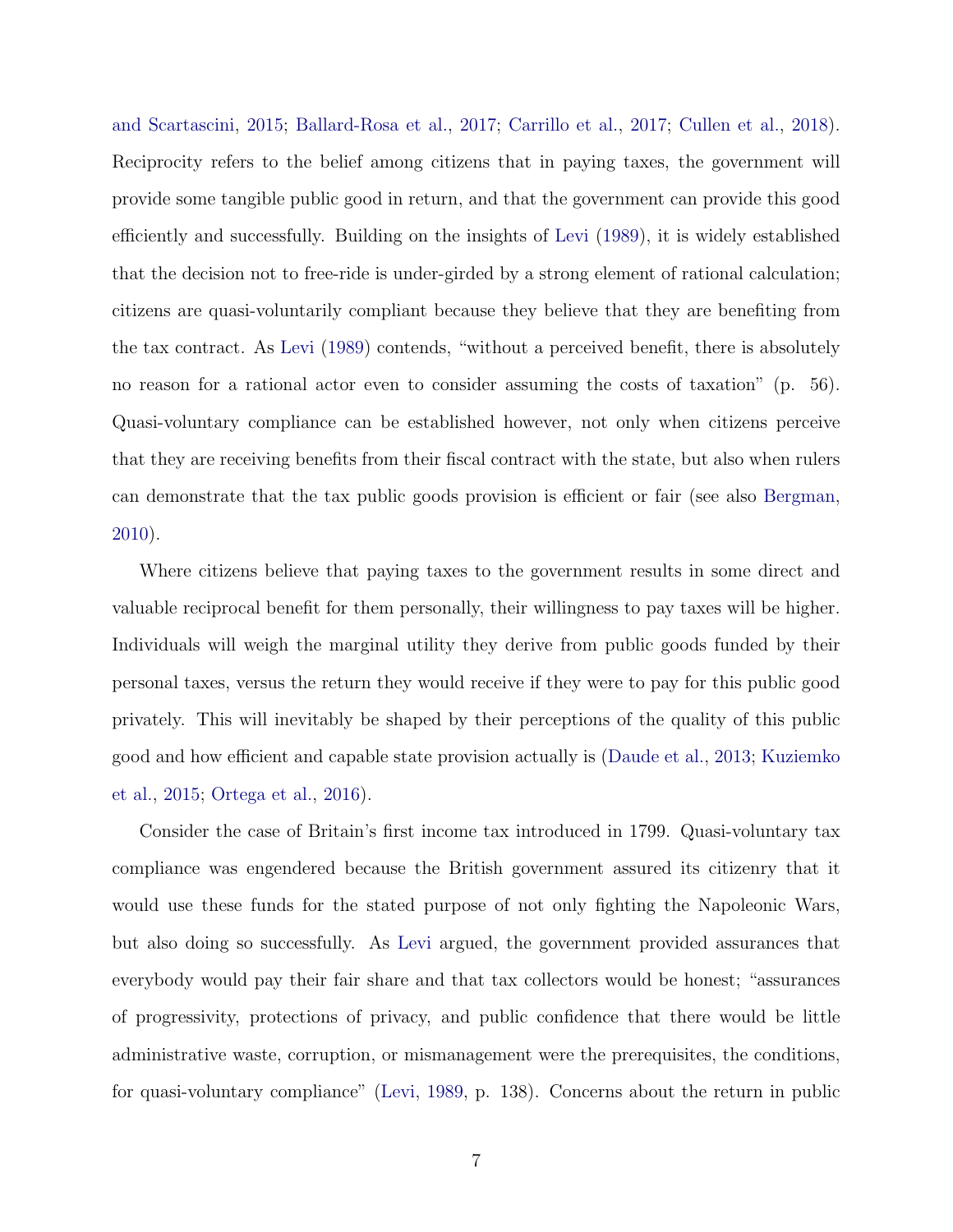goods, fairness, and efficiency, remain crucial determinants of tax morale, over two hundred years later. In short, "quasi-voluntary compliance rests on reciprocity" [\(Levi,](#page-37-0) [1989,](#page-37-0) p.69). More recently [Scheve and Stasavage](#page-38-7) [\(2016\)](#page-38-7) argue that, after the two world wars, marginal tax rates (and compliance) increased in the UK and the US because there was a political consensus to promote compensatory/redistribution mechanisms.

As a consequence, ever since Margaret Levi's seminal *Of Rule and Revenue* [\(Levi,](#page-37-0) [1989\)](#page-37-0), the importance of beliefs about reciprocity have been central to the literature. [Bergman](#page-33-2) [\(2010\)](#page-33-2), [Doerrenberg and Peichl](#page-35-6) [\(2013\)](#page-35-6), [Beramendi and Rehm](#page-33-5) [\(2016\)](#page-33-5) and [Ballard-Rosa et al.](#page-33-1) [\(2017\)](#page-33-1) have all subsequently demonstrated that the willingness to pay taxes is conditioned upon the degree to which individuals perceive public goods provision to be fair, while [Daude](#page-35-5) [et al.](#page-35-5) [\(2013\)](#page-35-5), [Kuziemko et al.](#page-37-4) [\(2015\)](#page-37-4) and [Ortega et al.](#page-37-5) [\(2016\)](#page-37-5) have focused on how tax morale is shaped by whether or not citizens believe the government has the ability to effectively deliver public goods. Others have emphasized the importance of whether citizens believe they will receive some form of reciprocal benefit in return for paying tax [\(Daude et al.,](#page-35-5) [2013;](#page-35-5) [Castro and Scartascini,](#page-34-5) [2015;](#page-34-5) [Carrillo et al.,](#page-34-6) [2017;](#page-34-6) [Ballard-Rosa et al.,](#page-33-1) [2017\)](#page-33-1) and there is also a small body of evidence indicating that the payment of tax can encourage citizens to be more willing to hold their government to account, at least in Indonesia and Uganda [\(Paler,](#page-37-8) [2013;](#page-37-8) [Martin,](#page-37-9) [2014\)](#page-37-9).

The central point to take from this handful of studies is that the success of the social contract, and tax morale from the perspective of individual citizens, is predicated upon notions of reciprocity. That is, citizens will be wiling to pay tax if they believe their state has the ability to provide effective and fair public goods from which they will benefit.

#### <span id="page-7-0"></span>2.1 Tax Morale and Opting Out

Our argument builds directly on this work. We expect that the willingness to pay tax will be a function of reciprocity, such that tax morale will be highest among those who expect to benefit personally from public goods. However, we maintain that reciprocity might operate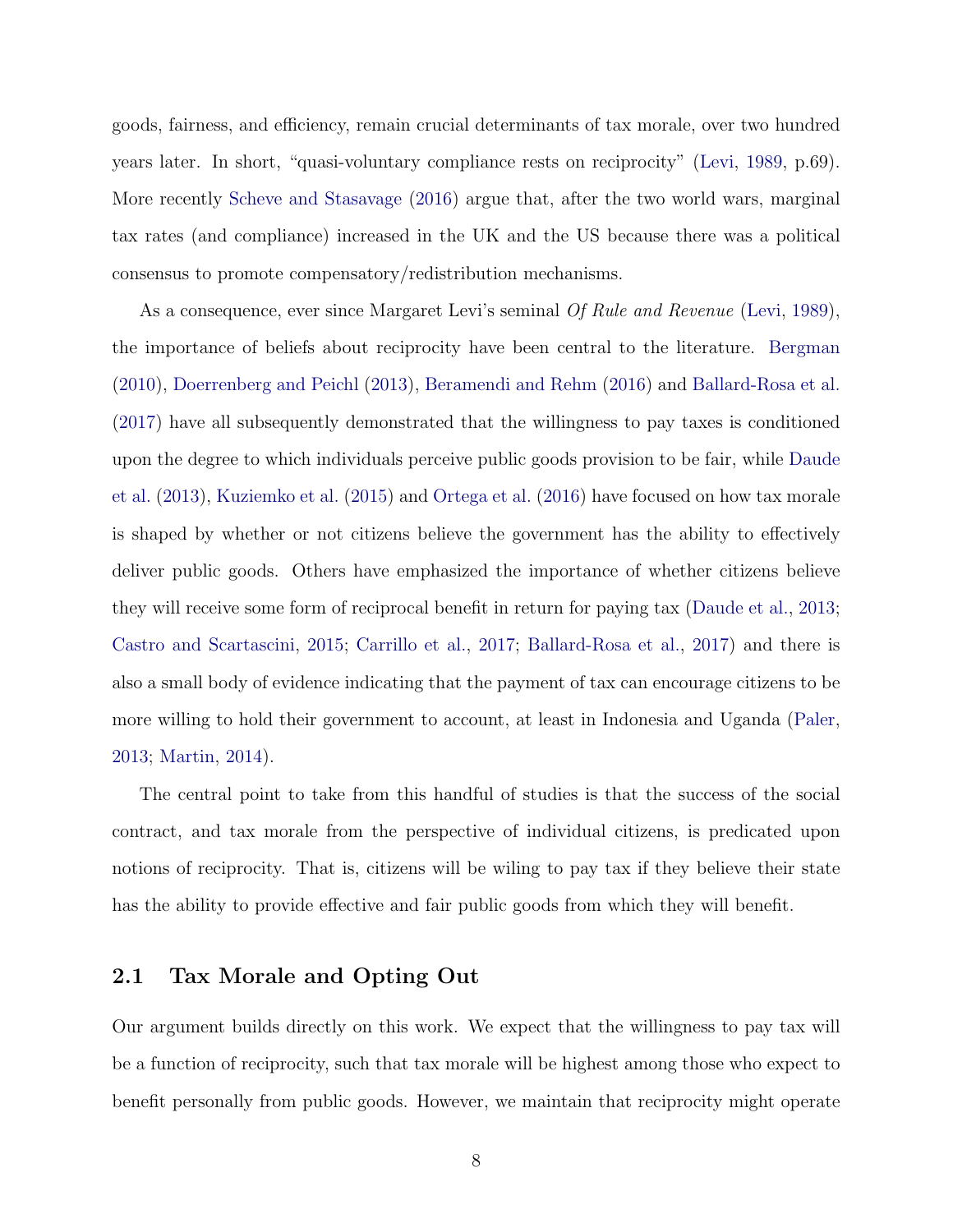differently in low-capacity states than existing scholarship would suggest. In low-capacity states, where public services may be underfunded or perceived as poor quality, citizens are not passive surveyors of the marketplace who pay taxes for public goods or who free-ride to receive those goods. Indeed, the notion of free-riding has limited traction in contexts where: 1) citizens are not necessarily eager to obtain access to state-provided public goods, which are often perceived as under-funded or inferior; 2) it is not widely assumed that *other* citizens are contributing their share of taxes to those goods; and 3), the state has limited capacity to properly enforce taxation. In such conditions, citizens may be more hesitant to abide by their end of the social contract, as it appears that the state and fellow citizens are not abiding by theirs.

At the same time, tax morale does not depend exclusively on the perceived quality of public goods, but also on the relative abundance of private substitutes for under-provided public goods [\(Cowell and Gordon,](#page-34-8) [1988\)](#page-34-8). Unlike highly developed welfare states (where private options are only for the very rich and the private market is very small), in weakly developed welfare states, many private options have flourished to replace public health services, education, and even security [\(Segura-Ubiergo,](#page-38-8) [2007\)](#page-38-8). In these contexts, private substitutes for public goods could be highly competitive and affordable. Even low income individuals have private options available.

Because of the fragile nature of the social contract and the abundance of outside alternatives, we need to rethink how individual taxpayers in low-capacity states conceptualize the social contract and the impact of this on tax evasion. We argue that individuals in such contexts may consider the option to opt out of this tenuous bargain with the state. Rather than using what they perceive as low quality services, and receiving those goods by either paying taxes or free-riding, they may substitute public goods with privately provided alternatives. Because these individuals prefer not to take advantage of public goods, they are consequently less willing to fund those goods through the payment of taxes. And given that the threat of sanction may not always be credible in low capacity contexts (e.g. [Bergman,](#page-33-2)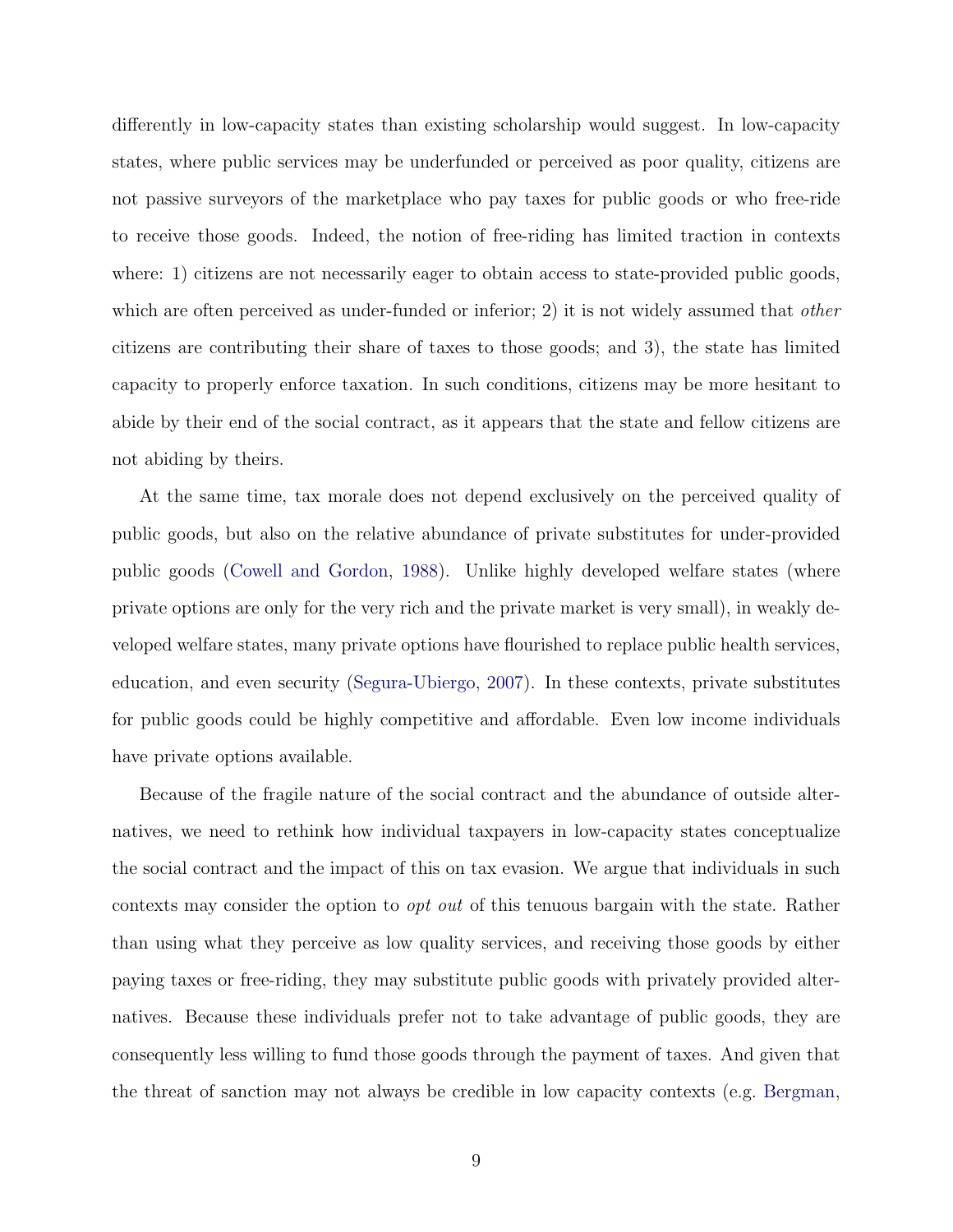[2010\)](#page-33-2) opting out of the tax contract may be a real and relatively low risk option. As such, we argue that tax morale is a function of the individual's decision to remain in contract with the state or to opt out, a decision that will be contingent on state capacity.<sup>[1](#page-0-0)</sup> Where the state has greater capacity to provide public goods of high quality, then the incentive to opt out and pursue private alternatives to these public goods will not be as large. In contrast, where the state has lower capacity to provide public goods, the incentive to opt out will be higher, and the incentive to pay taxes lower.

Similar to existing research on reciprocity, we expect that income and self-interest will condition preferences for taxation (e.g. [Rueda and Stegmueller,](#page-38-9) [2016\)](#page-38-9). While we anticipate that tax morale will be lowest among individuals – at any level of income – who deliberately opt out from state-provided services, we do not necessarily expect the size of this effect to be consistent across all income groups. Wealthier individuals, who can access high quality private alternatives to public goods, are likely to have lower tax morale. Poorer individuals, particularly in contexts with truncated and regressive public goods provision, are also likely to have low tax morale. Such individuals may be forced to opt out because of deficiencies in the public goods they do receive (see [Cotlear et al.,](#page-34-9) [2015\)](#page-34-9), or they may prefer to rely on a charity sector that effectively replaces state provision. In contrast, middle income groups, which have traditionally been fully incorporated into functioning contributory public goods regimes in Latin America, are likely to exhibit slightly higher tax morale among those who opt out. For individuals in this group, the public goods they receive are probably of high quality and generally better than the alternatives they could afford via private provision. Nonetheless, as individuals view taxes as part of a social contract in which tax payments are made in exchange for services provided by the state [\(Daude et al.,](#page-35-5) [2013;](#page-35-5) [Castro and](#page-34-5) [Scartascini,](#page-34-5) [2015;](#page-34-5) [Beramendi and Rehm,](#page-33-5) [2016;](#page-33-5) [Ortega et al.,](#page-37-5) [2016\)](#page-37-5), we expect that those who do opt out of public goods provision will have lower tax morale.<sup>[2](#page-0-0)</sup>

<sup>1</sup>Table [A.7](#page-48-0) in the appendix provides some empirical evidence that opting out is indeed contingent on state capacity.

<sup>&</sup>lt;sup>2</sup>There will also be those individuals who continue to use state provided services, but who also evade tax - the free-riders. We are not explicitly interested in this group and do not capture them in our empirical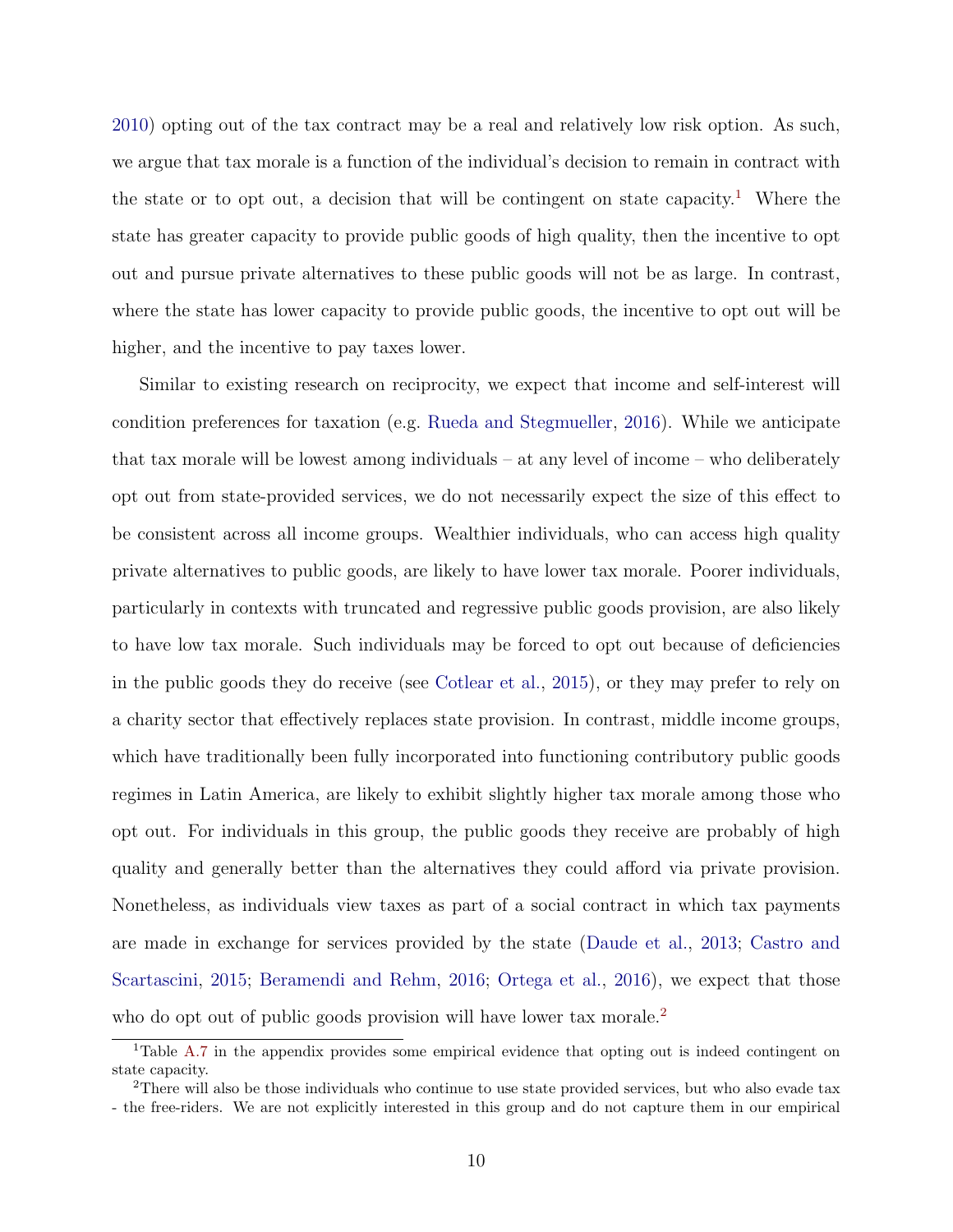To illustrate our theory of opting out, we will consider a classic example: healthcare. If an individual perceives state provided health care to be of high quality, as well as easy and efficient to access, then it is not hard to imagine that this individual would be more willing to pay tax to fund this system. An individual who perceives state provided health care to be of poor quality, inefficient, costly and difficult to access, relative to private providers in the market, would probably forbear taxation and the social contract. Rather than free-ride for what is deemed an inferior service, she is likely to use her money to purchase private health care instead.

This is particularly pertinent for Latin America, where there is significant variation in the manner that welfare and tax regimes have evolved. There is even a great deal of heterogeneity among citizens *within the same state* in the degree to which they have been incorporated into a functioning social contract. Some Latin American welfare regimes, which are mostly funded by contributory taxation schemes [\(McGuire,](#page-37-2) [2014\)](#page-37-2), are regressive and narrow in their focus, mainly because they evolved in response to the concentration of risk among a particular sector of the labor force during the period of import substitution industrialization [\(Wibbels and Ahlquist,](#page-38-10) [2011\)](#page-38-10). The coverage and quality of the delivery of public goods by the state has been further undermined by a region-wide move towards the privatization of social and health insurance institutions throughout the 1990s [\(Brooks,](#page-34-10) [2009\)](#page-34-10).

In turn, this dynamic has had an endogenous effect on the willingness of citizens to engage with the state. Recent evidence suggests that in some Latin American countries, citizens have increasingly decided to opt out of the social contract [\(Ferreira et al.,](#page-35-7) [2012\)](#page-35-7). This has largely been attributed to newly emerging middle class groups, either because they have traditionally not been incorporated into the state or because of a general perception that the quality of public goods provision is poor and sub-standard. They send their children to private schools, employ private security guards, and purchase private social insurance cover [\(Ferreira et al.,](#page-35-7) [2012\)](#page-35-7). They are not willing to enter into a social contract with the state analysis.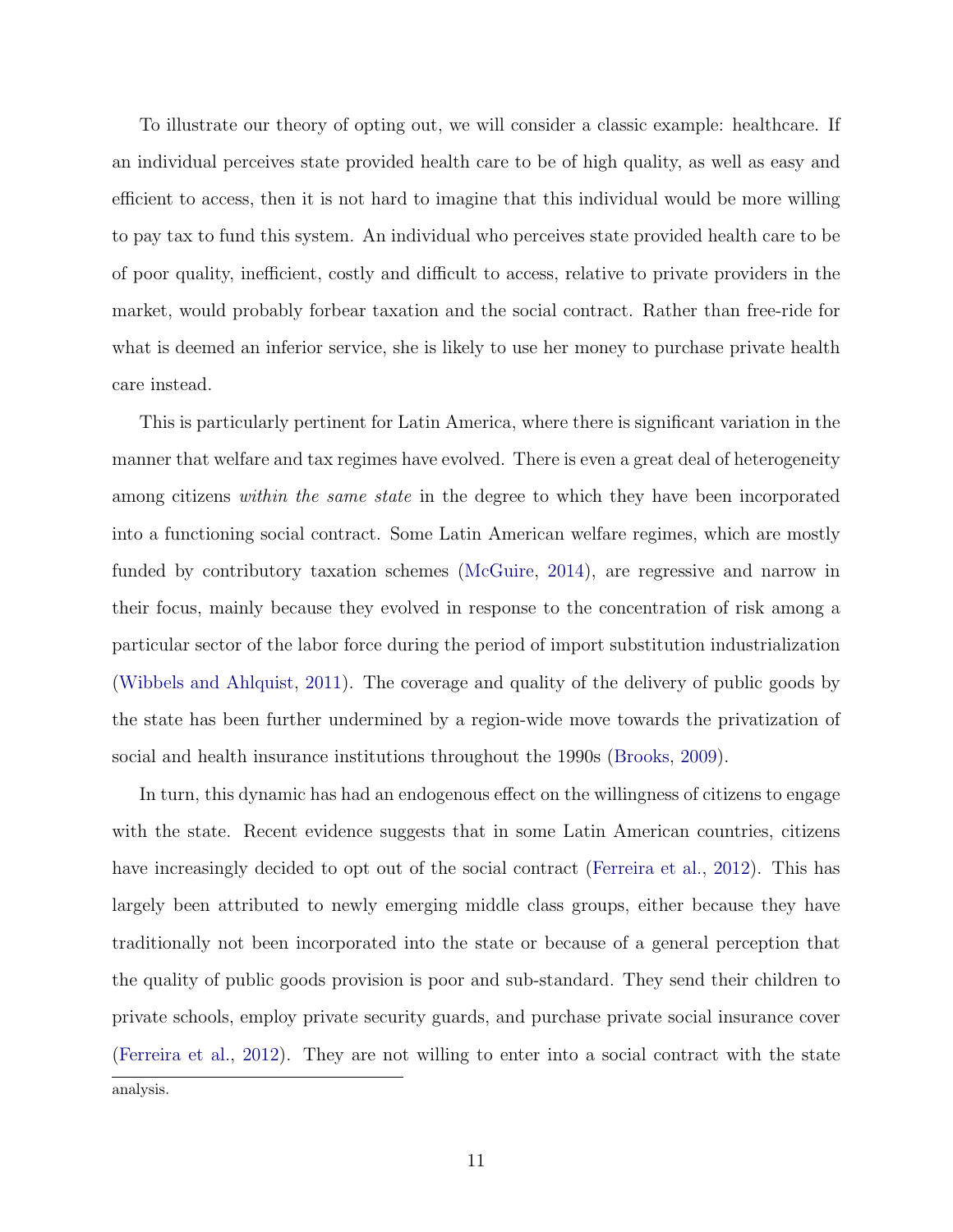simply because they believe they a) do not receive reciprocal benefits from the state or b) that the quality of public goods provision is so poor that they are better off seeking private solutions.

We focus on private health insurance as a good proxy for the sense of reciprocity we are interested in here. We think that private insurance, particularly in Latin America, can succinctly capture the type of cost-benefit calculation we discussed above. These are citizens who choose to pay for private health care over, or in addition to, publicly-provided health goods, and the assumption is that they do so because they perceive public provision to be inferior to private provision. We expect that their willingness to engage in a reciprocal social contract with the state will be lower than those who utilize state-provided public goods.

Of course, it is possible that citizens might use private health care, yet still rely on the state for other types of public goods, such as security. For example, [Rueda and Stegmueller](#page-38-9) [\(2016\)](#page-38-9) demonstrate that wealthy individuals in highly unequal regions of Europe are more likely to support redistribution, compared to the wealthy in more equal regions of Europe. Support for redistribution is due to the externalities of inequality; wealthy individuals believe that higher inequality is more likely to result in them becoming victims of crime, so they perceive redistribution as a means to mitigate security risks. In unequal, low capacity states, however, the dynamic is likely to be different. In Mexico, for example, [Flores-Macias and](#page-36-5) Sánchez-Talanquer [\(2019\)](#page-36-5) demonstrate that those with the highest levels of concern with crime are less willing to contribute more income in taxes. They argue that "individuals would rather not commit additional resources towards state institutions considered weak, ineffective or corrupt" (p. 11). In Colombia, Flores-Macías [\(2014\)](#page-36-6) has argued that it was possible to raise taxes among the elite only because the elite's perception of the government's provision of public safety improved. In low capacity states therefore, we believe that opting out of one public good, such as state health care, is indicative of a general sentiment about the state's inability and lack of capacity to provide reasonable and effective public goods in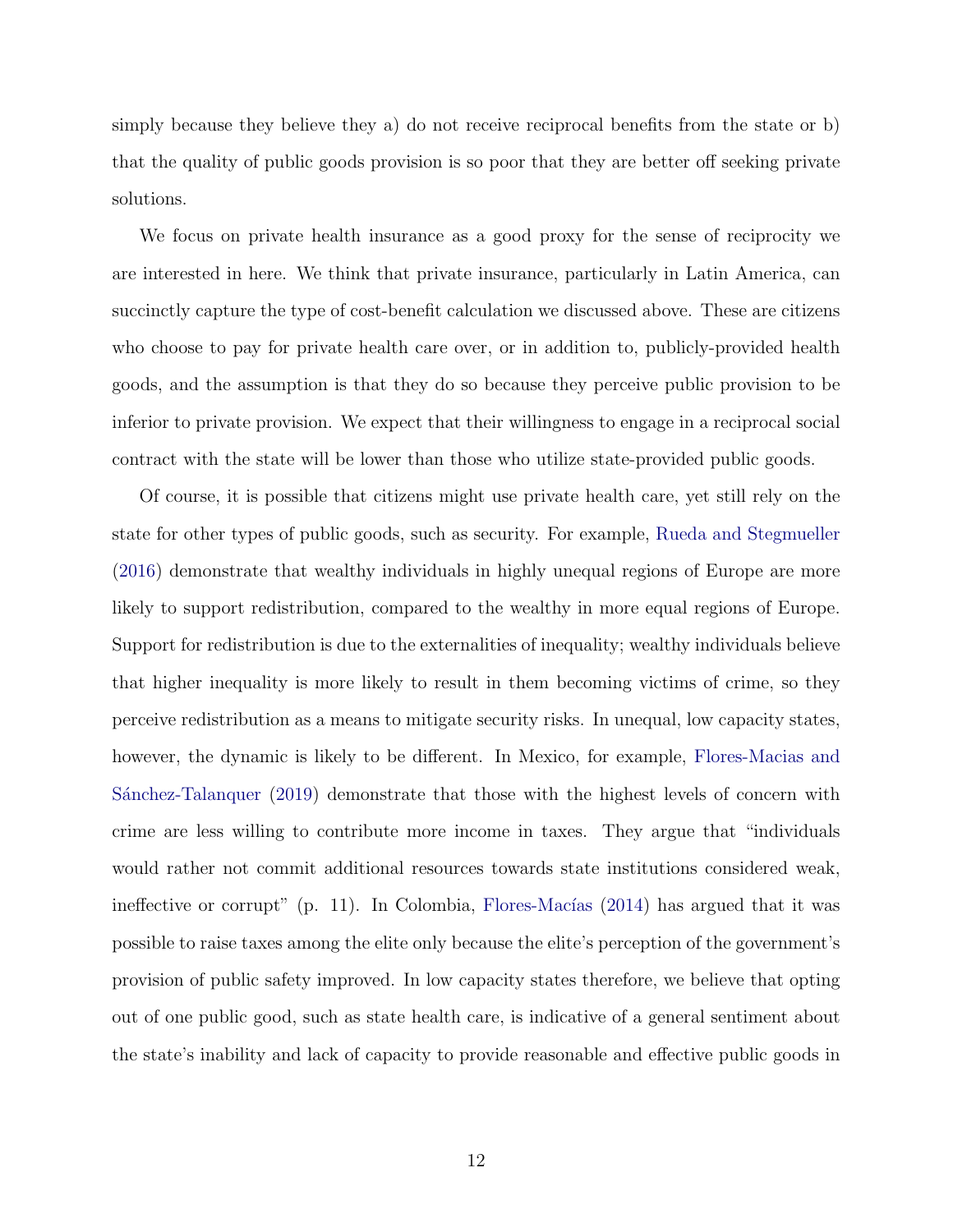other areas.<sup>[3](#page-0-0)</sup> In essence, we are testing the degree to which citizens are willing to opt out of the social contract.<sup>[4](#page-0-0)</sup>

### 3 Research Design

Our study is one of the first to use list experiments to explore tax morale in developing countries (see also [Fergusson et al.,](#page-35-8) [2017\)](#page-35-8). Our empirical analysis is based on an original survey with a representative sample of a large, urban center in a developing economy. Furthermore, our data are not limited to outcome data on tax revenue; we use list experiments to elicit willingness to evade taxes, a technique that has been found to provide more accurate estimates than self-reports for a wide range of sensitive topics [\(Blair and Imai,](#page-33-6) [2012;](#page-33-6) [Glynn,](#page-36-7) [2013\)](#page-36-7).

Our survey was fielded in 2017, and it consists of 1,100 face-to-face interviews in Mexico City. The surveys were conducted on tablets using the Qualtrics off-line application to allow for complete randomization and customization. Our sample was drawn from a sampling frame provided by the Mexican statistics office (*Instituto Nacional de Estadística y Geografía* - *INEGI*), managed by the local polling firm that implemented our survey (Beltran, Juarez  $y$  Asociados -  $BGC$ ), and includes individuals from all levels of income.

The case of Mexico is particularly relevant for the study of tax compliance in developing countries. Mexico is ranked 35th out of 35 OECD countries in terms of tax-to-GDP ratio. Total tax revenue in Mexico was only 16.2% of GDP in 2017 and has increased only four percentage points in the past 17 years [\(OECD,](#page-37-10) [2019\)](#page-37-10). In fact, the tax burden in Mexico is one of the lowest in Latin America [\(OECD,](#page-37-10) [2019\)](#page-37-10), and it is also quite low in comparison with countries of similar levels of economic development in other regions of the world. Tax evasion

<sup>3</sup>Public health insurance in Mexico is particularly useful in this regard as each public insurance subsystem has evolved to include other aspects of social security and as such, public health cover in Mexico is very much intertwined with wider public goods provision.

<sup>4</sup>Many citizens, particularly in contexts of universal public goods provision, will still have access to the state system and yet purchase additional private insurance. By choosing to pay for private insurance, they clearly view the public system as deficient.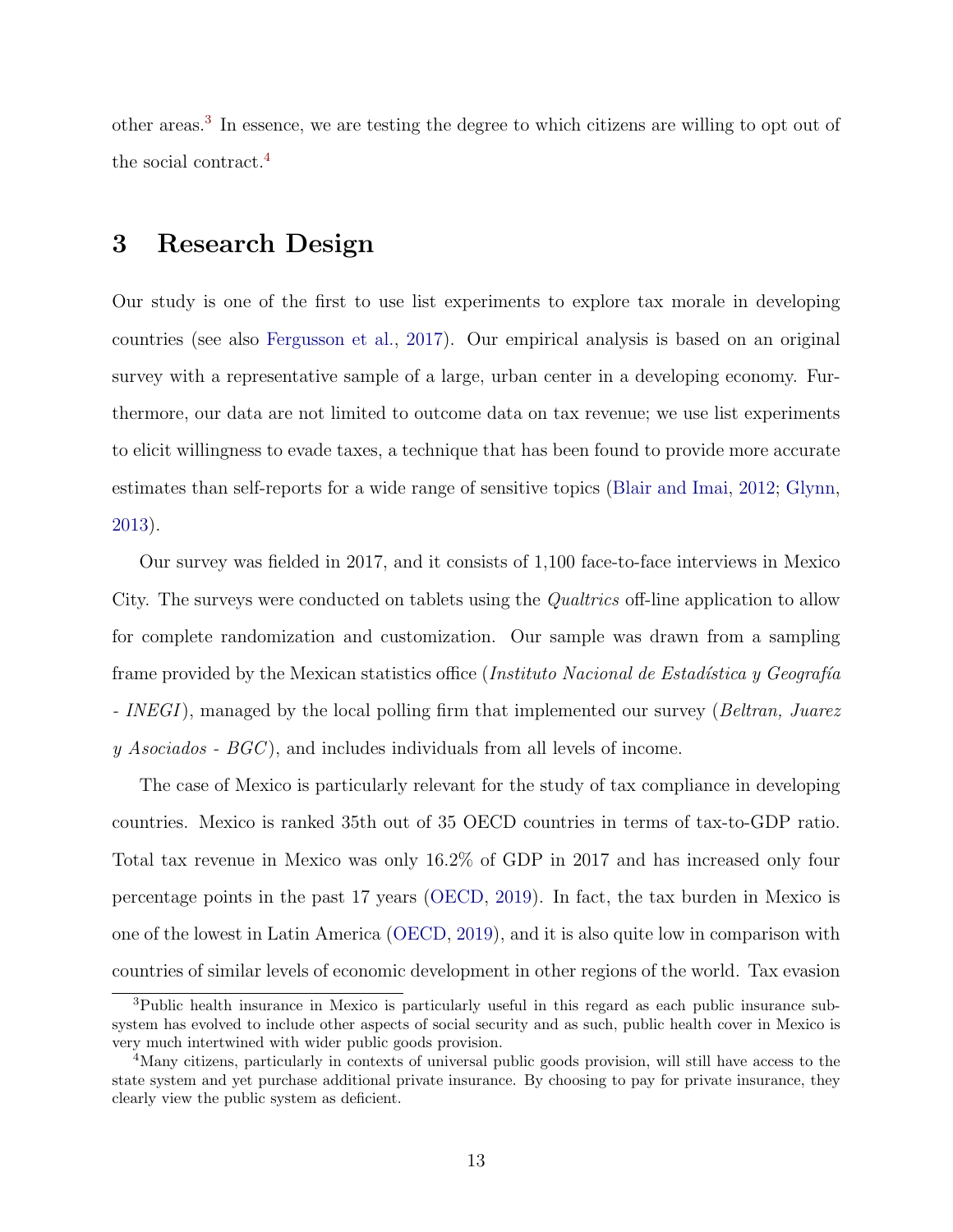is one of the main determinants of Mexico's poor fiscal performance. In 2015, the federal government lost around US\$1.4 billion for VAT evasion alone [\(ECLAC,](#page-35-1) [2017\)](#page-35-1). Additionally, the Mexican tax base is limited because a significant proportion of the economically active population remains in the informal labor market; around 58% according to the 2014 Mexican employment survey [\(Alcaraz et al.,](#page-33-7) [2015\)](#page-33-7).

But most importantly, simple measures of intrinsic attitudes and beliefs about reciprocity are also quite low in Mexico. For example, the results of the most recent AmericasBarometer survey in Mexico show that 83% of Mexicans think that corruption is a generalized problem; about 53% have little, or very little, trust in the federal government; only 8% positively evaluate the role of the government in fighting corruption; and only 34% are satisfied with democracy [\(Romero et al.,](#page-37-6) [2015\)](#page-37-6).

#### 3.1 Eliciting Preferences for Tax Evasion

Our dependent variable, tax morale, presents a methodological challenge for analysis. Traditionally, scholars measure tax morale by asking people if they are willing to pay taxes or if they are willing to pay additional taxes as a response to changes in policies. From this perspective, scholars seek to evaluate individual responses to policy or informational stimulus (e.g. [Castro and Scartascini,](#page-34-5) [2015;](#page-34-5) [Ortega et al.,](#page-37-5) [2016\)](#page-37-5). Some other studies focus on ethical or moral issues and the individual propensity to evade taxes [\(Luttmer and Singhal,](#page-37-3) [2014\)](#page-37-3). From this point of view, it seems more important to understand the mechanisms that explain why individuals cheat or find cheating on taxes justifiable (e.g. [Duch and Solaz,](#page-35-0) [2015\)](#page-35-0). In any case, these type of direct questions on tax practices are quite susceptible to social desirability bias.

We use a list experiment to measure individual willingness to pay taxes (see [Blair and](#page-33-6) [Imai,](#page-33-6) [2012;](#page-33-6) [Glynn,](#page-36-7) [2013\)](#page-36-7). List experiments enable us to measure support for taboo or illicit behaviors while, at the same time, protecting respondents' anonymity (e.g. [De Jonge](#page-35-9) [and Nickerson,](#page-35-9) [2014\)](#page-35-9). The list experiment procedure is straightforward. Respondents are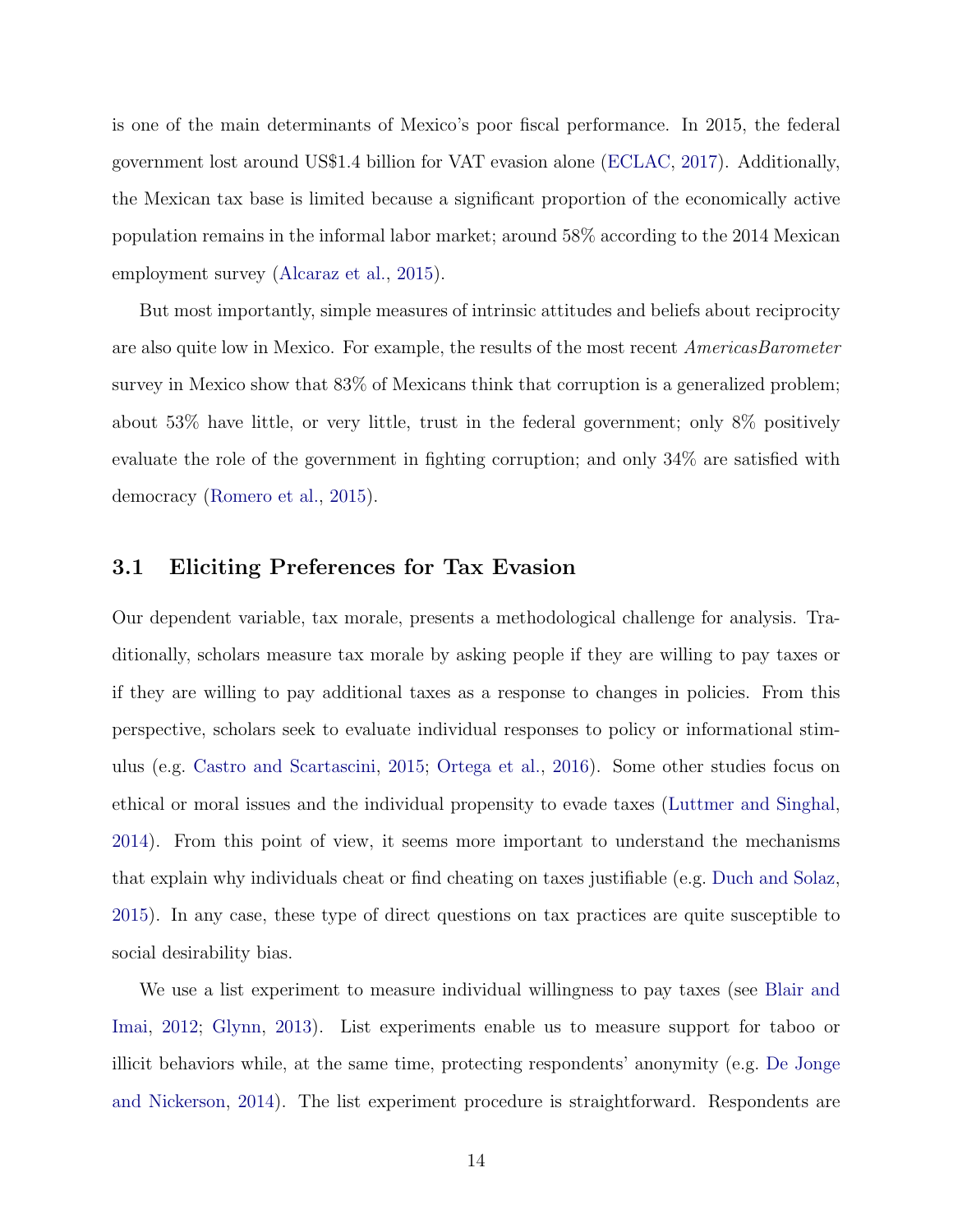presented with a hypothetical scenario, and they are instructed to reveal (only) the number of responses they would support, but not which responses they would consider. Half of the respondents are randomly assigned to a control group, and the other half to a treatment group. The only difference between these two groups is the inclusion of a theoretically important sensitive item, which is only included in the treatment list.

It might be argued that a list experiment is not necessary to measure tax evasion, given that Mexican citizens would not fear any punishment for reporting a willingness to evade taxes. However, when we compare self-reported tax compliance with actual tax compliance, we see an interesting trend: Mexican citizens tend to *over-report* willingness to evade taxes. In a 2013 survey conducted by the *Servicio de Administración Tributaria (SAT)*, as many as 33% of Mexicans said it was justifiable to cheat and not pay taxes. For some forms of tax evasion, such as paying in cash to avoid VAT, approximately 65% believed evasion was justifiable. These estimates are very high, compared to the actual rates of evasion [\(SAT,](#page-38-11) [2013\)](#page-38-11). Therefore, we believe that our list experiment closely captures genuine preferences for tax evasion and alleviates the possibility of under- or over-reporting.

In our survey instrument, respondents were shown "a list of [three/four] things that people would do to save money." They were asked: "How many of these things would you consider doing to save money? Your answer must be a number." The enumerator listed three potential control responses: "spend less money on groceries each week," "steal some money," and "look for an additional job." Half of the respondents were randomly assigned to this control group.The other half of the respondents were randomly assigned to the treatment group, to which the survey enumerator displayed the three potential responses listed above as well as a fourth, sensitive item. In this case, the treatment group list included an option to Not pay your taxes.

An alternative to this sensitive item would be a more specific example of tax evasion, such as not paying VAT or personal income taxes. However, our pre-tests indicated that many individuals were confused about specific taxes. They were often uncertain about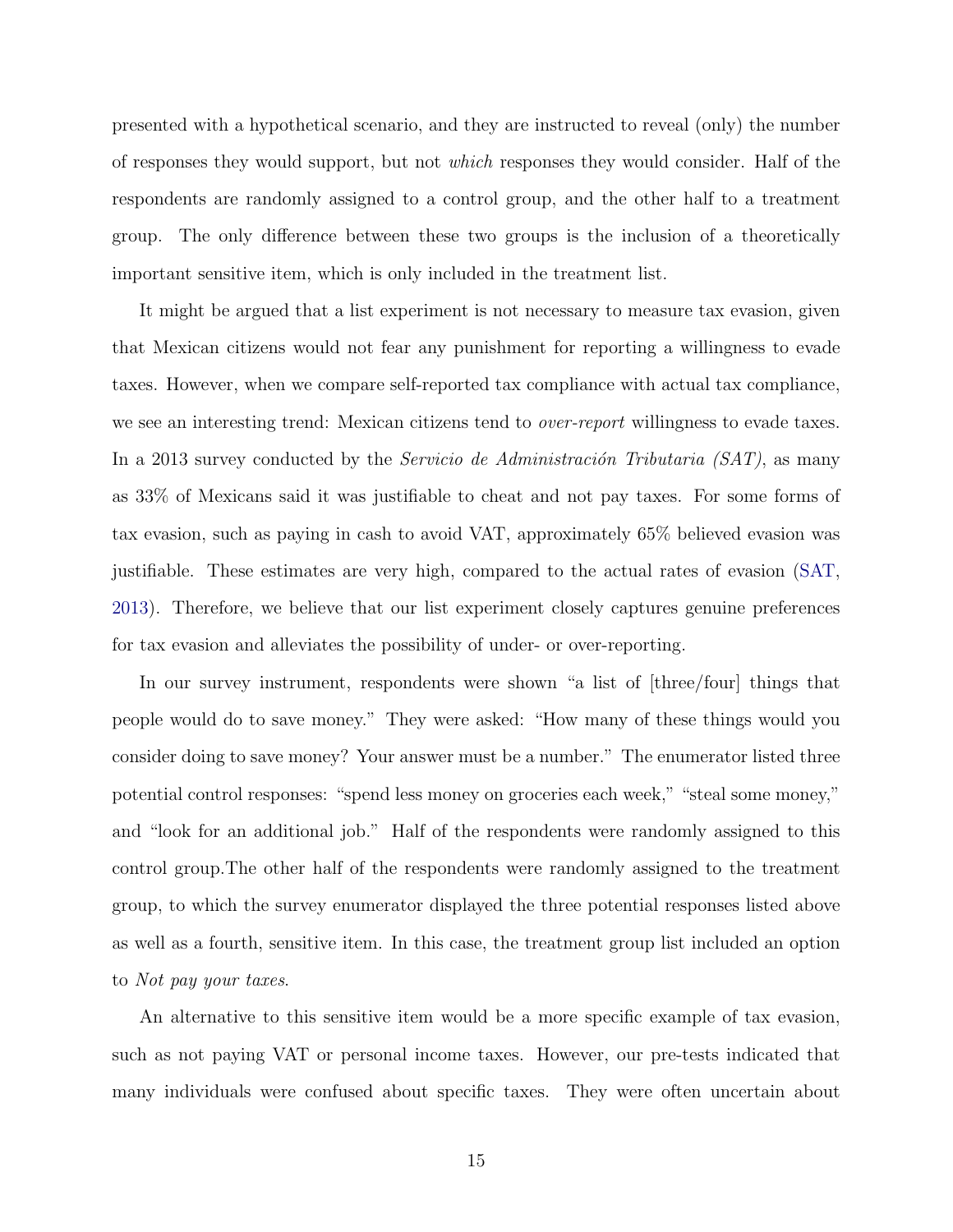which taxes applied to them or what were the specific strategies that one could use to evade. To avoid such confusion, we elected to use a more generic sensitive item, which was widely understood throughout the subject pool. Under conditions of perfect randomization, the difference between the average number of items in the treatment and control groups represents the percentage of the sample that would support the illegal/sensitive behavior.

The baseline list was specifically designed, based on best practice for list experiments, to ameliorate design effects as well as strategic error on behalf of the respondents [\(Glynn,](#page-36-7) [2013\)](#page-36-7). First, it is important that the presence of the sensitive item does not change the composition of the list as a whole [\(Blair and Imai,](#page-33-6) [2012\)](#page-33-6). Perhaps an item is somewhat controversial in the context of the baseline list, but appears mild in comparison with the sensitive item in the treatment list. In order to prevent such a design effect, our baseline list includes a lowprevalence item (stealing some money) that is likely considered to be more taboo than the sensitive item. The list was also designed to reduce the probability of strategic misreporting, which can occur if a respondent perceives that her support for the sensitive item is somehow revealed in her answer. We attempted to mitigate this concern by incorporating baseline items that are negatively correlated with one another [\(Glynn,](#page-36-7) [2013\)](#page-36-7). Specifically, we expect that the type of person who is hard-working enough to consider looking for an additional job and responsible enough to spend less money on groceries is unlikely to support petty theft.

Before reporting results from the statistical analysis, we will assess the degree to which the list experiment accurately elicited support for tax evasion. We statistically test for design effects using the ict.test function in the R *list* package [\(Imai,](#page-36-8) [2011\)](#page-36-8). With a Bonferroni correction for multiple testing, our minimum p-values fail to reject the null hypothesis of no design effects for experiments. The response distribution in the control group indicate that we were largely successful in designing a list where few people would fear revealing their support for the sensitive item by supporting all items in the baseline list. Only 4% of respondents in the control group selected zero items from the list, and only 1% of the control group selected all items available. This suggests that individuals were not likely to suppress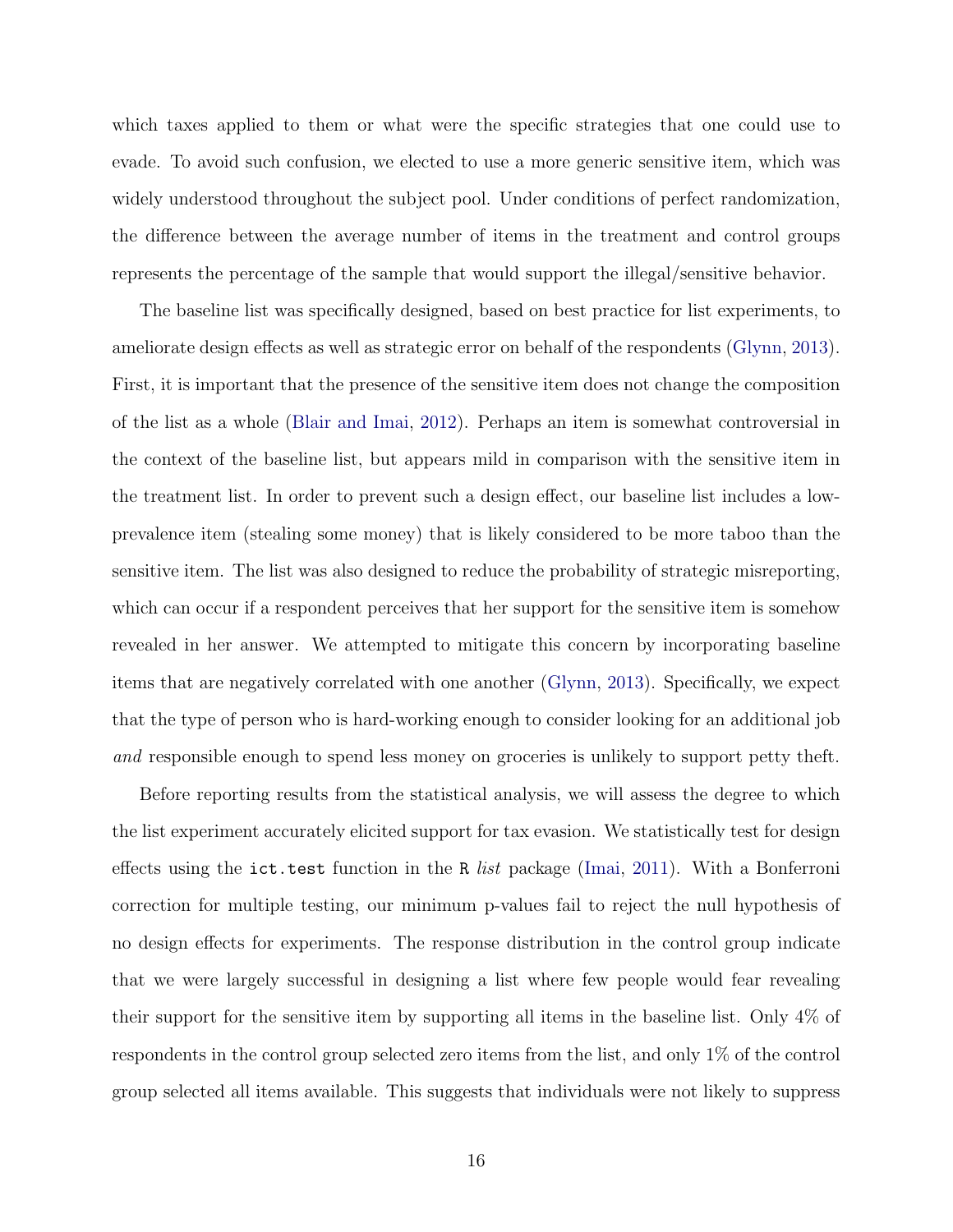their support of the sensitive item for fear of revealing their preferences. Furthermore, the similar proportions of the treatment and control lists lend face validity to the test failing to identity design effects. Taken together, we believe that the list experiment was well designed to capture true preferences.

The list experiment is not the only experimental design that allow survey researchers to measure support for sensitive items. Another viable option – the randomized response technique – tends to result in even less bias [\(Rosenfeld et al.,](#page-38-12) [2016\)](#page-38-12). Both techniques are vulnerable to *strategic* error, whereby respondents lie to conceal their preferences, and nonstrategic error, where respondents misunderstand the technique or fail to see how the design maintains their anonymity. For our study, we preferred the list experiment for considerations of non-strategic error. Non-strategic error and difficulties in implementation can be highly problematic, especially in developing country contexts where formal education cannot be taken for granted [\(Kiewiet de Jonge and Nickerson,](#page-36-9) [2014;](#page-36-9) [Ahlquist,](#page-33-8) [2018\)](#page-33-8). We found that the randomized response technique, which requires respondents to have a basic understanding of probability and randomization, was too cognitively arduous for our respondent pool and made it difficult for them to answer questions.

After extensive pre-testing, we incorporated specific implementation accommodations for our list experiment to reduce non-strategic error. First, we devoted a substantial portion of enumerator training to the use and purpose of list experiments. We conducted several mock interviews and highlighted which respondent behaviors were unacceptable. Second, we explained our instructions in greater detail in the survey instrument and specifically stated that the appropriate response would be a numerical sum. Third, we included a dry-run list experiment in the survey instrument, which walked the respondent through a simple example. Finally, we used show-cards to identify the list items and response options, and we specifically instructed enumerators not to read any of the lists aloud unless the respondent required assistance. In the field, enumerators read the prompt, presented the showcard, and the respondents considered the list privately until they gave their answer.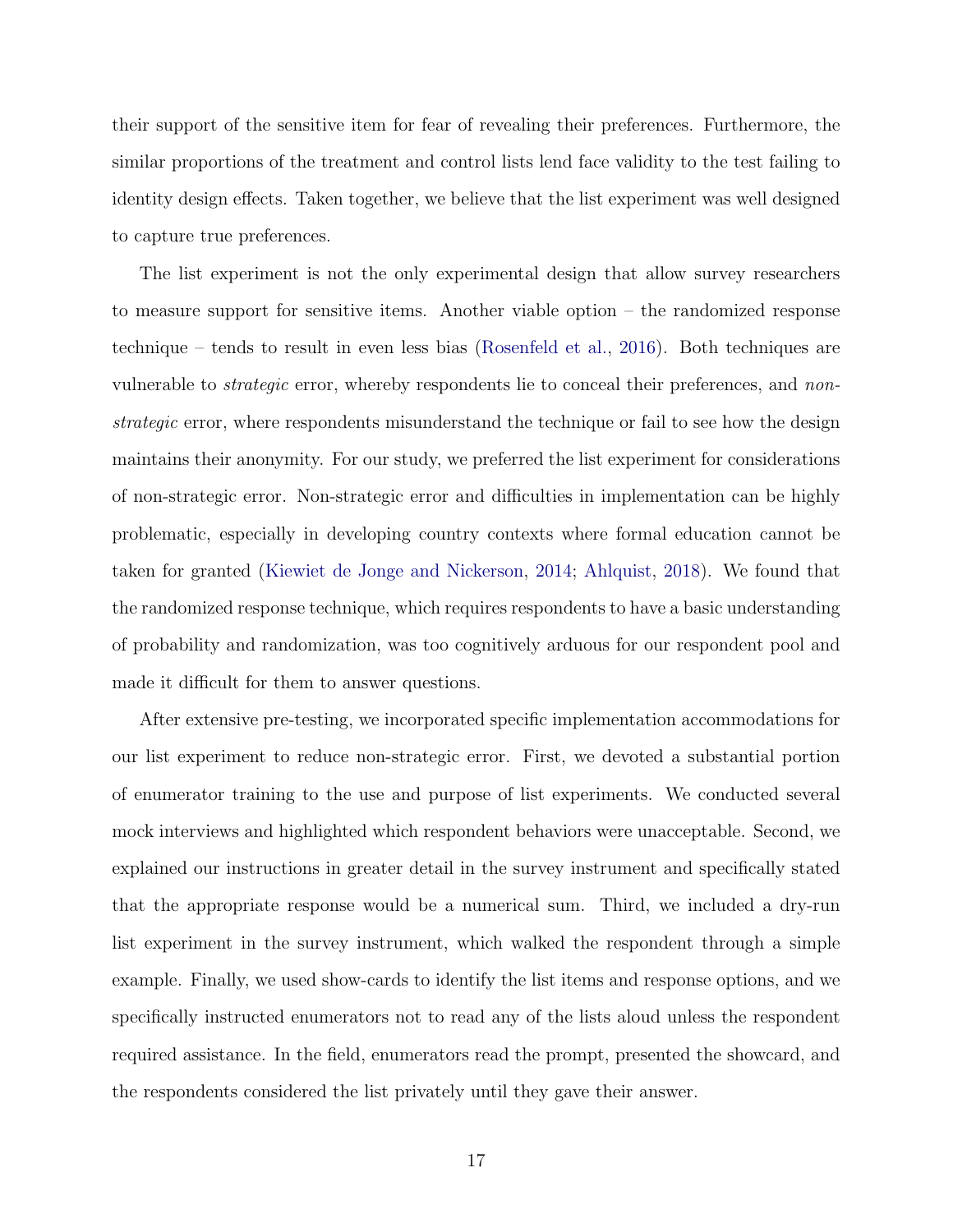#### 3.2 Publicly or Privately Provided Services

In order to test our main hypothesis on opting out of publicly provided services, we wish to know whether or not respondents substitute or compliment state-sponsored health care for private providers. Since 1983, the Mexican constitution has guaranteed health care to all its citizens, which is provided through a number of different public providers. Individuals have no control over their public provider as affiliation is determined by occupation. Those with private salaried employment (and beneficiaries) have their health care covered by the Instituto Mexicano del Seguro Social (IMSS). Those who work for the federal government are covered by the Instituto de Seguridad y Servicios Sociales de los Trabajadores del Estado (ISSSTE), and there are also additional specific publicly funded insurance schemes for those working in PEMEX and other select state entities. All those without coverage under the programs above, are entitled to coverage with Seguro Popular (SP), which extends publicly funded health insurance to nearly 50 million Mexican citizens [\(OECD,](#page-37-11) [2016,](#page-37-11) p. [5](#page-0-0)7).<sup>5</sup> Private health insurers and private hospitals also operate widely in Mexico. In fact, with 11.4 publicly owned and 28.6 privately owned hospitals per million population, "Mexico displays the highest ratio of private to public sector facilities across OECD countries" [\(OECD,](#page-37-11) [2016,](#page-37-11) p. 63). Furthermore, the Mexican health system is best understood as a series of health care subsystems. Each major provider of health care, including the four major public providers, IMSS, ISSSTE, PEMEX and Seguro Popular, together with private insurers, operates and owns its own clinics and hospitals. In effect, each one is a distinct health system [\(OECD,](#page-37-11) [2016,](#page-37-11) p. 55).

According to the most recent census data published in 2015, 23.1% of the covered population had access to services provided by private institutions, 36.8% to health care services provided by public social security institutions, and 40.1% to the National System for Social Protection [\(INEGI,](#page-36-10) [2010,](#page-36-10) [2015\)](#page-36-11). The same sources indicate that approximately 17% of the Mexican population remain unaffiliated to any of these public plans (this figure is 21.5 per

 $5$ Or other area specific targeted programs such as *Clínicas de la Ciudad de México*.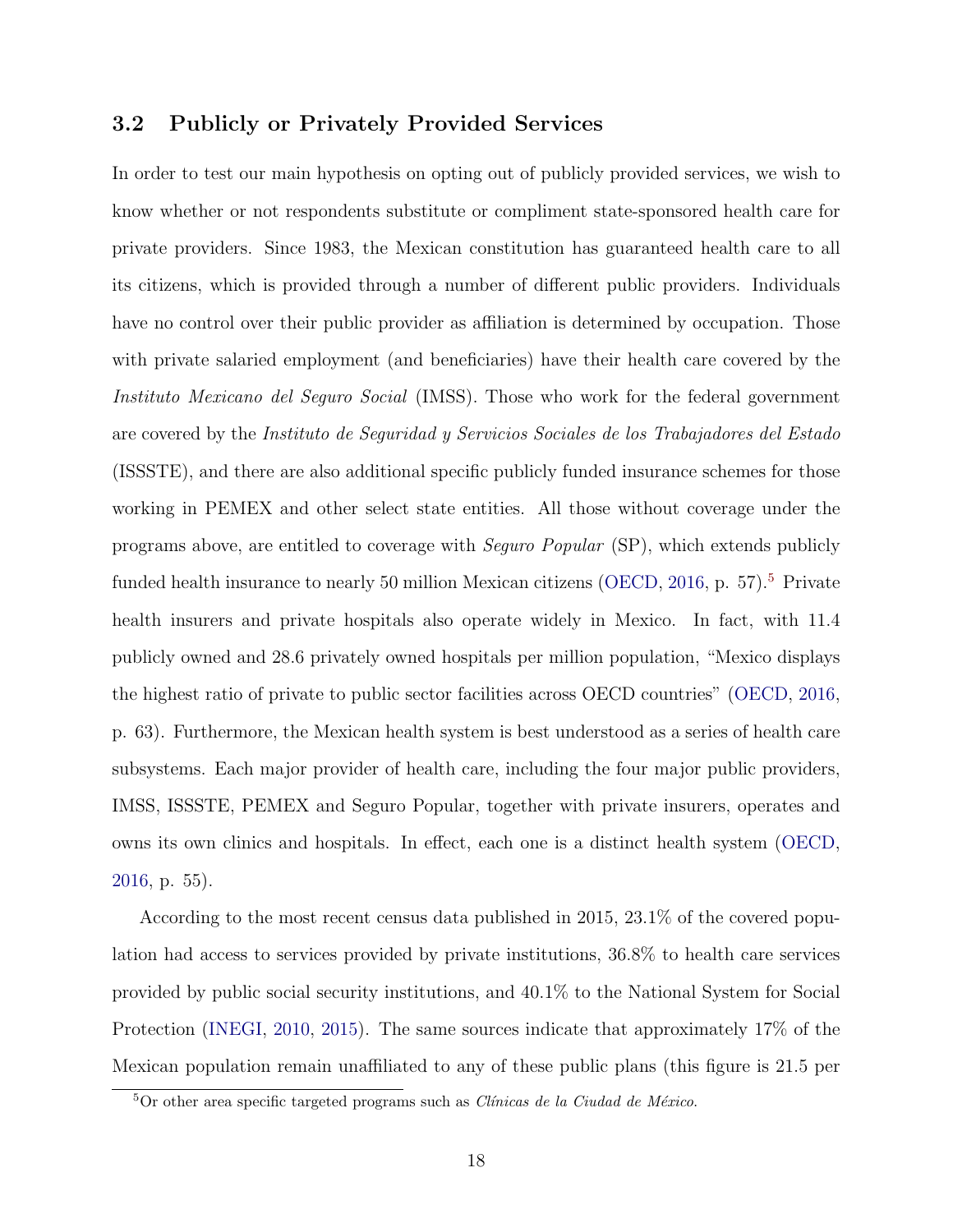cent according to the [OECD\)](#page-37-11).<sup>[6](#page-0-0)</sup> It is also important to note that the proportion of users of private health care services is higher in Mexico City where, according to census data, 27.75% of the population is affiliated to private health insurance schemes [\(INEGI,](#page-36-10) [2010\)](#page-36-10). Across the country, most use of private health services is through private insurance and out of pocket spending (see [OECD,](#page-37-11) [2016\)](#page-37-11).

In our questionnaire, we asked respondents whether or not they were affiliated to any of the major public health services (e.g. Instituto Mexicano del Seguro Social (IMSS), Instituto de Seguridad y Servicios Sociales de los Trabajadores del Estado (ISSSTE), Secretaría de Salud, Institutos de Nutrición, Neurología, o Cancerología, Seguro Popular, Clínicas de la *Ciudad de México*). We also asked them a separate question about their use of private health insurance, as many of those in our sample who opt out with private health insurance are also covered by one of the public insurance schemes. Our main independent variable therefore, is based on the following question: "Do you have any private medical insurance?", where all those who answered yes were coded as 1, and all those who answered no were coded as  $0<sup>7</sup>$  $0<sup>7</sup>$  $0<sup>7</sup>$ 

A focus on opting out of public health insurance in Mexico City is particularly useful in this context. In 1943, with the creation of the Ministry of Health, IMSS was founded not only to provide health cover for formal sector workers, but also pensions for old age and disability, insurance against occupational risk and even child care services [\(OECD,](#page-37-11) [2016,](#page-37-11) p. 55). The other social security sub-systems have evolved to provide a similar mix of health care, pensions and other welfare benefits (see [OECD,](#page-37-11) [2016,](#page-37-11) p. 55). This means that opting out of the public schemes in Mexico, or supplementing cover with private insurance, is a very good indicator of discontent with the state social security system as a whole, given that these sub-systems encapsulate pensions and other welfare benefits.

<sup>6</sup>For those unaffiliated and without insurance, there are Red Cross Health Centres in various parts of the state.

<sup>7</sup> It is possible some respondents took this to mean to private out of pocket spending. Even if this is the case, we think this is still a good example of individuals having to opt out and pay for private goods, above and beyond public provision.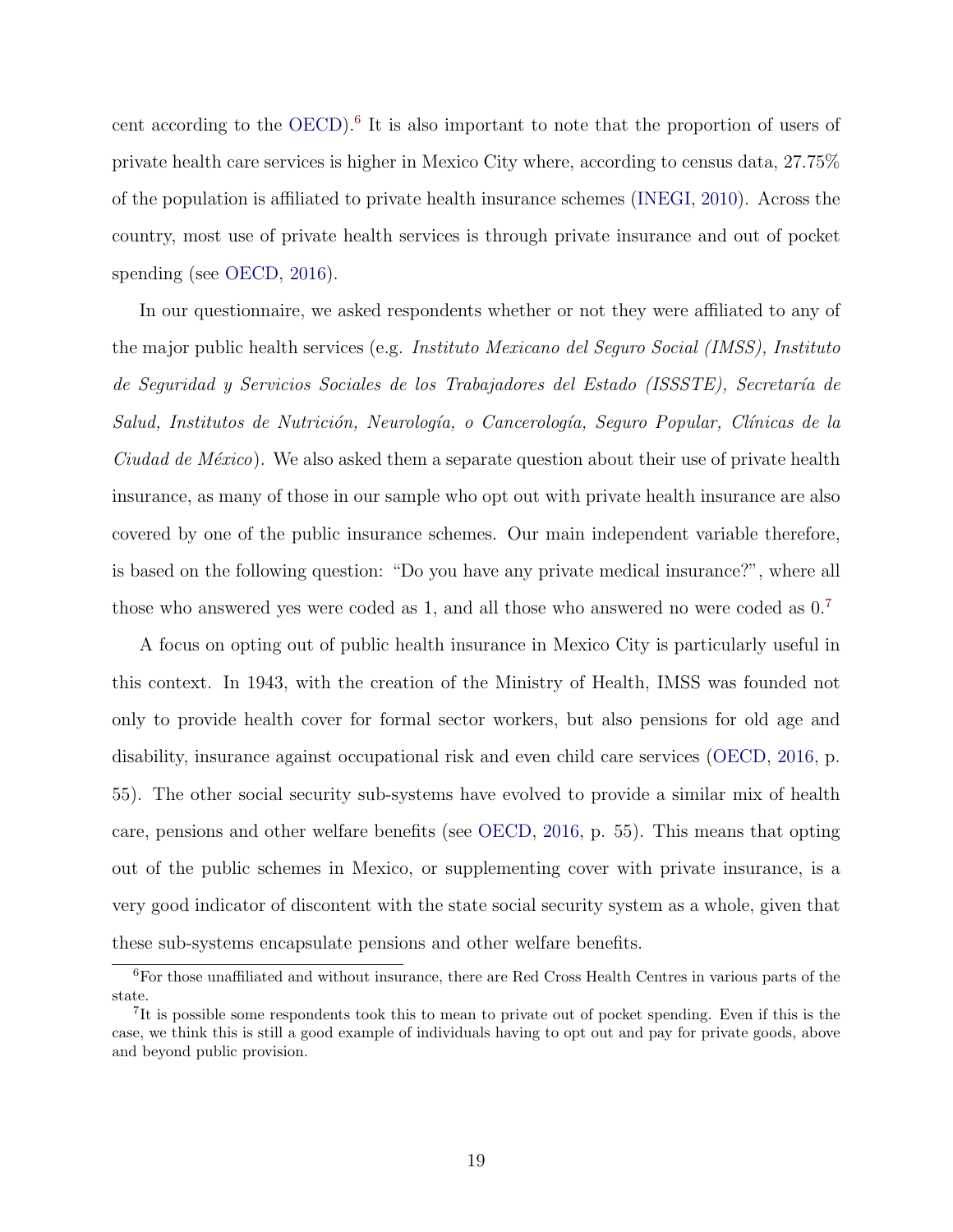#### 3.3 Other determinants of tax morale

The literature on the determinants of tax morale is extensive and covers a wide range of hypotheses [\(Luttmer and Singhal,](#page-37-3) [2014;](#page-37-3) [Slemrod,](#page-38-6) [2018\)](#page-38-6). Based on this literature, one can identify several individual-level factors that could potentially explain tax morale [\(Luttmer](#page-37-3) [and Singhal,](#page-37-3) [2014;](#page-37-3) [Slemrod,](#page-38-6) [2018\)](#page-38-6) and in order to control for these alternative explanations, we include several variables in our questionnaires and model specifications.

Objective individual attributes, such as socioeconomic status, education, and position within the labor market, could all shape citizens' willingness to pay taxes. We use the NSE/AMAI index to measure socioeconomic status. The NSE/AMAI index was created by the Mexican Association of Poll Firms (Asociación Mexicana de Agencias de Inteligencia de Mercado y Opinión - AMAI) to classify households based on a battery of items related to the quality of housing, patterns of consumption, and welfare. The NSE/AMAI index is not a measurement of individual income but it provides a standard metric to classify individuals according to their socioeconomic status. The index is commonly used by the INEGI and all survey firms in Mexico. Education is measured on a scale from "no education" to "post-graduate" education. We measure respondents' position in the labor market as a dummy variable, where values of 1 mean that individuals report being employed or seasonally-employed.

We also include two proxies that attempt to capture an individuals' beliefs about reciprocity, or the perception that the government would not squander tax revenue but use it for the public's benefit using a 10-points scale in which respondents assessed the effectiveness of the federal government's role in fighting poverty and reducing corruption. Specifically, we asked, "On a scale from 0 to 10, where 0 is nothing and 10 is a lot, how much money do you think the government spends trying to help the poor?" and "on a scale from 0 to 10, where 0 is not bad at all, how bad is corruption in your country?"[8](#page-0-0) We also included three indicators

<sup>&</sup>lt;sup>8</sup>These two questions are imperfect but useful proxies for whether citizens perceive public goods to be of good quality and fair.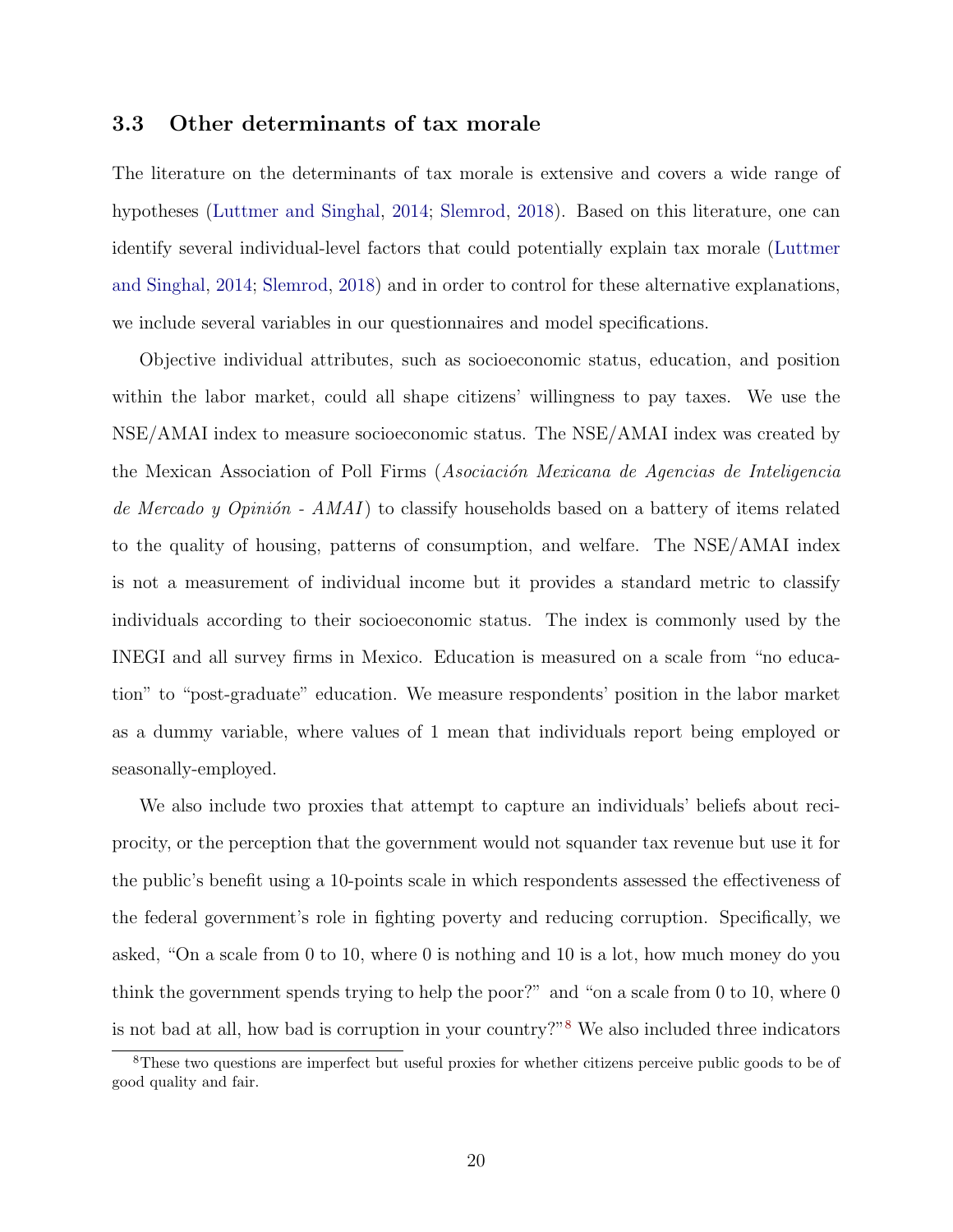to measure how normative attitudes toward redistribution and inequality shape individual attitudes towards tax evasion. To measure respondents' perceptions about inequality, we asked them, on a scale of 1 to 4, how much they agree or disagree that, "the gap between the income of the bottom 90% of the population and the top 1% is too large." Meritocracy is a second and important dimension for any individual assessment about inequality. Therefore, we also asked our respondents, on the same scale of 1 to 4, if they agreed that "economic success is due to your family's social status" and "economic success is due to luck."

Finally, we assessed the role of deterrence and peer effects on tax compliance and preferences. To measure deterrence, we asked our respondents about their perceived probability that their neighbors would be audited or prosecuted if they were evading taxes: "Suppose 10 people in your neighborhood are illegally avoiding paying taxes, how many of these 10 do you think will be caught by authorities?" To measure peer effects – or free-riding – we asked respondents: "Think of your family members and tell me if you believe: they all pay taxes, most pay taxes, some pay taxes, or none of them pay taxes."

### 4 Analysis of the Tax Morale List Experiment

In this section, we will test our theory of tax morale by analyzing our list experiment. First, we estimate the average treatment effect to measure support for tax evasion. Table [1](#page-21-0) shows the distributions and average treatment effect for the list experiment.<sup>[9](#page-0-0)</sup>

The difference-in-means between the groups – the average treatment effect (ATE) – may be interpreted as the proportion of respondents who support the sensitive item, which in this case refers to tax evasion. As is shown in Table [1,](#page-21-0) the mean number of items reported in the treatment list is 0.1742 higher than that of the control list, indicating that approximately 17% of the sample would have selected the sensitive item (they would not pay their taxes to save money). This difference-in-means is statistically significant, and it appears to be externally valid. Official estimates of individual tax evasion in Mexico indicate that personal

<sup>&</sup>lt;sup>9</sup>In Tables [A.1](#page-21-0) and [A.2,](#page-22-0) we include balance tests across a wide range of variables.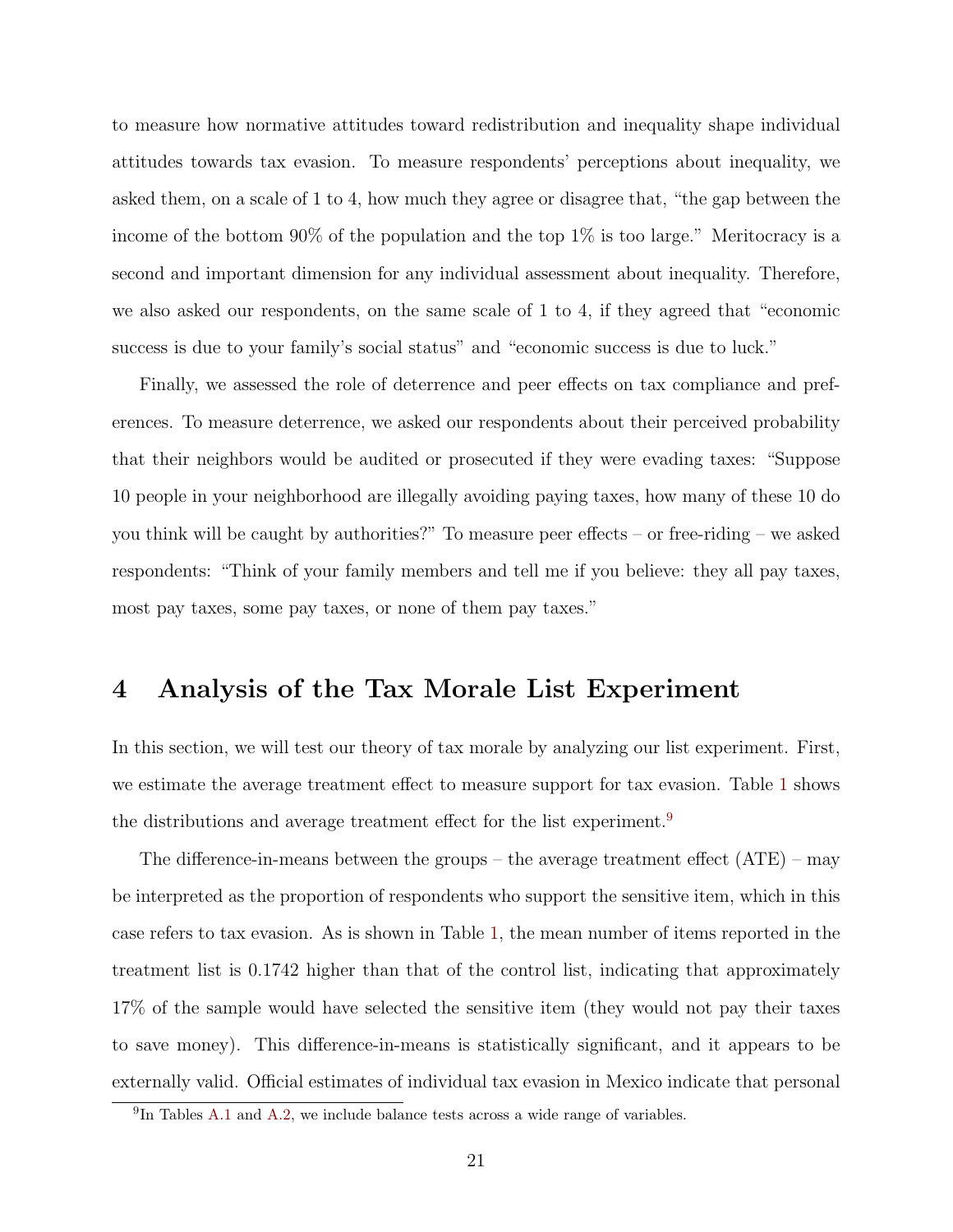|                                      |           | Control Group | <b>Treatment Group</b> |            |  |
|--------------------------------------|-----------|---------------|------------------------|------------|--|
|                                      | Frequency | Proportion    | Frequency              | Proportion |  |
| 0 items                              | 22        | 4.00%         | 21                     | 3.82%      |  |
| 1 item                               | 366       | 66.55%        | 309                    | 56.18%     |  |
| 2 items                              | 152       | 27.64%        | 181                    | 32.91%     |  |
| 3 items                              | 6         | $1.09\%$      | 33                     | $6\%$      |  |
| 4 items                              |           |               | 4                      | 0.73%      |  |
| NA.                                  |           | 0.73%         | 2                      | $0.36\%$   |  |
| Total                                | 550       | 100%          | 550                    | 100%       |  |
| Mean<br>1.260                        |           |               |                        | 1.434      |  |
| $ATE = 0.1742$ ; p-value = 0.0000046 |           |               |                        |            |  |

<span id="page-21-0"></span>Table 1: Tax Evasion List Experiment: Descriptive Statistics

income tax evasion fluctuated between 15% and 19% between 2004 and 2012 [\(Fuentes Castro](#page-36-1) [et al.,](#page-36-1) [2013\)](#page-36-1).

Next, we are interested in the determinants of tax evasion. What kinds of individuals would be more or less likely to evade? As we argue in Section [2.1,](#page-7-0) we expect that individuals with private health insurance will be more willing to evade taxes, and this effect will be greater than the effect of other alternative explanations like socio-economic status, deterrence or informational asymmetries.

Table [2](#page-22-0) presents multivariate analyses of our list experiment. Each model was estimated as a linear function of treatment assignment times each of the theoretical covariates. The interaction terms between treatment assignment and each covariate indicate the difference between treatment and control groups (the treatment effect) for each unit increase of the variable. For presentation purposes, Table [2](#page-22-0) only shows the coefficients of the interaction terms. The full output for each model, which includes the coefficients predicting the item count for the control list, can be found in Table [A.3](#page-24-0) in the appendix.

Table [2](#page-22-0) presents the multivariate results of the list experiment progressively. Model 1 evaluates the effect of private health insurance on individual willingness to evade taxes. Every subsequent model includes socio-economic indicators as control variables and private health insurance as our main variable of interest. Model 2 estimates the effect of additional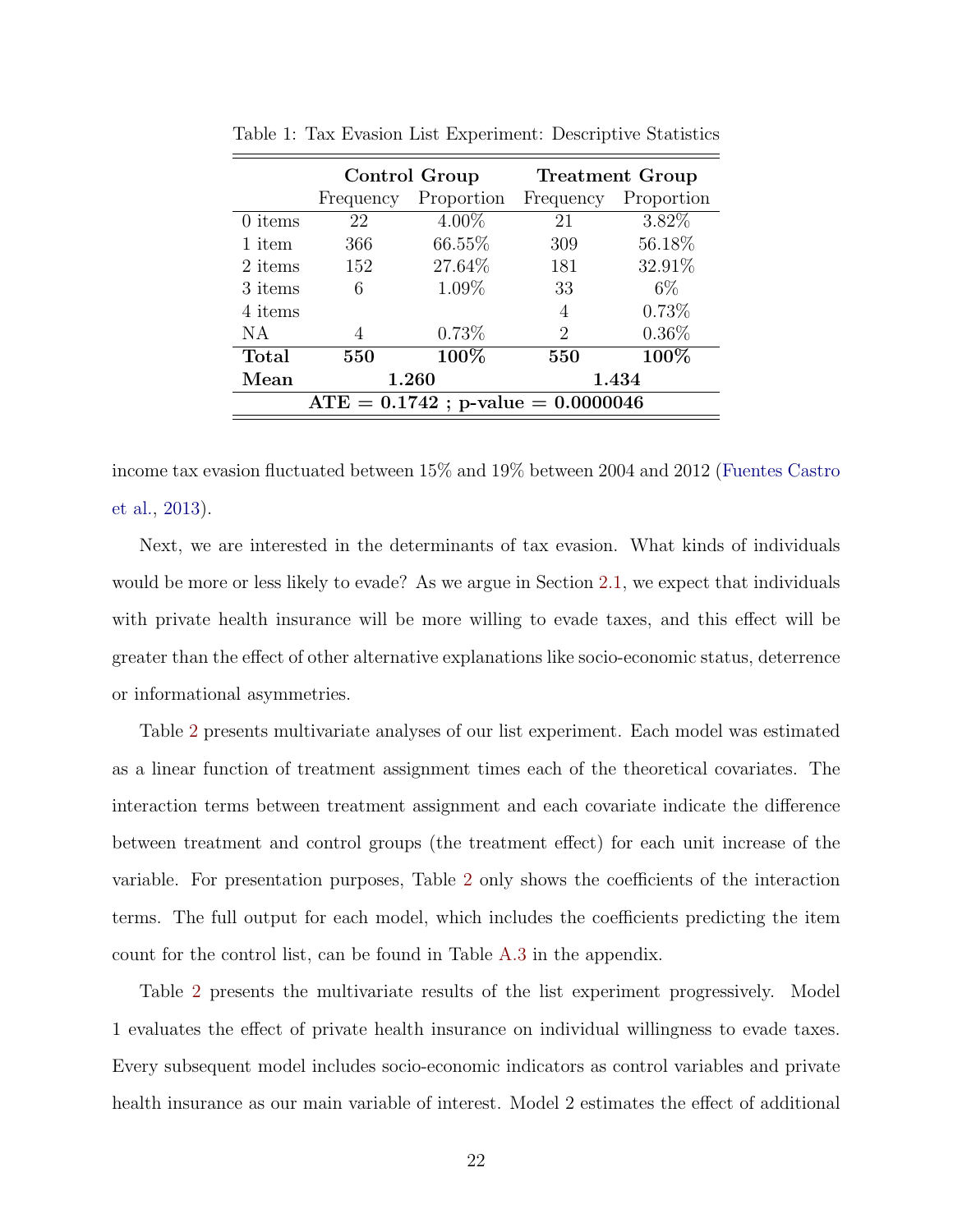proxies of reciprocity (e.g.perceived government attention to the poor or perceived levels of corruption). Model 3 includes perceptions of inequality and social fairness. Model 4 assesses the effect of deterrence mechanisms and model 5 addresses respondents' reaction to peer effects. Finally, Model 6 combines all of these variables into a full model of tax evasion.

|                               | $\overline{(1)}$ | $\overline{(2)}$ | $\overline{(3)}$   | $\overline{(4)}$ | $\overline{(5)}$ | $\overline{(6)}$   |
|-------------------------------|------------------|------------------|--------------------|------------------|------------------|--------------------|
|                               | b/(se)           | b/(se)           | b/(se)             | b/(se)           | b/(se)           | b/(se)             |
| Private health insurance      | $0.257***$       | $0.233***$       | $0.296***$         | $0.302***$       | $0.194**$        | $0.223**$          |
|                               | (0.09)           | (0.09)           | (0.09)             | (0.09)           | (0.09)           | (0.10)             |
| Socio-economic conditions     |                  |                  |                    |                  |                  |                    |
|                               |                  |                  |                    |                  |                  |                    |
| Socio-economic status         | 0.002            | $-0.003$         | 0.028              | 0.006            | $-0.013$         | 0.014              |
|                               | (0.04)           | (0.04)           | (0.04)             | (0.04)           | (0.04)           | (0.04)             |
| Education                     | 0.004            | 0.004            | 0.005              | 0.002            | $-0.006$         | $-0.007$           |
|                               | (0.02)           | (0.02)           | (0.02)             | (0.02)           | (0.02)           | (0.02)             |
| Employed                      | $-0.029$         | $-0.027$         | $-0.078$           | $-0.047$         | 0.000            | $-0.065$           |
|                               | (0.08)           | (0.08)           | (0.08)             | (0.09)           | (0.09)           | (0.09)             |
|                               |                  |                  |                    |                  |                  |                    |
| Reciprocity proxies           |                  |                  |                    |                  |                  |                    |
|                               |                  |                  |                    |                  |                  |                    |
| Govt. helps the poor          |                  | 0.008            |                    |                  |                  | $-0.004$           |
|                               |                  | (0.02)           |                    |                  |                  | (0.02)             |
| Perceived level of corruption |                  | 0.008            |                    |                  |                  | $-0.018$           |
|                               |                  | (0.02)           |                    |                  |                  | (0.03)             |
|                               |                  |                  |                    |                  |                  |                    |
| Attitudes towards inequality  |                  |                  |                    |                  |                  |                    |
|                               |                  |                  |                    |                  |                  |                    |
| Inequality gap is too large   |                  |                  | $-0.015$<br>(0.05) |                  |                  | $-0.035$<br>(0.06) |
| $Success = family status$     |                  |                  | 0.054              |                  |                  | 0.043              |
|                               |                  |                  | (0.05)             |                  |                  | (0.06)             |
| $Success = hard work$         |                  |                  | $-0.071$           |                  |                  | $-0.061$           |
|                               |                  |                  | (0.05)             |                  |                  | (0.05)             |
|                               |                  |                  |                    |                  |                  |                    |
| Deterrence and peer effects   |                  |                  |                    |                  |                  |                    |
|                               |                  |                  |                    |                  |                  |                    |
| Audit risk (neighbors)        |                  |                  |                    | 0.025            |                  | 0.020              |
|                               |                  |                  |                    | (0.02)           |                  | (0.02)             |
| Sanction level (neighbors)    |                  |                  |                    | 0.016            |                  | 0.039              |
|                               |                  |                  |                    | (0.05)           |                  | (0.06)             |
| Peer effects (family)         |                  |                  |                    |                  | 0.071            | $0.126**$          |
|                               |                  |                  |                    |                  | (0.05)           | (0.05)             |
| $\overline{N}$                | 1,004            | 988              | 928                | 909              | 923              | 775                |
| $\mathbb{R}^2$                | 0.042            | 0.053            | 0.078              | 0.074            | 0.051            | 0.126              |

<span id="page-22-0"></span>Table 2: List Experiment, linear estimates - willingness to evade taxes

<sup>∗</sup>p<0.1; ∗∗p<0.05; ∗∗∗p<0.01 - Standard errors in parentheses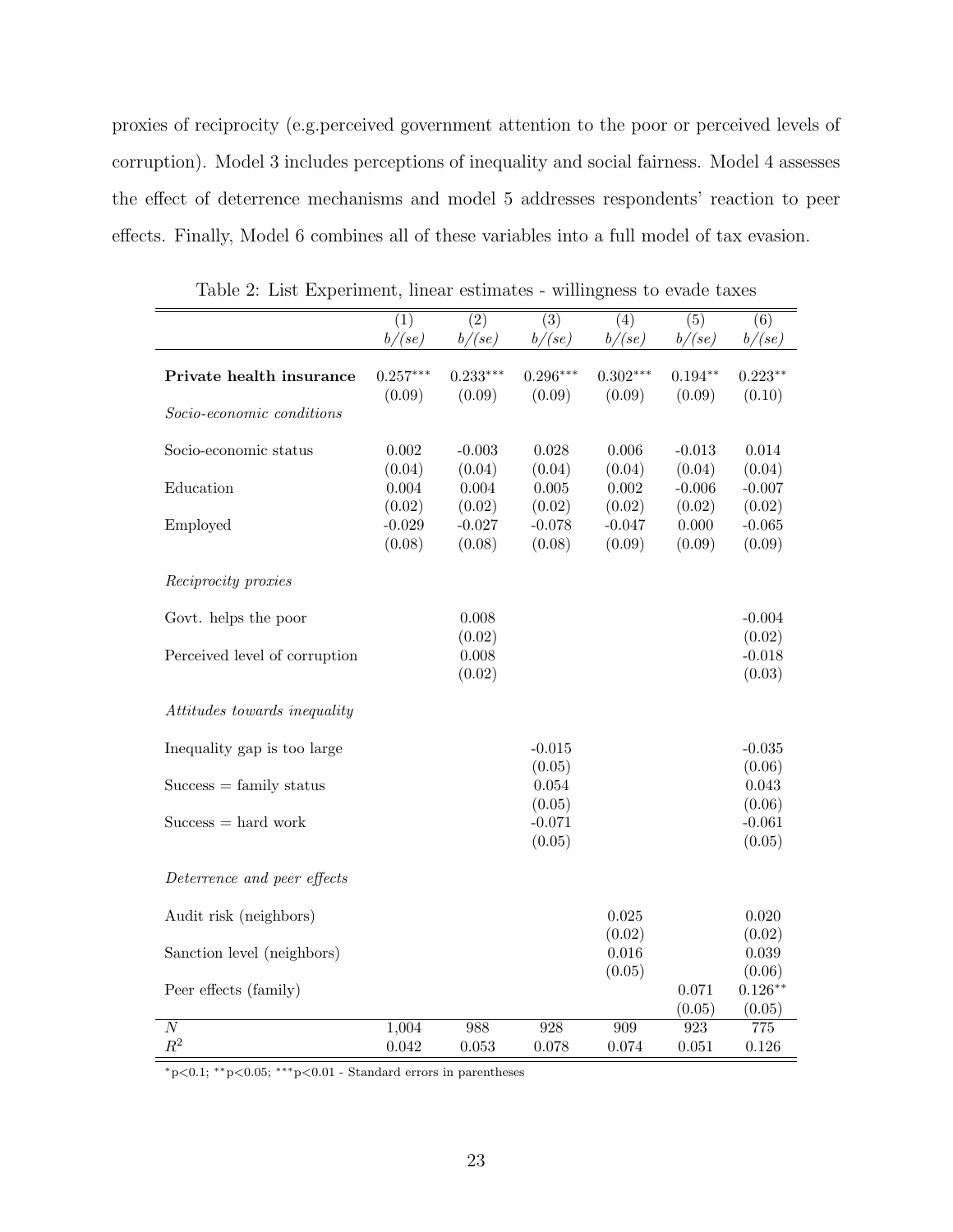As is clear from Table [2,](#page-22-0) two of our variables significantly predict willingness to evade taxes: private health insurance and peer effects. In the fully controlled model, 22% more respondents who have private health insurance would evade paying taxes than their counterparts without private insurance. This effect is robust across all model specifications, and the magnitude of the effect varies between 19% and 30%. The significant effect persists even when controlling for socio-economic status, education, and employment. That is, the effect does not emerge because only rich, educated, or employed individuals are likely to purchase private health insurance. The effects are also consistent even when controlling for the respondents' perceptions of reciprocity, attitudes towards inequality, the effects of deterrence mechanisms, and peer compliance effects. In other words, our findings suggest that individuals definitively view taxes as part of a social contract. If citizens have private health insurance, then the perceived reciprocal benefit of the social contract will be lower for this group and they will be more willing to evade taxes.

Additionally, the results presented in Table [2](#page-22-0) show that peer effects also have a significant effect on tax evasion, but not through peer pressure – or the so-called pro-social behavior [\(Fehr](#page-35-10) and Gächter,  $2000$ . If the knowledge that your close network were complaint in their tax payments made you more compliant through peer pressure, we would find a negative effect between peer effects and tax evasion. However, the coefficient is significant and positive. In other words, believing that your close network is obediently paying their taxes makes you more willing to evade your own payments. This effect more clearly represents free-riding rather than peer pressure. Jointly with the significant effect of private health insurance, the full model indicates that individuals are more willing to evade taxes when they perceive they do not *need* to pay, either because they do not believe that there is a reciprocal benefit in doing so as they do not depend on government welfare or because they believe they can depend on others to pay.<sup>[10](#page-0-0)</sup>

<sup>10</sup>The threat of sanction had no effect. It is possible that the threat of punishment for tax evasion is not fully credible in Mexico City. It is also possible that the questions we asked in the survey were not ideal proxies to capture this.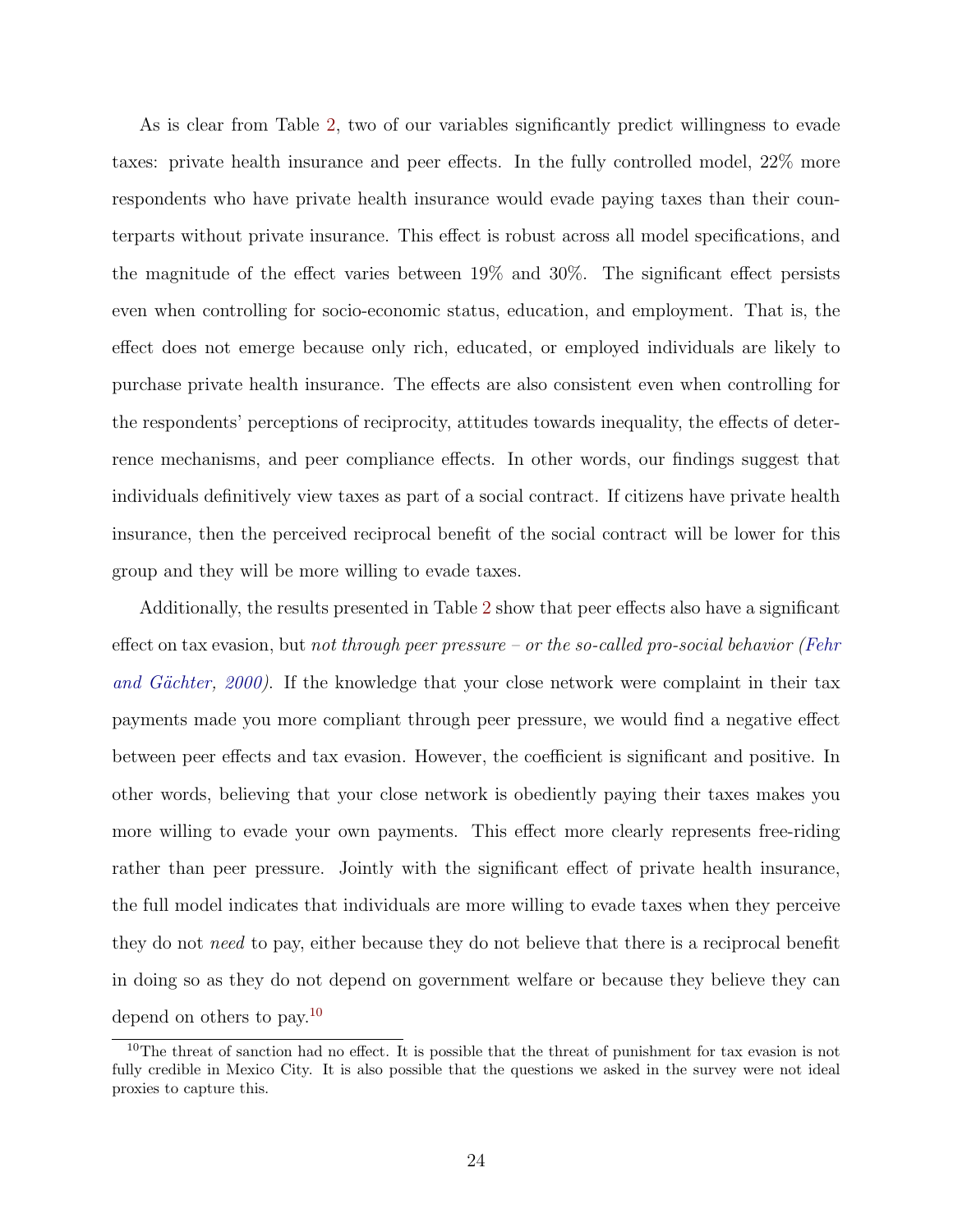In other words, our analysis of the list experiment consistently suggests that individuals in Mexico City are 1) highly willing to evade taxes, 2) more willing to evade taxes when they are independent from state-provided health care services, and 3) more willing to evade taxes if they perceive their peers obediently comply.

The key point for our argument is that having private health insurance  $-$  i.e. the possibility of opting out from the state – makes an individual more likely to evade taxes, above and beyond their wealth or socioeconomic status. The results presented in Table [2](#page-22-0) suggest that, even when controlling for socio-economic status and position in the labor market, individuals who are independent from state provision of public goods are still more likely to evade. These individuals are less likely to evade as free-riders, but rather, as individuals who actively reject state-provided goods.

But is having private health insurance simply indicative of wealth? Are wealthy citizens more likely to opt out of publicly-provided health care services and, at the same time, more willing to evade taxes? If this were the case, the relationship with tax evasion could be easily explained as self-interest. In the analyses that follow, we examine the relationship between private health insurance, socio-economic status, and tax evasion more closely. In Table [3,](#page-24-0) we can see that about 30% of the respondents report having private health insurance. This is very similar to official figures, which indicate that, 28% of residents in Mexico City have some type of private health insurance, or seguro de gastos medicos [\(INEGI,](#page-36-10) [2010,](#page-36-10) [2015\)](#page-36-11).

<span id="page-24-0"></span>

|                                      | Socio-Economic Status - AMAI index |         |         |         |         |  |  |
|--------------------------------------|------------------------------------|---------|---------|---------|---------|--|--|
|                                      | $ABC+$                             | C       | D+      | D/E     | Total   |  |  |
| Registered to public health services | 104                                | 214     | 144     | 240     | 702     |  |  |
|                                      | (47.49)                            | (69.48  | (73.10) | (83.62) | (69.44) |  |  |
| Have private health insurance        | 115                                | 94      | 53      | 47      | 309     |  |  |
|                                      | (52.51)                            | (30.52) | (26.90) | (16.38) | (30.56) |  |  |
| Total                                | 219                                | 308     | 197     | 287     | 1,011   |  |  |
|                                      | 100.00                             | 100.00  | 100.00  | 100.00  | 100.00  |  |  |

Table 3: Public or private health insurance by socio-economic status, Mexico City 2017

NOTE: Pearson chi-squared(3) = 78.1726 Pr = 0.000; column percentage in parenthesis. According to the AMAI Index  $ABC<sub>+</sub>$  correspond to higher levels of socioeconomic status, while categories  $D+$ ,  $D/E$  correspond to lower levels of socio-economic status.

Although private health insurance is more prevalent among those with higher levels of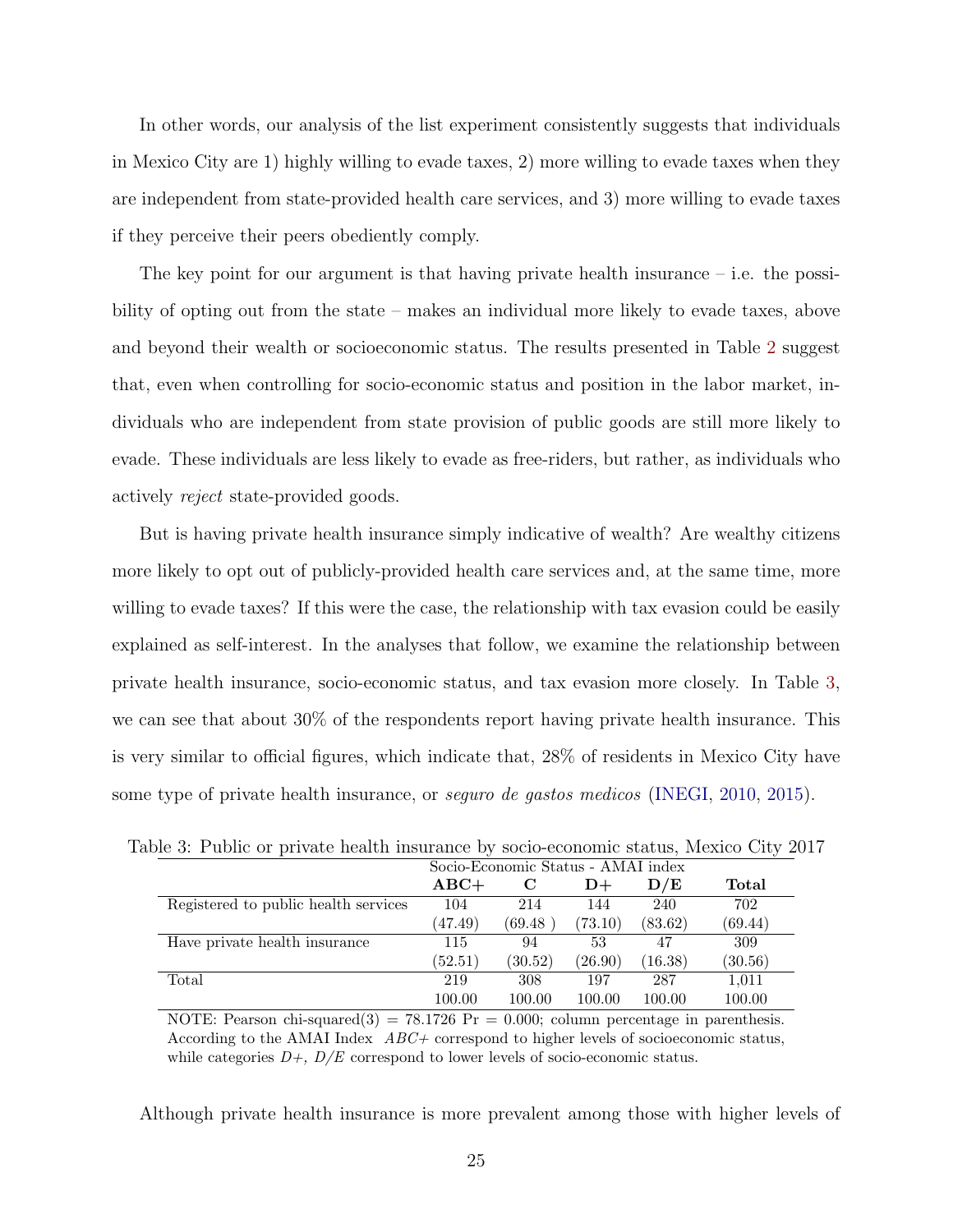socio-economic status (category ABC+), a significant proportion of individuals – between  $16\%$  and  $27\%$  – with lower levels of socio-economic status (categories D+, D/E) also have access to private health insurance. Private health insurance coverage depends on the level of insurance taken out (basic or comprehensive), so policies are affordable for individuals at different levels of income. We can also see that not all individuals with higher levels of socio-economic status (category ABC+) have private health insurance. In fact, about 48% of them report using public health care services only. This variation is a clear indication that many Mexicans choose not to opt out, even if they can easily afford to do so. Overall, almost 1 in 3 individuals in our sample have access to private health insurance.

In Figure [1,](#page-26-0) we split the sample between respondents with and without private health insurance and across different levels of socio-economic status. Figure [1](#page-26-0) shows that, in general and across different levels of socio-economic status, individuals who have private health insurance are significantly more likely to evade taxes than those without private coverage.

In the right panel, willingness to evade taxes is not statistically significantly for individuals using public health care services. This effect is consistent across different levels of socio-economic status with the exception of individuals in category C. In the left panel, willingness to evade taxes is statistically significant for individuals with private health insurance, although this effect is clearly not linear across the different socio-economic groups. That is, both the very wealthiest and very poorest individuals are likely to evade if they do have private health coverage. Those in ABC+ with private insurance, have access to high quality private alternatives. For the very poorest, we think they are forced to purchase private insurance or pay out of pocket because of deficiencies in the quality of service with Seguro Popular.

For example, *Seguro Popular* has a precisely defined positive list of available interventions, while IMSS and ISSSTE cover all health needs and interventions [\(OECD,](#page-37-11) [2016,](#page-37-11) p.92). At the same time, 33 per cent of medicines in Seguro Popular cannot be dispensed for lack of stock compared to only 14 per cent for the IMSS [\(OECD,](#page-37-11) [2016,](#page-37-11) p.16). It is likely the case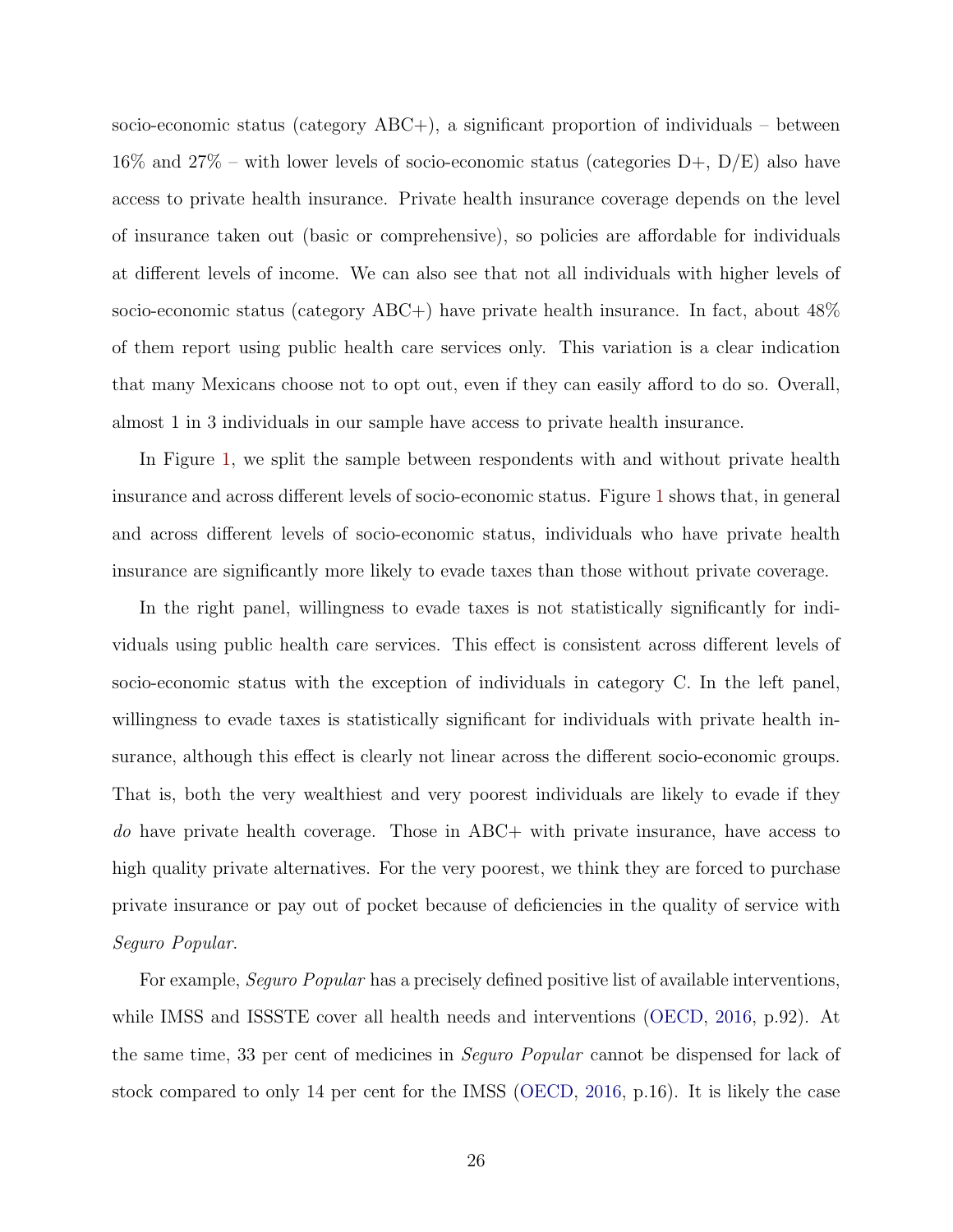

<span id="page-26-0"></span>Figure 1: Willingness to evade taxes by type of health care provider and level of socioeconomic status, Mexico City, 2017. Based on list experiment, linear estimators, Table [2.](#page-22-0)

that those who are affiliated with Seguro Popular and who purchased private insurance did so because of deficiencies in service. They were forced to opt out, and hence their tax morale is lower.<sup>[11](#page-0-0)</sup>

The results presented in Figure [1](#page-26-0) therefore, provide empirical evidence that, no matter the level of socio-economic status, there is a divergence between those with private health insurance and those without it. For the most part, it is the willingness, or necessity, to be independent from state services – rather than wealth – what drives tax evasion.<sup>[12](#page-0-0)</sup>

<sup>&</sup>lt;sup>11</sup>Figure [A.2](#page-50-0) helps to clarify this effect. This figure suggests that individuals seems to be more willing to evade: i) when they are formal workers (i.e., their employers make contributions to the IMSS), and they have enough disposable income to top-up their level of protection with private health insurance; and ii) poor people that fulfill the requirements to use the services provided by Seguro Popular, but can also buy basic private health insurance policies (which is not uncommon because there are affordable policies available in the market).

<sup>&</sup>lt;sup>12</sup> Figure [A.3](#page-51-0) in the Appendix show that this divergence does not depend on the occupational composition of the different income groups.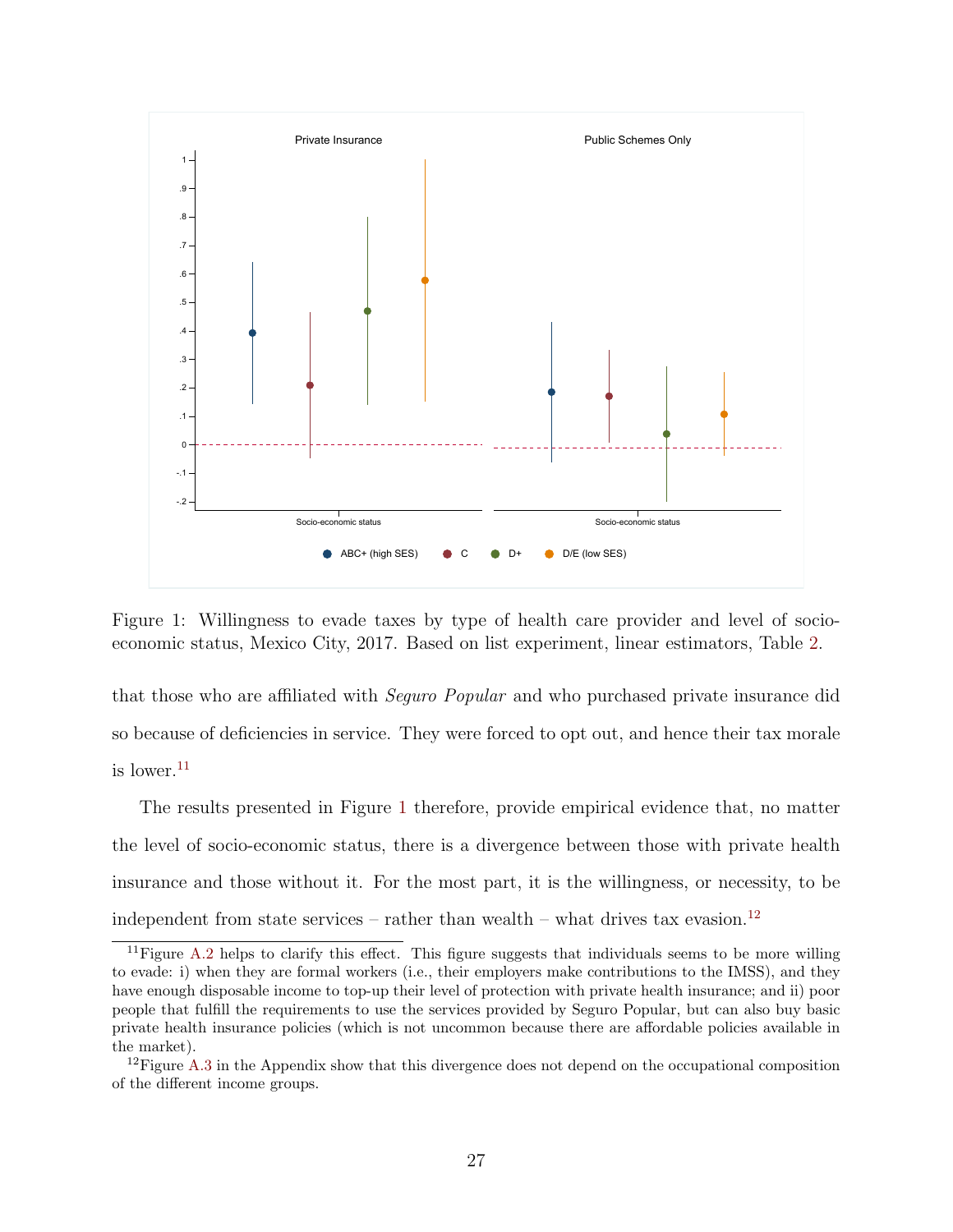#### 4.1 Evidence from other Latin American Cities

In order to test the external validity of our findings, we test similar models of tax morale using data from a large-scale regional survey conducted by the *Corporación Andina de Fomento* (CAF)- Development Bank of Latin America in 2011 [\(CAF,](#page-34-11) [2012\)](#page-34-11). The CAF Survey 2011 is unique in its kind and examines citizen views on tax policy across 17 cities in 9 Latin American countries. The questionnaire includes reasonably similar or equivalent items to the ones we use for our list experiment so we are able to provide some validation for our experimental findings by analyzing non-experimental data in a sample beyond the target population we studied in Mexico.

For the dependent variable, we use a question on willingness to evade taxes: "is it morally justifiable to evade taxes?" This question is a useful proxy to evaluate the respondents' willingness to evade taxes, or at least report a willingness to do so, and allows for a degree of comparability between our findings in the list experiment with this cross-sectional sample. We use both the continuous measure of this variable and a binary categorization in the models below.<sup>[13](#page-0-0)</sup>

Our main independent variable in the list experiment measures whether or not respondents rely solely on state-provided health coverage or whether they also pay for private insurance. Unfortunately, the CAF Survey does not include a directly analogous question. However, it does ask respondents to report if their employers make deductions for private health insurance plans. We wish to capture how the degree of independence from publicly provided health care services shapes the beliefs and attitudes of individuals towards taxation. As such, for all those with private health insurance and who also do not contribute to a public health scheme, we code as 1, and code all others as 0. Given the limitations of this measure, we include a second alternative independent variable. This question asked

<sup>&</sup>lt;sup>13</sup>All respondents were asked how justifiable it is to evade taxes on a 1 (totally unjustifiable) to 10 (totally justifiable) scale. For the binary variable, we coded as 1 all those who chose seven and above and coded all others as 0. The use of a binary dependent variable allows us to model the probability when individuals strongly believe that tax evasion is justifiable.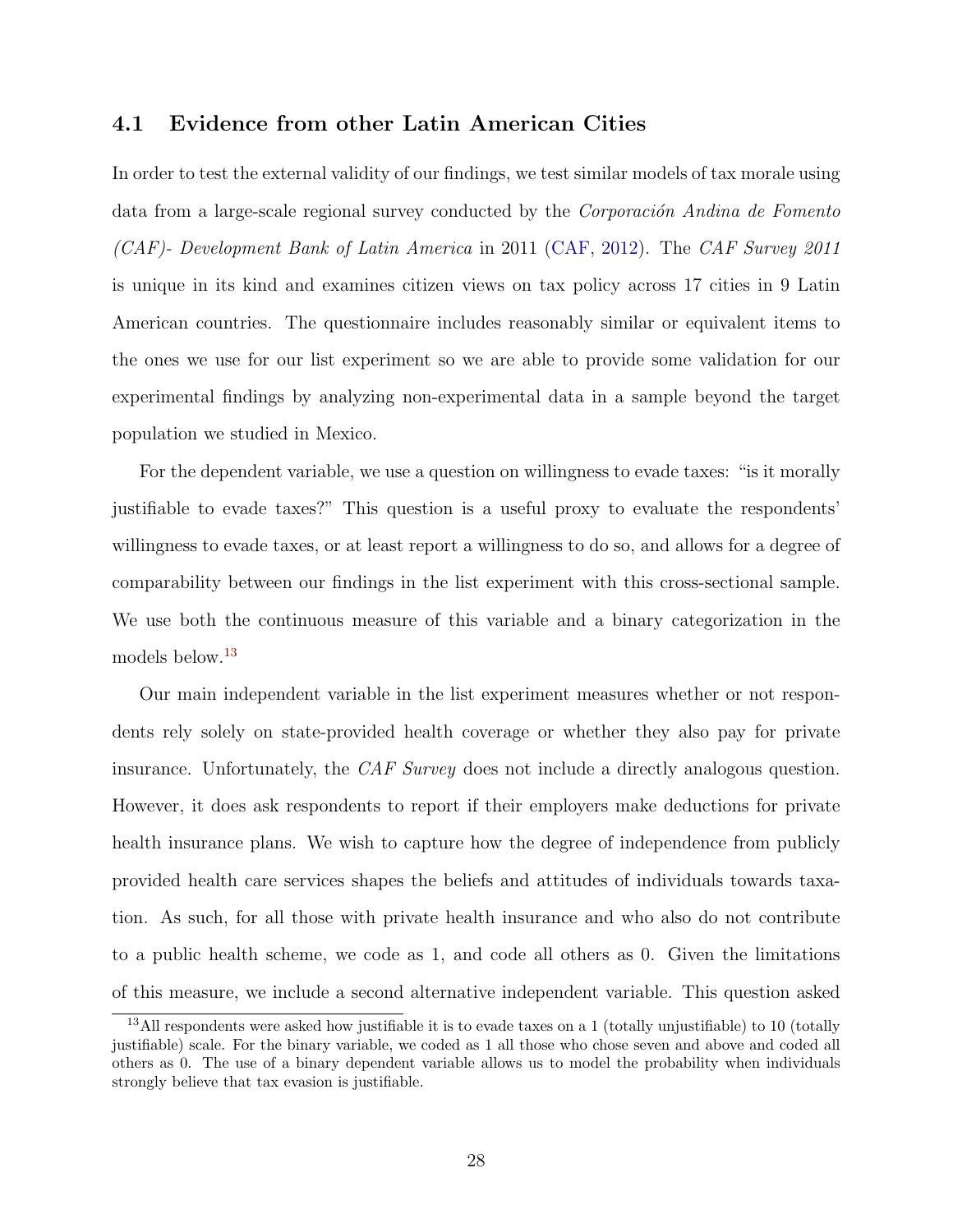each respondent whether their employer makes any contribution to their pension or social security funds. Here, all those who answered "no" were coded as 1 and all others as 0. We think this measure is more useful as it better captures independence from state provided public goods. It is also a broader measure of independence, in that it includes pensions and social security, and helps us to assess the validity of our argument above and beyond health services.

We also included a range of controls to try and proxy for additional hypotheses about the determinants of tax morale. For socio-economic conditions, we use standard metrics of individual reported household income, educational attainment, and employment status. For *attitudes towards inequality*, we use a question in the survey to measure respondents' awareness and sensitivity to inequality (salience of the issue) and for deterrence, we use a question to measure respondents' perceived probability of being sanctioned by the tax authority ("if you decided to evade taxes ten times, how many of these ten times would you be sanctioned?"). For peer effects, we create a combined measure using two questions that capture respondent's perceived level of tax compliance among both individual citizens and firms (e.g. "From 1 to 10, how many of your fellow nationals dutifully pay their taxes?").

Table [4](#page-29-0) presents the results from four different model specifications that regress the independent variables on the respondents' perception that it is justifiable to evade taxes. All models present the estimates from a three-level hierarchical model in which respondents are nested in cities and then in countries. These are simple random intercept model with single residuals for each level and intercept terms randomly varying across cities and countries. Models 1 and 3 are multilevel mixed-effects logit models, while models 2 and 4 are multilevel mixed effects linear models.[14](#page-0-0)

Across different model specifications, individuals with employer-sponsored, private health insurance and who also do not contribute to public health schemes, and individuals who are independent of state pensions and social security, are more likely to find tax evasion morally

<sup>&</sup>lt;sup>14</sup>Tables [A.5](#page-46-0) and [A.6](#page-47-0) in the appendix present the results of country and city fixed-effects model specifications.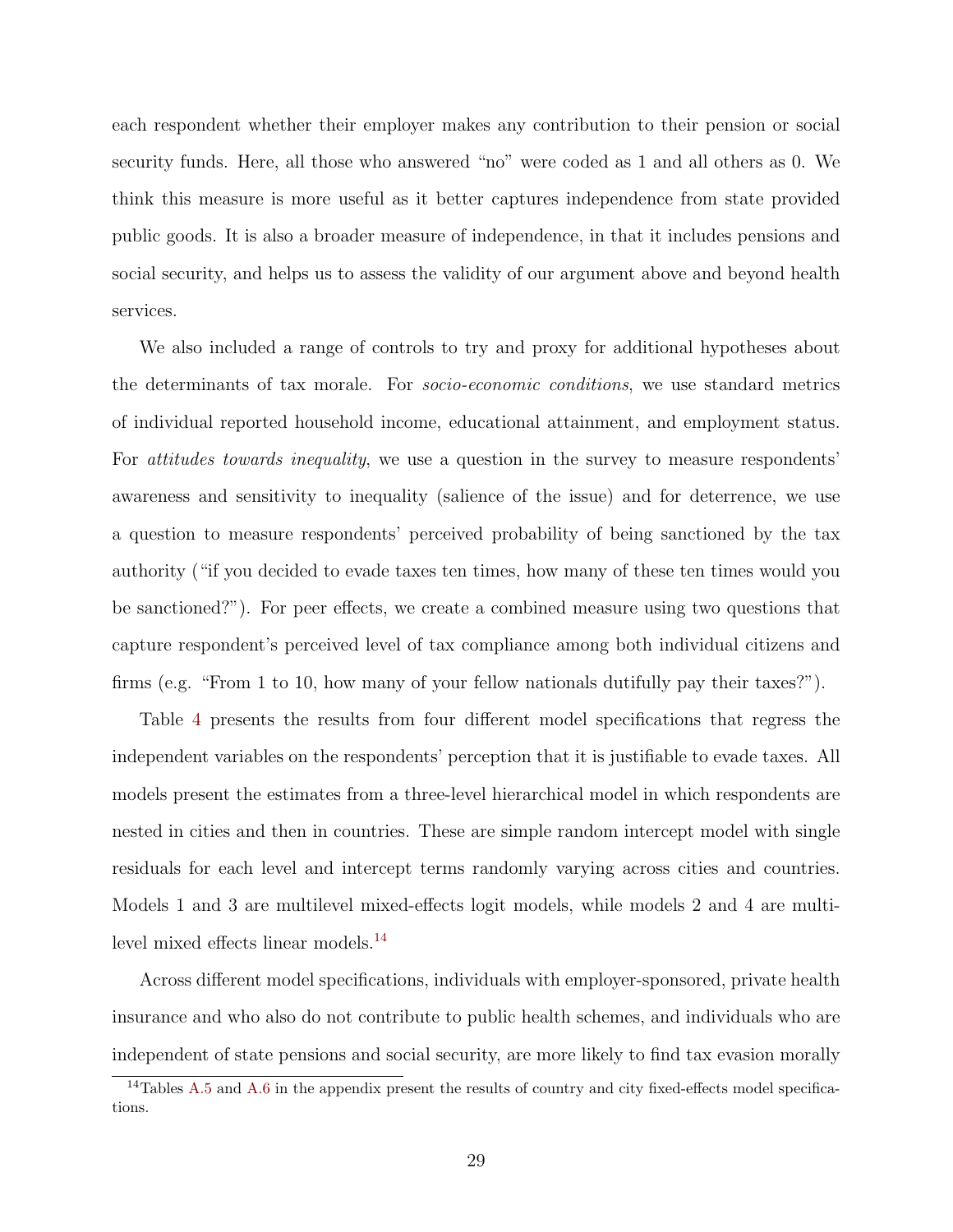| $1a$ <sub>0</sub> $\tau$ . Is vax evasion morally justmable: <b>Datin America</b> , 11 chills |             |                  |                  |                        |  |  |  |
|-----------------------------------------------------------------------------------------------|-------------|------------------|------------------|------------------------|--|--|--|
|                                                                                               | (1)         | $\overline{(2)}$ | $\overline{(3)}$ | (4)                    |  |  |  |
|                                                                                               | Multi-level | Multi-level      | Multi-level      | Multi-level            |  |  |  |
|                                                                                               | logit       | <b>OLS</b>       | logit            | <b>OLS</b>             |  |  |  |
|                                                                                               | b/sec       | b/se             | b/se             | b/se                   |  |  |  |
|                                                                                               |             |                  |                  |                        |  |  |  |
| Private health insurance                                                                      | $0.479**$   | 0.056            |                  |                        |  |  |  |
|                                                                                               | (0.24)      | (0.16)           |                  |                        |  |  |  |
| Independence from public goods                                                                |             |                  | $0.327**$        | $0.344***$             |  |  |  |
|                                                                                               |             |                  | (0.14)           | (0.09)                 |  |  |  |
| Household income                                                                              | $-0.000$    | $-0.000$         | $-0.000$         | $-0.000$               |  |  |  |
|                                                                                               | (0.00)      | (0.00)           | (0.00)           | (0.00)                 |  |  |  |
| Education                                                                                     | $-0.038$    | $-0.101***$      | $-0.028$         | $-0.083***$            |  |  |  |
|                                                                                               | (0.03)      | (0.02)           | (0.03)           | (0.02)                 |  |  |  |
| In the labor market                                                                           | $-0.943$    | $-0.316$         | $-0.942$         | 0.301                  |  |  |  |
|                                                                                               | (1.17)      | (0.90)           | (1.20)           | (0.98)                 |  |  |  |
| Strong preferences for redistribution                                                         | $0.294**$   | $0.147*$         | $0.260**$        | 0.087                  |  |  |  |
|                                                                                               | (0.12)      | (0.08)           | (0.13)           | (0.08)                 |  |  |  |
| Perceived probability of sanction                                                             | 0.027       | $-0.045***$      | 0.008            | $-0.052***$            |  |  |  |
|                                                                                               | (0.02)      | (0.01)           | (0.02)           | (0.01)                 |  |  |  |
| Peer effects                                                                                  | $0.324***$  | $0.145***$       | $0.355***$       | $0.131^{\ast\ast\ast}$ |  |  |  |
|                                                                                               | (0.07)      | (0.04)           | (0.07)           | (0.04)                 |  |  |  |
| Random-effects                                                                                |             |                  |                  |                        |  |  |  |
| Country level (estimate/se)                                                                   | 0.000       | 0.000            | 0.000            | 0.000                  |  |  |  |
|                                                                                               | (0.619)     | (0.000)          | (0.565)          | (0.000)                |  |  |  |
| City level (estimate/se)                                                                      | 0.796       | 0.964            | 0.772            | $\,0.966\,$            |  |  |  |
|                                                                                               | (0.171)     | (0.180)          | (0.174)          | (0.181)                |  |  |  |
| $\overline{N}$                                                                                | 3,225       | 3,225            | 2,950            | 2,950                  |  |  |  |
| $F - Statistic$                                                                               | $41.22***$  | $59.23***$       | 38.91***         | $70.61***$             |  |  |  |

<span id="page-29-0"></span>Table 4: Is tax evasion morally justifiable? Latin America, 17 cities

Note: Data from CAF Survey 2011 [\(CAF,](#page-34-11) [2012\)](#page-34-11). Significance levels:  $* p < 0.10$ ,  $** p < 0.05$ ,  $*** p < 0.01$ 

justifiable. This finding is quite consistent with the findings in our list experiment. In other words, individuals who rely on private health insurance, and who are independent of the main state provided public goods, are less compelled to pay taxes because they are less reliant on state-provided services, and they perceive that the reciprocal benefit derived from the tax contract is lower.

Similar to our findings from our list experiment (see Figure [1\)](#page-26-0), this effect is insensitive to changes in income. We estimated a model including the multiplicative interaction between employer-sponsored, private insurance and reported income (see Table [A.8](#page-49-0) in the Appendix) and find that the level of reported income does not affect tax morale among those with private insurance.

Also, consistent with our findings in the list experiment, the estimates for peer effects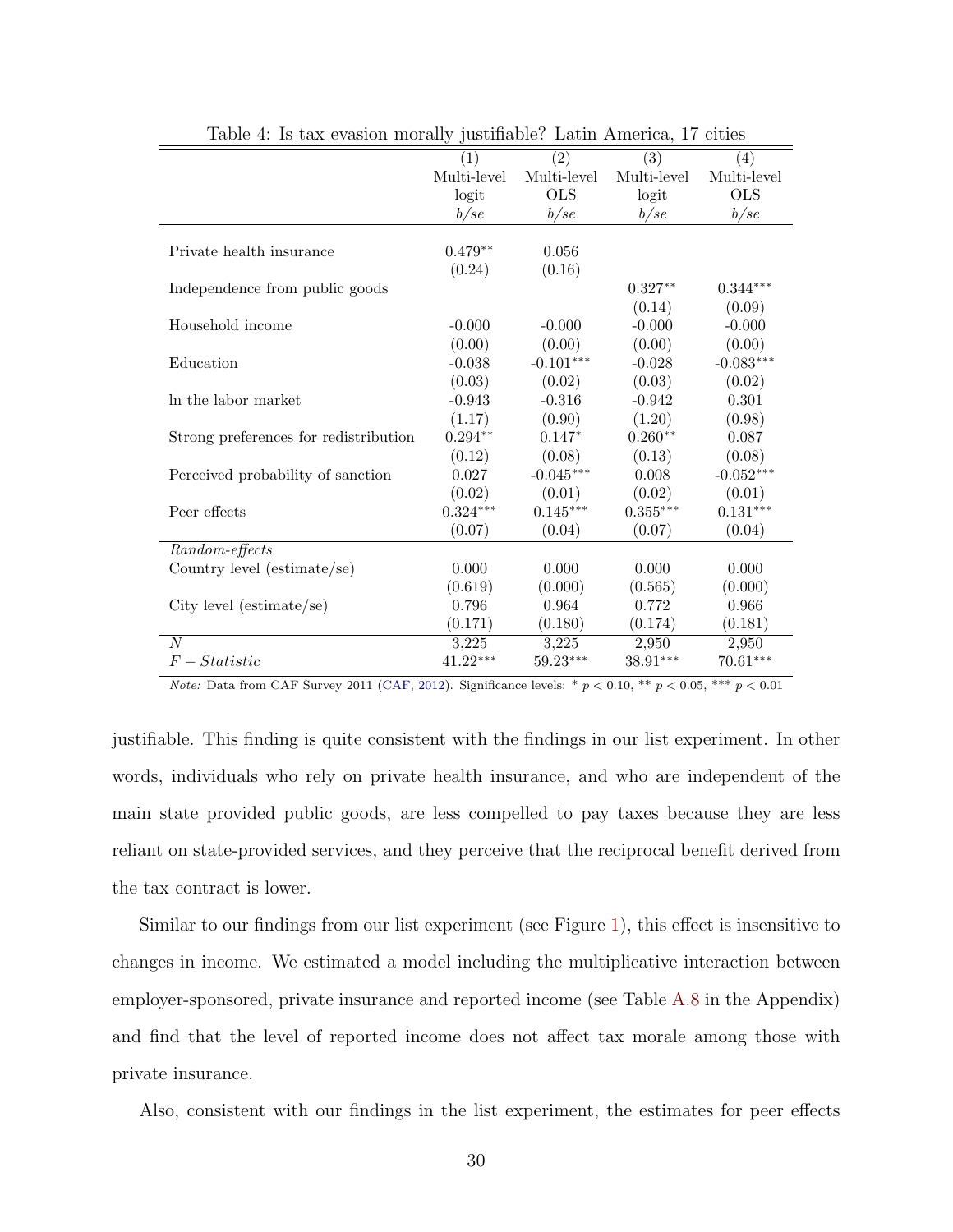are positive and statistically significant across all models. This indicates that individuals are more willing to evade taxes if they perceive that their peers are complying obediently. This suggests that higher perceived levels of peer compliance triggers free-riding incentives among the respondents. Like in the list experiment, this evidence indicates that 'voluntary compliance' (or 'voluntary cooperation') is inherently fragile in Latin America because individuals behave like income-maximizing free riders, and when they observe that others are contributing, they try to minimize their contributions to public finances [\(Fischbacher and](#page-35-11) [Gachter,](#page-35-11) [2010\)](#page-35-11).

We also find evidence that opting out is contingent on state capacity. In Table [A.7](#page-48-0) in the Appendix, we estimate the joint effect of opting out together with different indicators of state capacity. Once again, these models show that private health insurance has a positive and significant effect on the willingness to evade taxes; but they also show that, at higher levels of state capacity, individuals with private insurance are less likely to opt out relative to those with private health insurance in states with lower levels of state capacity. In other words, increasing levels of state capacity attenuate the effect of opting out on tax morale.

Finally, the results presented in Table [4](#page-29-0) suggest that tax morale is lower among individuals who perceive that inequality is a serious problem and those who have strong preferences for redistribution. This demonstrates that attitudes towards redistribution and preferences for redistribution matter for tax compliance; consequently, more progressive tax schedules could boost tax morale. The results presented in Table [A.8](#page-49-0) also show that the effect of private health insurance is insensitive to changes in preferences for redistribution.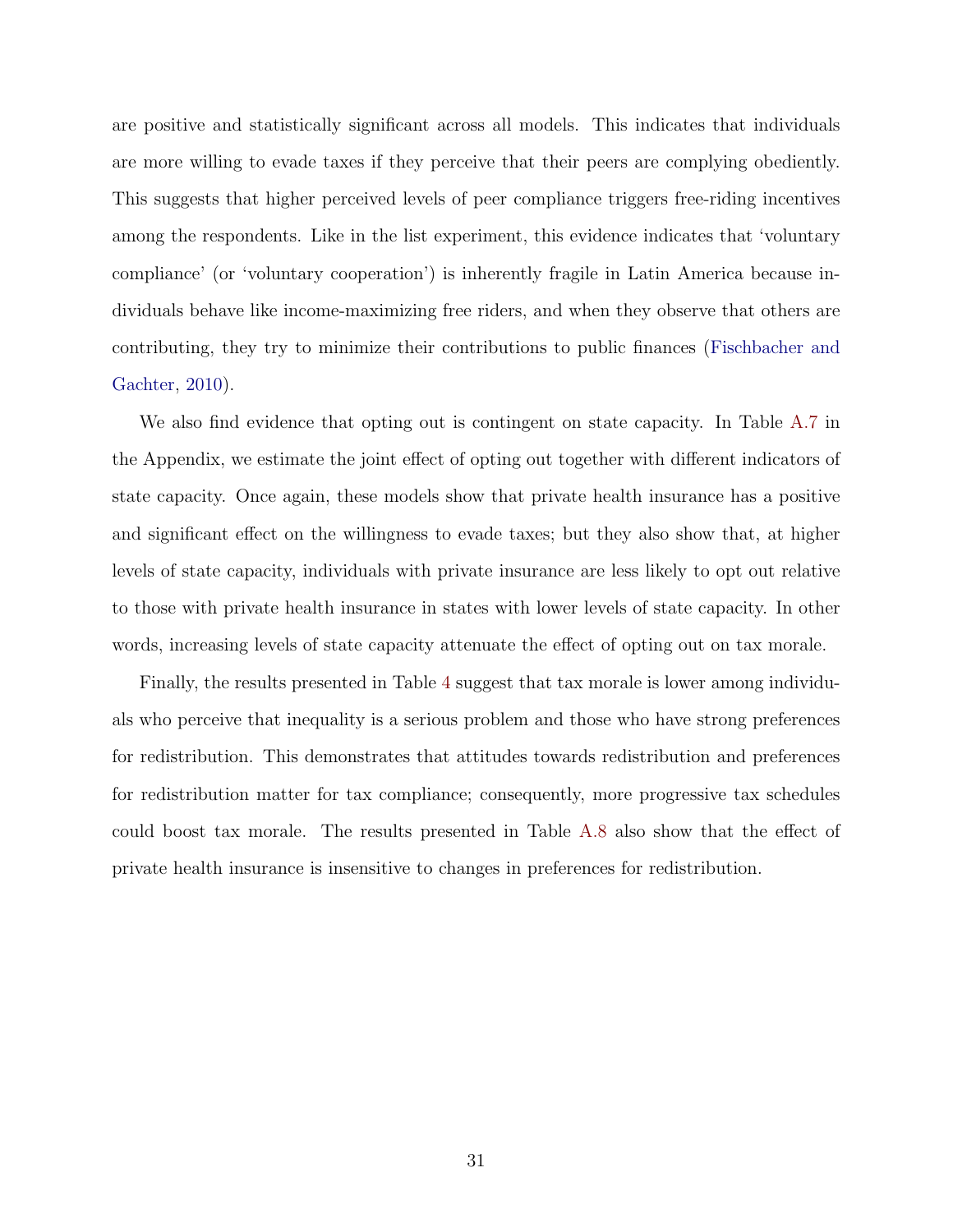### 5 Concluding remarks

At the heart of the social contract is an agreement that the state will provide for its citizens through public goods and that citizens will contribute what they can to help the state to function. However, in many countries, this reciprocal contract appears to be fractured. What determines tax morale in low-capacity states, where public goods are often considered inadequate and where norms of tax compliance are low? We argue that, in such contexts, many individuals opt out of the social contract. That is, they prefer to substitute stateprovided goods for private providers, rather than pay for public goods through taxes or free-ride to receive those goods. Specifically, citizens are unlikely to pay taxes if they have private health insurance. For this group, their perception of the reciprocal benefit that they will receive from paying taxes will be lower as they opt for a non tax-funded health system. Consequently, the willingness of this group to evade taxes will be higher relative to other Latin American citizens.

We test this argument through an analysis of an original survey experiment in Mexico City. Mexico, with its notoriously low tax compliance and weak conditions for tax morale, is an ideal context to study this question. The methodological challenge in answering this question is measuring tax morale in an unbiased way, given that individuals have several incentives to lie or misrepresent their willingness to pay taxes. It is highly plausible that they would under-report their willingness to illegally evade taxes and over-report their willingness to pay taxes that help the poor. Therefore, we conducted a survey that included a list experiment to measure tax morale and alleviate concerns of social desirability bias.

We find that tax morale is, in fact, quite low. Willingness to evade taxes is high - around 17%. Controlling for key variables, we find that evasion increases among individuals who have bought themselves independence from the welfare state. And when we examine this contention with a larger cross-national dataset, the results are very similar. More traditional expectations of reciprocity do not significantly impact the willingness to evade taxes. Upon closer examination, we find that those individuals at the very *highest* and very *lowest* ranges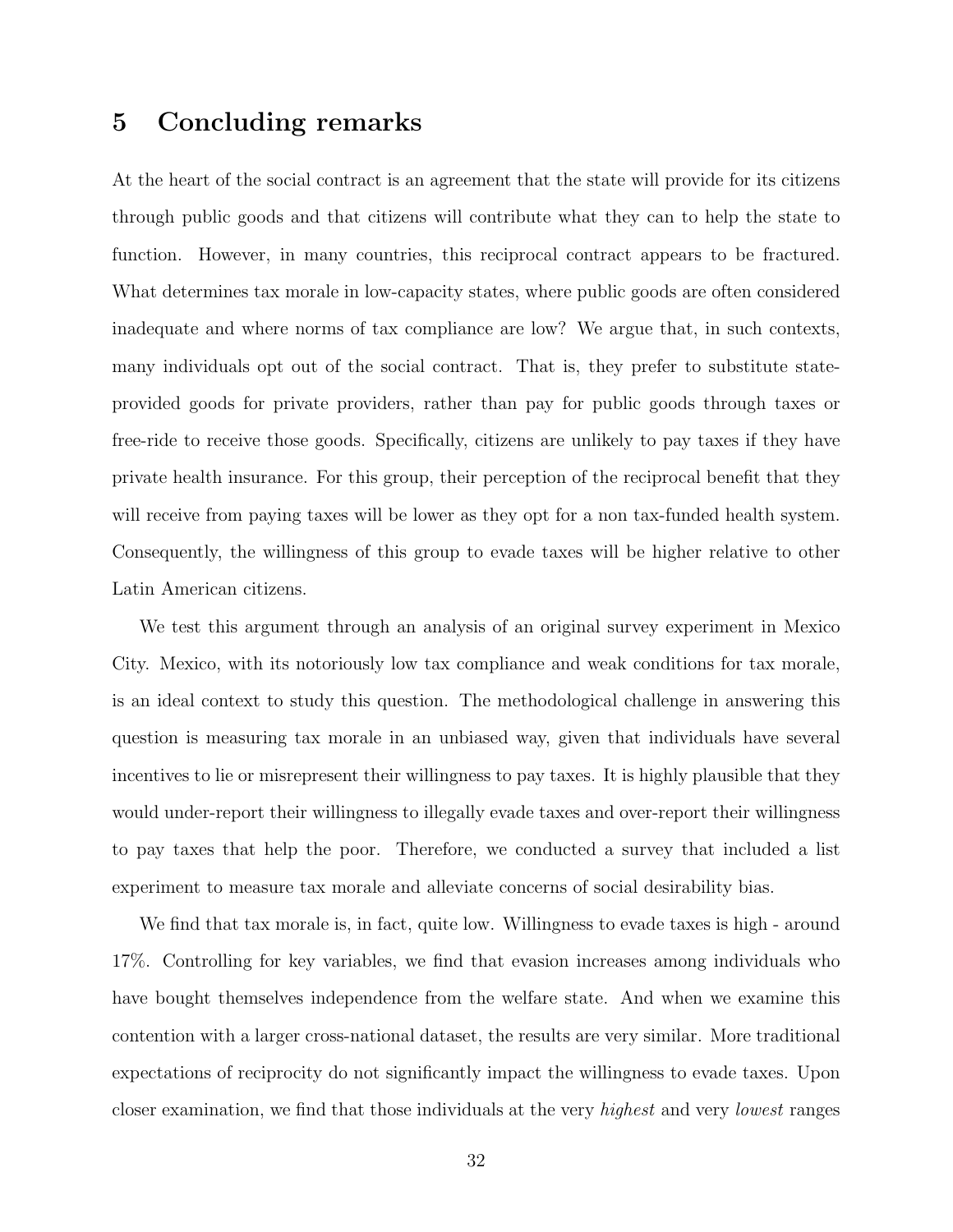of socio-economic status choose, or are forced, to substitute state-provided health care for private providers. Across this economic stratum, those who choose not to opt out are unlikely to evade taxes. We contend that opting out is a product of preferences about public-goods, and not of social class or demographic self-interest.

Therefore, in order to mend the social contract at the level of the citizen, it is important to mend the social contract at the level of the state. Citizens need to perceive that stateprovided goods are worth their while, relative to private providers, in order to contribute to the tax system. In Latin America, where the quality and efficiency of state-provided public goods varies widely both between and within countries, then this is a real problem. Governments need to provide public goods fairly and efficiently and these goods must be perceived as being at least of comparable quality to equivalent private services. Only then will tax morale across Latin America improve.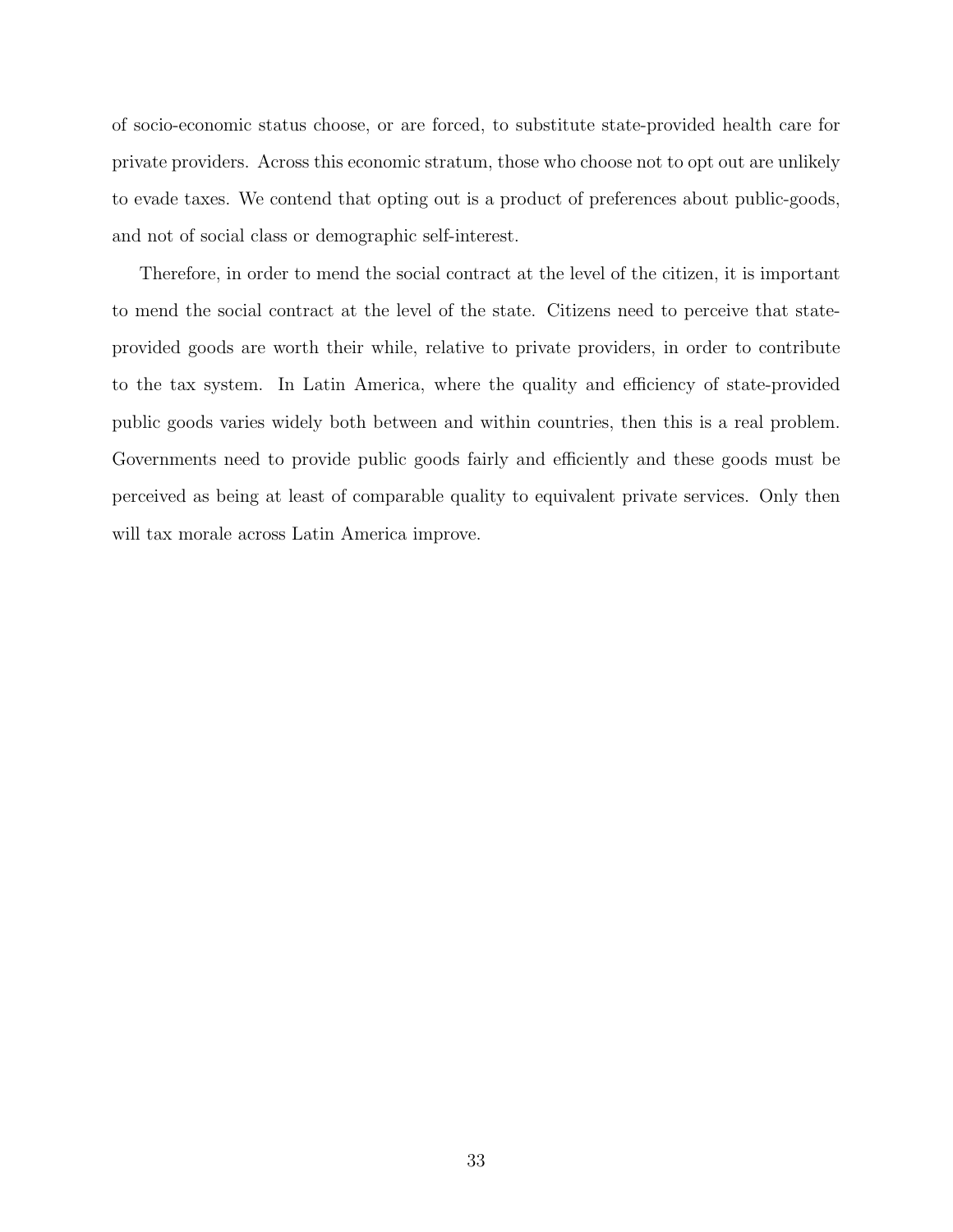### References

- <span id="page-33-9"></span>Ahlquist, J. S. (2014). Item count technique estimators under respondent error. In meetings of the Midwest Political Science Association.(CRAN). URL: http://CRAN. R-project. org/package= list.
- <span id="page-33-8"></span>Ahlquist, J. S. (2018). List experiment design, non-strategic respondent error, and item count technique estimators. Political Analysis, 26(1):34–53.
- <span id="page-33-7"></span>Alcaraz, C., Chiquiar, D., and Salcedo, A. (2015). Informality and segmentation in the Mexican labor market. Technical report, Working Papers, Banco de México.
- <span id="page-33-4"></span>Allingham, M. G. and Sandmo, A. (1972). Income tax evasion: A theoretical analysis. Journal of public economics, 1(3-4):323–338.
- <span id="page-33-3"></span>Ardanaz, M. and Scartascini, C. (2013). Inequality and Personal Income Taxation: The Origins and Effects of Legislative Malapportionment. Comparative Political Studies, 46(12):1636–1663.
- <span id="page-33-1"></span>Ballard-Rosa, C., Martin, L., and Scheve, K. (2017). The structure of American income tax policy preferences. The Journal of Politics, 79(1).
- <span id="page-33-5"></span>Beramendi, P. and Rehm, P. (2016). Who gives, who gains? Progressivity and Preferences. Comparative Political Studies, 49(4):529–563.
- <span id="page-33-2"></span>Bergman, M. (2010). Tax evasion and the rule of law in Latin America: The political culture of cheating and compliance in Argentina and Chile. Penn State Press.
- <span id="page-33-0"></span>Bird, R. M. and Zolt, E. M. (2015). Fiscal contracting in Latin America. World Development, 67:323–335.
- <span id="page-33-10"></span>Blair, G., Chou, W., and Imai, K. (2018). List experiments with measurement error. Technical report, Technical report. Princeton University. https://imai. princeton. edu . . . .
- <span id="page-33-6"></span>Blair, G. and Imai, K. (2012). Statistical analysis of list experiments. Political Analysis, pages 47–77.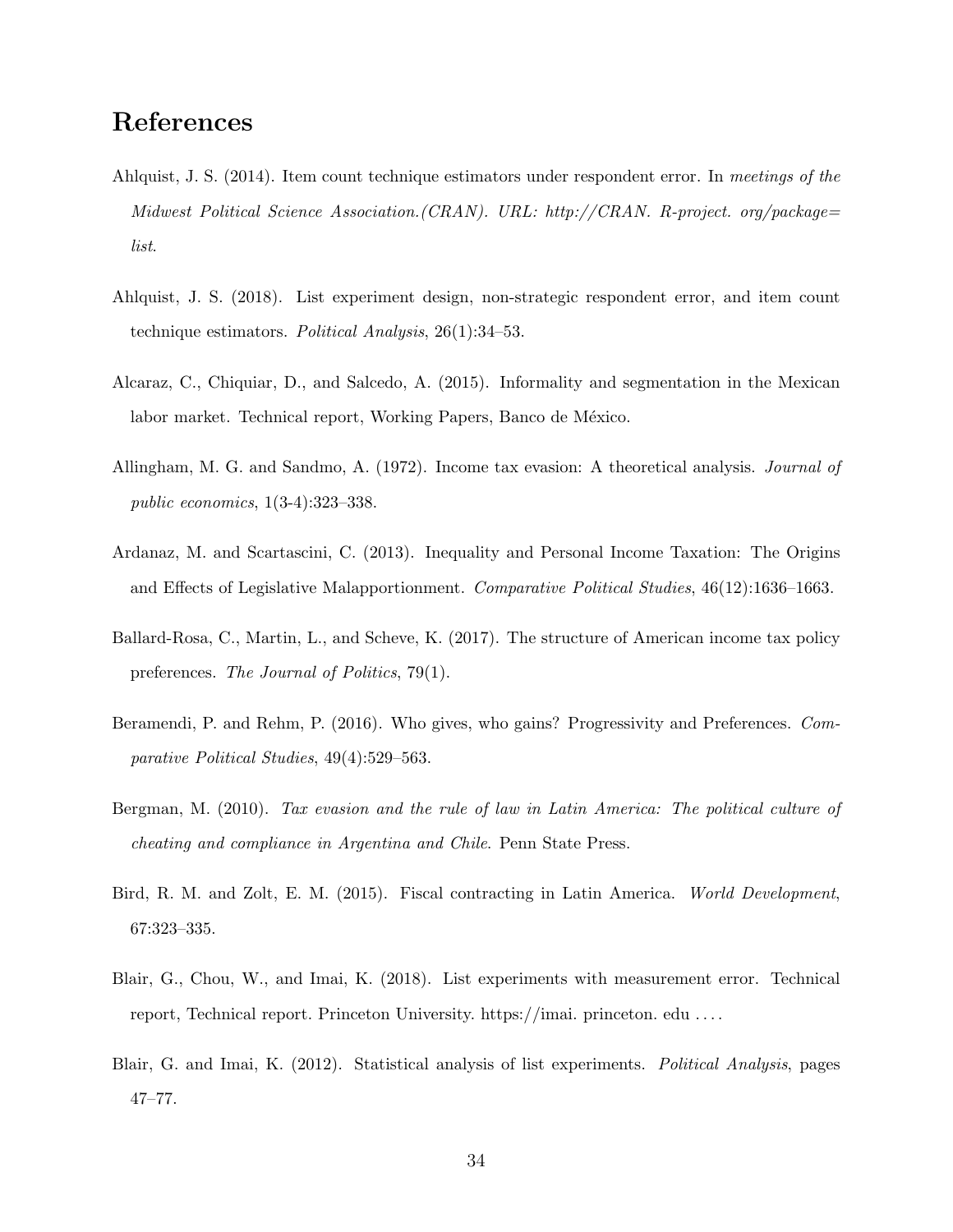- <span id="page-34-0"></span>Bodea, C. and LeBas, A. (2016). The origins of voluntary compliance: attitudes toward taxation in urban Nigeria. British Journal of Political Science, 46(1):215–238.
- <span id="page-34-1"></span>Bradburn, N. M., Sudman, S., Blair, E., and Stocking, C. (1978). Question threat and response bias. Public Opinion Quarterly, 42(2):221–234.
- <span id="page-34-10"></span>Brooks, S. (2009). Social Protection and the market in Latin America. Cambridge University Press.
- <span id="page-34-11"></span>CAF (2012). Public Finance for Development: Strengthening the connection between income and expenditure. Andean Development Corporation.
- <span id="page-34-6"></span>Carrillo, P., Castro, E., and Scartascini, C. (2017). Do rewards work?: Evidence from the randomization of public works. IDB Working Paper Series, (794).
- <span id="page-34-4"></span>Castañeda, N. and Doyle, D. (2019). Progressive tax policy and informal labor in developing economies. 0(0).
- <span id="page-34-3"></span>Castañeda, N. (2017). Business coordination and tax politics. Political Studies, 65(1):122-143.
- <span id="page-34-5"></span>Castro, L. and Scartascini, C. (2015). Tax compliance and enforcement in the Pampas evidence from a field experiment. Journal of Economic Behavior & Organization, 116:65–82.
- <span id="page-34-2"></span>Centeno, M. A. (1997). Blood and debt: War and taxation in nineteenth-century Latin America. American Journal of sociology, 102(6):1565–1605.
- <span id="page-34-9"></span>Cotlear, D., Gómez-Dantés, O., Knaul, F., Atun, R., Barreto, I. C., Cetrángolo, O., Cueto, M., Francke, P., Frenz, P., Guerrero, R., et al. (2015). Overcoming social segregation in health care in latin america. The Lancet, 385(9974):1248–1259.
- <span id="page-34-8"></span>Cowell, F. A. and Gordon, J. P. (1988). Unwillingness to pay: Tax evasion and public good provision. Journal of Public Economics, 36(3):305–321.
- <span id="page-34-7"></span>Cullen, J. B., Turner, N., and Washington, E. L. (2018). Political Alignment, Attitudes Toward Government and Tax Evasion. Technical Report 24323, National Bureau of Economic Research.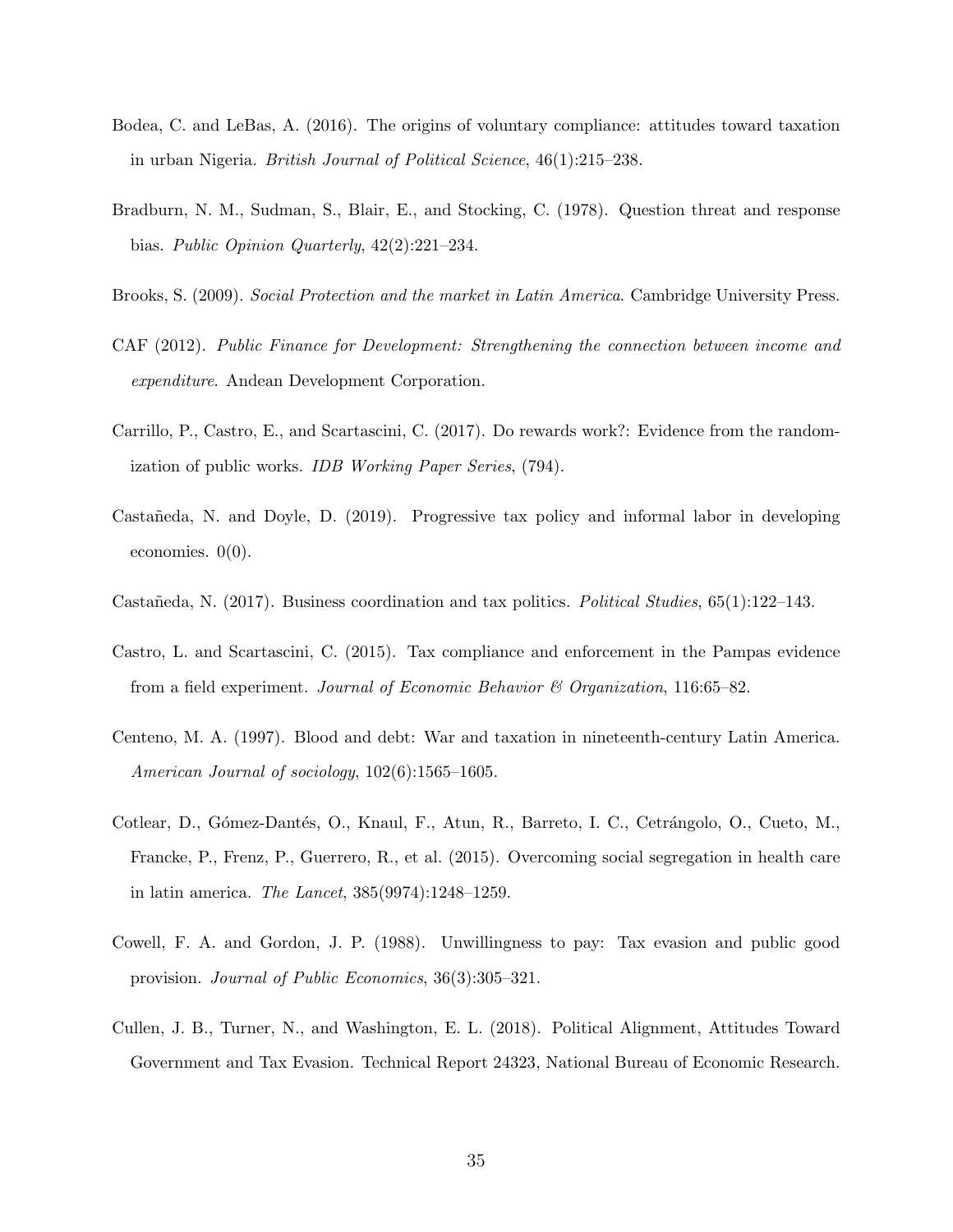- <span id="page-35-5"></span>Daude, C., Gutierrez, H., Melguizo, A., et al. (2013). What drives tax morale? A focus on emerging economies. Review of Public Economics, 207(4):9–40.
- <span id="page-35-9"></span>De Jonge, C. P. K. and Nickerson, D. W. (2014). Artificial inflation or deflation? assessing the item count technique in comparative surveys. Political Behavior, 36(3):659–682.
- <span id="page-35-4"></span>Del Carpio, L. (2014). Are the Neighbors Cheating?: Evidence from a Social Norm Experiment on Property Taxes in Peru.
- <span id="page-35-6"></span>Doerrenberg, P. and Peichl, A. (2013). Progressive taxation and tax morale. Public Choice, 155(3–4):293–316.
- <span id="page-35-0"></span>Duch, R. M. and Solaz, H. (2015). Why we cheat: Experimental evidence on tax compliance.
- <span id="page-35-3"></span>Dwenger, N., Kleven, H., Rasul, I., and Rincke, J. (2016). Extrinsic and intrinsic motivations for tax compliance: Evidence from a field experiment in Germany. American Economic Journal: Economic Policy, 8(3):203–232.
- <span id="page-35-1"></span>ECLAC (2017). Fiscal Panorama of Latin America and the Caribbean 2017: Mobilizing resources to finance sustainable development. ECLAC.
- <span id="page-35-2"></span>Fairfield, T. (2015). Private Wealth and Public Revenue in Latin America: Business Power and Tax Politics. Cambridge University Press.
- <span id="page-35-10"></span>Fehr, E. and Gächter, S. (2000). Fairness and retaliation: The economics of reciprocity. *Journal of* economic perspectives, 14(3):159–181.
- <span id="page-35-8"></span>Fergusson, L., Molina, C., and Riano, J. F. (2017). I evade taxes, and so what? A new database and evidence from Colombia. Technical Report 21.
- <span id="page-35-7"></span>Ferreira, F. H., Messina, J., Rigolini, J., López-Calva, L.-F., Lugo, M. A., Vakis, R., Ló, L. F., et al. (2012). Economic mobility and the rise of the Latin American middle class. World Bank Publications.
- <span id="page-35-11"></span>Fischbacher, U. and Gachter, S. (2010). Social preferences, beliefs, and the dynamics of free riding in public goods experiments. American Economic Review, 100(1):541–56.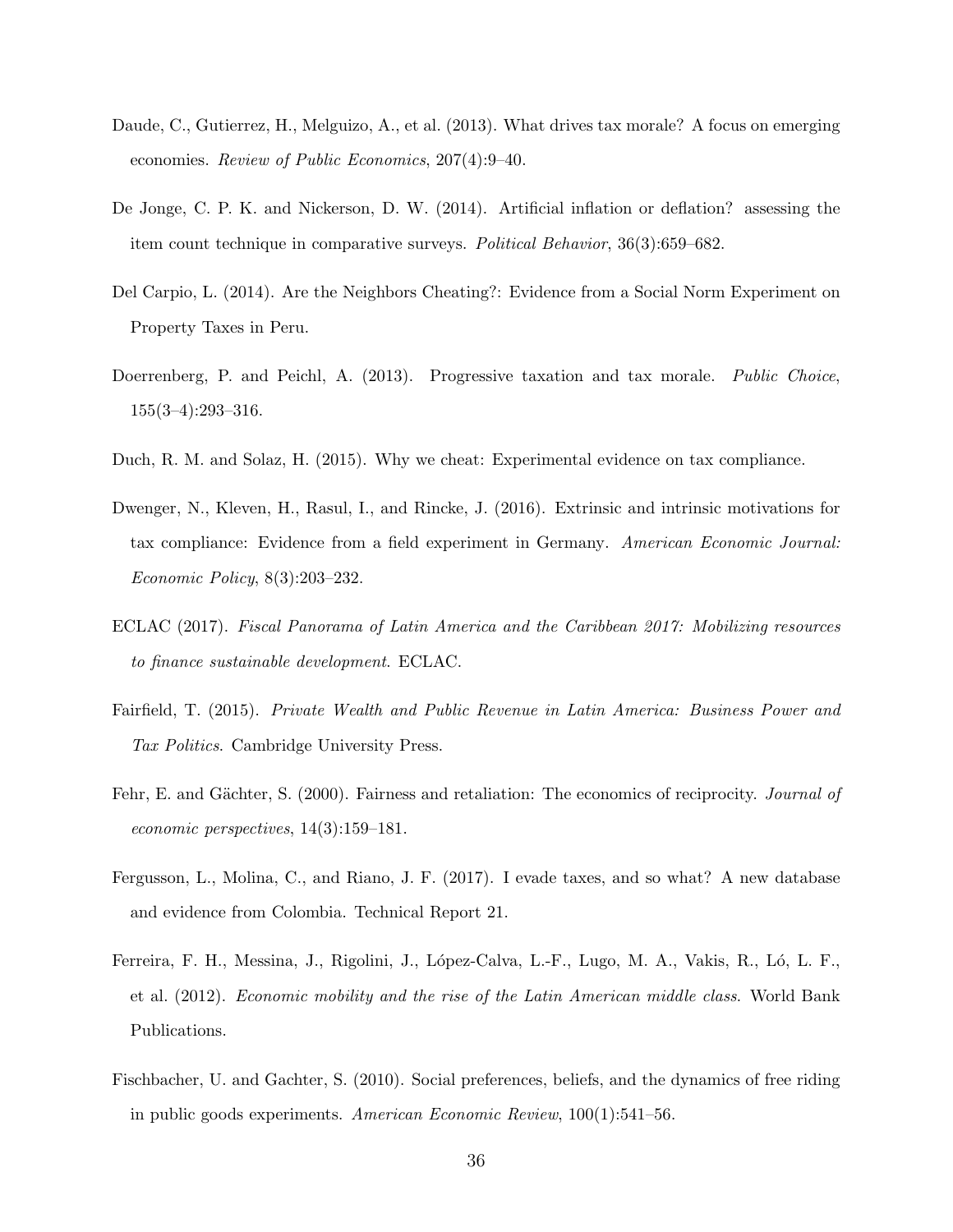- <span id="page-36-5"></span>Flores-Macias, G. and Sánchez-Talanquer, M. (2019). Building the modern state in developing countries: Understanding the relationship between public safety and taxes with evidence from mexico.
- <span id="page-36-6"></span>Flores-Macías, G. A. (2014). Financing security through elite taxation: The case of colombia's "democratic security taxes". Studies in Comparative International Development, 49(4):477–500.
- <span id="page-36-3"></span>Flores-Macías, G. A. (2018). Building support for taxation in developing countries: Experimental evidence from mexico. World Development, 105:13–24.
- <span id="page-36-4"></span>Frey, B. S. and Torgler, B. (2007). Tax morale and conditional cooperation. Journal of Comparative Economics, 35(1):136–159.
- <span id="page-36-1"></span>Fuentes Castro, H. J., Zamudio Carrillo, A., Barajas, S., Ayllon, G., Mora Rivera, J., and Serrano Diez, M. E. (2013). Estudio de evasión global de impuestos. Technical report.
- <span id="page-36-7"></span>Glynn, A. N. (2013). What can we learn with statistical truth serum? design and analysis of the list experiment. Public Opinion Quarterly, 77(S1):159–172.
- <span id="page-36-0"></span>Gómez Sabaini, J. C. and Jiménez, J. P. (2012). Tax structure and tax evasion in Latin America. ECLAC.
- <span id="page-36-2"></span>Hart, A. (2010). Death of the Partisan? Globalization and Taxation in South America, 1990-2006. Comparative Political Studies, 43(3):304–328.
- <span id="page-36-8"></span>Imai, K. (2011). Multivariate regression analysis for the item count technique. *Journal of the* American Statistical Association, 106(494):407–416.
- <span id="page-36-10"></span>INEGI (2010). Censo de población y vivienda 2010.
- <span id="page-36-11"></span>INEGI (2015). Encuesta intercensal 2015.
- <span id="page-36-9"></span>Kiewiet de Jonge, C. and Nickerson, D. (2014). Artificial inflation or deflation? Assessing the item count technique in comparative surveys. Political Behavior, 36(3):659–682.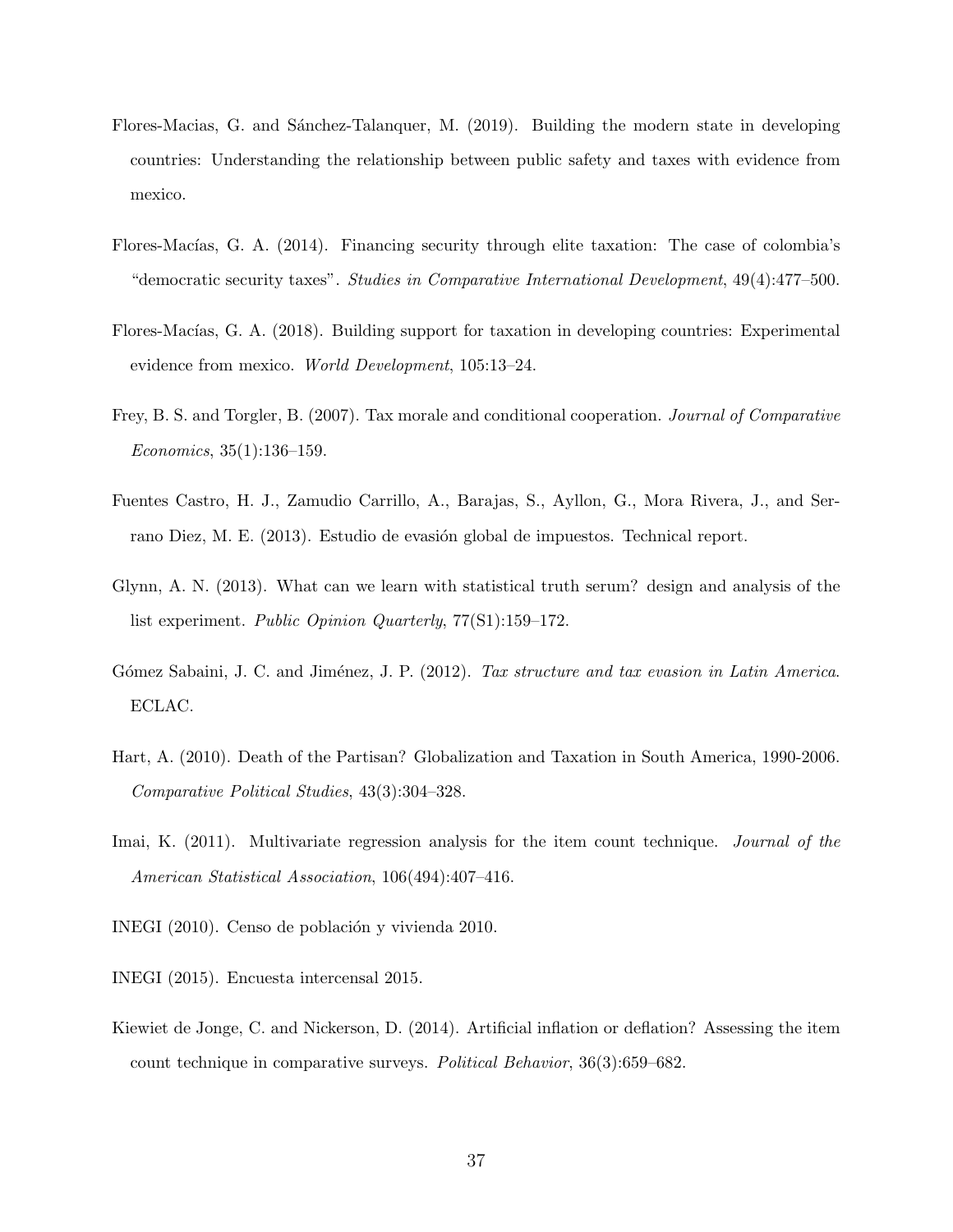- <span id="page-37-1"></span>Kurtz, M. J. (2013). Latin American state building in comparative perspective: Social foundations of institutional order. Cambridge University Press.
- <span id="page-37-4"></span>Kuziemko, I., Norton, M. I., Saez, E., and Stantcheva, S. (2015). How elastic are preferences for redistribution? evidence from randomized survey experiments. The American Economic Review, 105(4):1478–1508.
- <span id="page-37-0"></span>Levi, M. (1989). *Of rule and revenue*, volume 13. Univ of California Press.
- <span id="page-37-3"></span>Luttmer, E. and Singhal, M. (2014). Tax morale. Journal of Economic Perspectives, 28(4):149–168.
- <span id="page-37-9"></span>Martin, L. (2014). Taxation, loss aversion, and accountability: theory and experimental evidence for taxation's effect on citizen behavior. Technical report.
- <span id="page-37-2"></span>McGuire, J. W. (2014). Causes, characteristics, and consequences? Routledge Handbook of Latin American politics, page 200.
- <span id="page-37-7"></span>O'Donnell, G. (1993). On the state, democratization and some conceptual problems: A Latin American view with glances at some post-communist countries. World Development,  $21(8):1355-$ 1369.
- <span id="page-37-11"></span>OECD (2016). OECD Reviews of Health Systems: Mexico 2016.
- <span id="page-37-10"></span>OECD (2019). Revenue Statistics in Latin America and the Caribbean 2019. OECD.
- <span id="page-37-5"></span>Ortega, D., Ronconi, L., and Sanguinetti, P. (2016). Reciprocity and willingness to pay taxes: Evidence from a survey experiment in Latin America. *Economía*,  $16(2):55-87$ .
- <span id="page-37-8"></span>Paler, L. (2013). Keeping the public purse: An experiment in windfalls, taxes, and the incentives to restrain government. American Political Science Review, 107(04):706–725.
- <span id="page-37-6"></span>Romero, V., Paras, P., and Zechmeister, E. (2015). Cultura política de la democracia en Mexico  $y$  en las Américas, 2014: Gobernabilidad democrática a través de 10 años del Barómetro de las Américas. ITAM.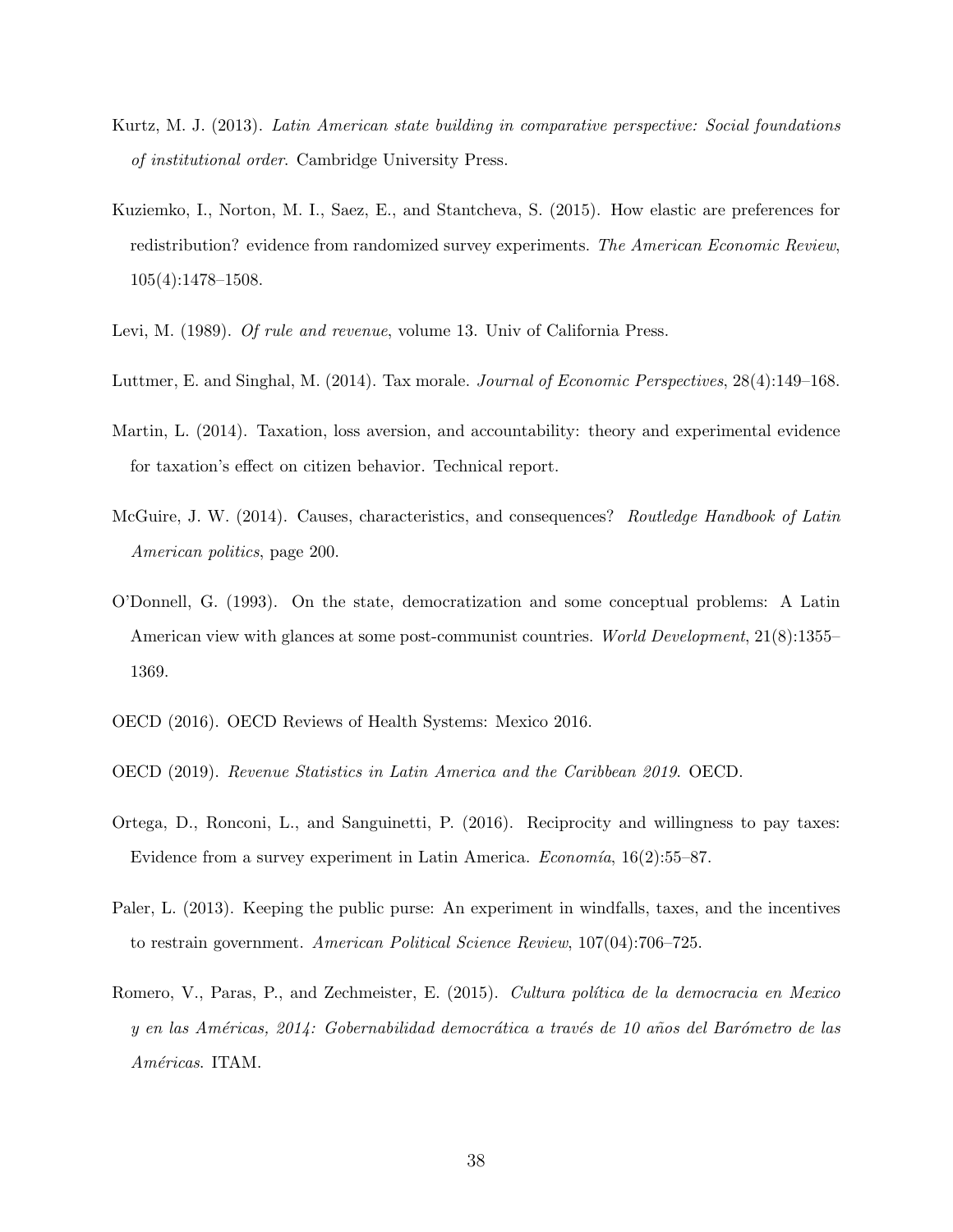<span id="page-38-12"></span>Rosenfeld, B., Imai, K., and Shapiro, J. N. (2016). An empirical validation study of popular survey methodologies for sensitive questions. American Journal of Political Science, 60(3):783–802.

<span id="page-38-0"></span>Rousseau, J.-J. (1920). The Social Contract: & Discourses. Number 660. JM Dent & Sons.

<span id="page-38-9"></span>Rueda, D. and Stegmueller, D. (2016). The externalities of inequality: Fear of crime and preferences for redistribution in western europe. American Journal of Political Science, 60(2):472–489.

<span id="page-38-11"></span>SAT (2013). Conductas en el cumplimiento y evasión. Technical report.

- <span id="page-38-7"></span>Scheve, K. and Stasavage, D. (2016). Taxing the rich: A history of fiscal fairness in the United States and Europe. Princeton University Press.
- <span id="page-38-4"></span>Schneider, B. R. (2013). Hierarchical Capitalism in Latin America. Cambridge University Press.
- <span id="page-38-8"></span>Segura-Ubiergo, A. (2007). The political economy of the welfare state in Latin America: globalization, democracy, and development. Cambridge University Press.
- <span id="page-38-6"></span>Slemrod, J. (2018). Tax compliance and enforcement. *NBER Working Paper Series*, (24799).

<span id="page-38-1"></span>Soifer, H. D. (2015). State Building in Latin America. Cambridge University Press.

- <span id="page-38-5"></span>Tilly, C. (1992). Coercion, capital, and European states, AD 990-1992. Blackwell Oxford.
- <span id="page-38-2"></span>Torgler, B. (2005). Tax morale in Latin America. Public Choice, 122(1–2):133–157.
- <span id="page-38-10"></span>Wibbels, E. and Ahlquist, J. S. (2011). Development, trade, and social insurance. International Studies Quarterly, 55(1):125–149.
- <span id="page-38-3"></span>Wibbels, E. and Arce, M. (2003). Globalization, taxation, and burden-shifting in Latin America. International Organization, 57(01):111–136.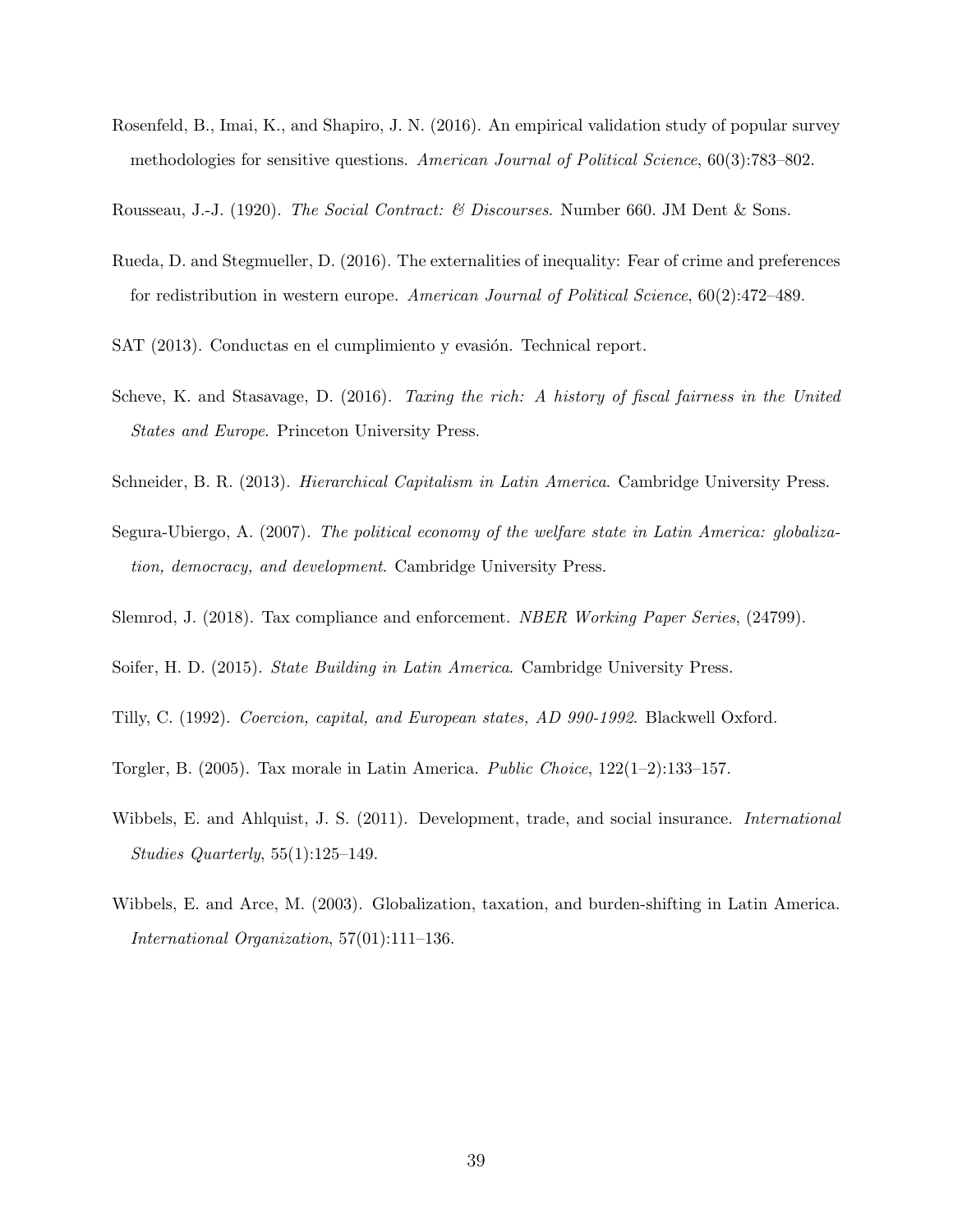# Appendix

# Balance Tests

| Table A.1: Balance Across Treatment and Control Groups: Variables in Model |                                                                            |                                                             |                               |                                                                 |  |  |  |
|----------------------------------------------------------------------------|----------------------------------------------------------------------------|-------------------------------------------------------------|-------------------------------|-----------------------------------------------------------------|--|--|--|
| Measure                                                                    | Categories                                                                 | Treated                                                     | Control                       | $\chi^2$ Test                                                   |  |  |  |
| N                                                                          |                                                                            | 550                                                         | 550                           | NA                                                              |  |  |  |
| % Male                                                                     |                                                                            |                                                             |                               | 49.82\% 46.91\% $\chi^2 = 0.82$ ,<br>df = 1,<br>$p-value = 0.4$ |  |  |  |
| SES (AMAI)                                                                 | $ABC+$                                                                     | $19.88\%$                                                   |                               | 23.86\% $\chi^2 = 3.6$                                          |  |  |  |
|                                                                            | $\mathcal{C}$                                                              | $31.38\%$                                                   | 29.36 $\%$                    | $df = 3$                                                        |  |  |  |
|                                                                            | $D+$                                                                       |                                                             | 20.86\% 17.80\%               | $p$ -value = 0.3                                                |  |  |  |
|                                                                            | D/E                                                                        | 27.88\% 28.98\%                                             |                               |                                                                 |  |  |  |
| Education                                                                  | None to Primary<br>Preparatory<br>Secondary<br>Technical<br>University $+$ | $4.55\%$<br>35.64\%<br>28.55%<br>14.73% 14.96%<br>$16.55\%$ | $35.04\%$<br>24.45%<br>20.80% | $4.75\%$ $\chi^2 = 4.5$<br>$df = 4$<br>$p-value = 0.3$          |  |  |  |
| % Employed                                                                 |                                                                            | $60\%$                                                      |                               | 57.27% $\chi^2 = 0.73$ ,<br>df = 1,<br>$p-value = 0.4$          |  |  |  |
| % Private Health Insurance                                                 |                                                                            |                                                             |                               | 29.76% 33.02% $\chi^2 = 1.2$ ,<br>df = 1,<br>$p-value = 0.3$    |  |  |  |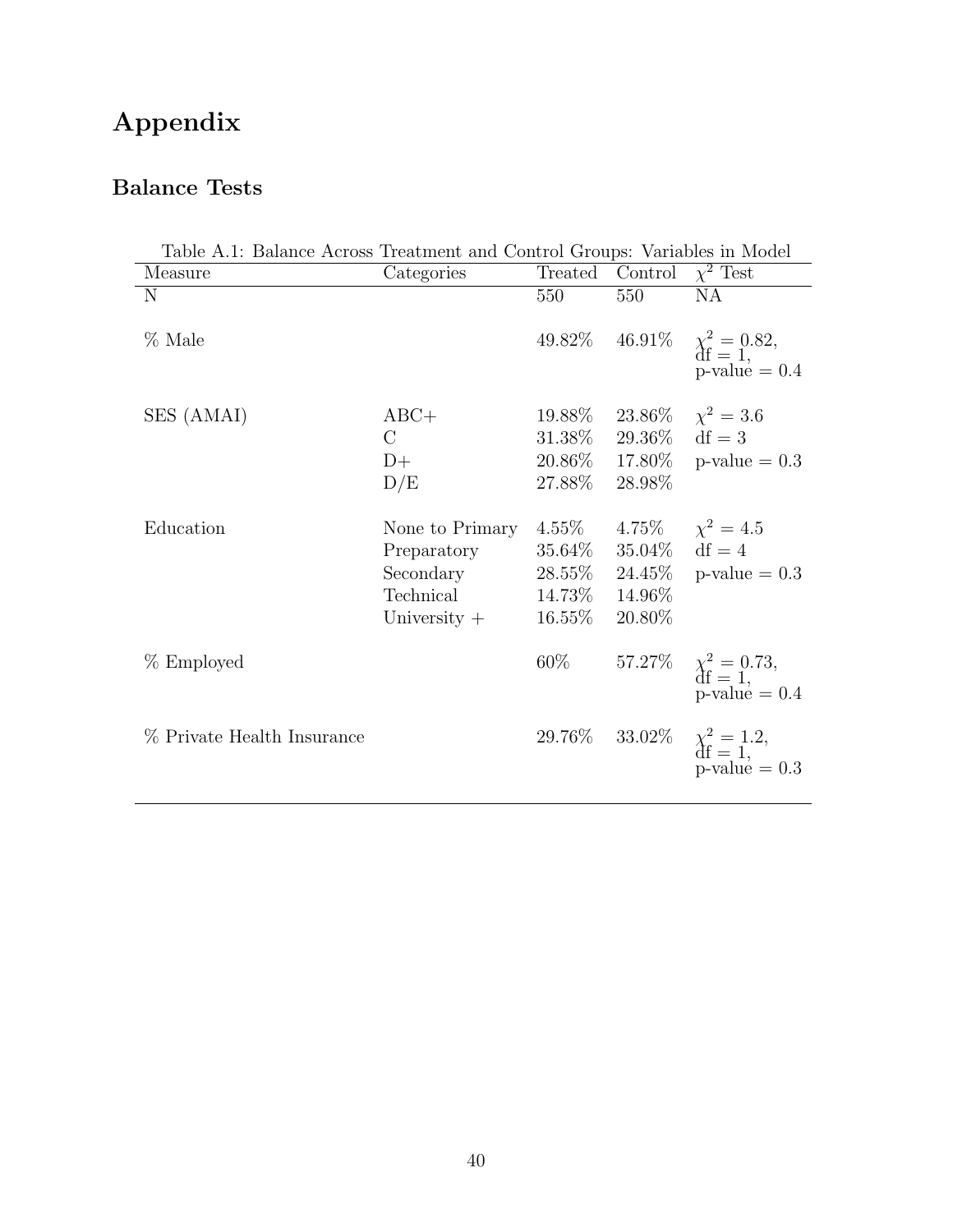| Measure                                    | Treated           | Control | $\chi^2$ Test                                             |
|--------------------------------------------|-------------------|---------|-----------------------------------------------------------|
| $\%$ Employed currently $51.64\%$ 48.91%   |                   |         | $\chi^2 = 0.71,$<br>df = 1,<br>p-value = 0.4              |
| $\%$ Seasonally employed $8.55\%$ $8.73\%$ |                   |         | $\chi^2 = 0,$<br>df = 1,<br>p-value = 1                   |
| % Looking for work                         | $2.73\%$ $3.46\%$ |         | $\chi^2 = 0.27,$<br>df = 1,<br>$\mu$ -value = 0.6         |
| % Student                                  | 13.45\% 12.18\%   |         | $\chi^2 = 0.29,$<br>df = 1,<br>$p-value = 0.6$            |
| % Homemaker                                | 27.82\%           | 33.09%  | $\chi^2 = 3.4,$<br>df = 1,<br>$p-value = 0.07$            |
| % Retired                                  | $3.27\%$ $4.73\%$ |         | $\chi^2 = 1.2,$<br>df = 1,<br>$\overline{p}$ -value = 0.3 |
| $\%$ Not looking for work 2.36 $\%$        |                   | 1.46\%  | $\chi^2 = 0.78,$<br>df = 1,<br>p-value = 0.4              |

Table A.2: Balance Across Treatment and Control Groups: Types of Employment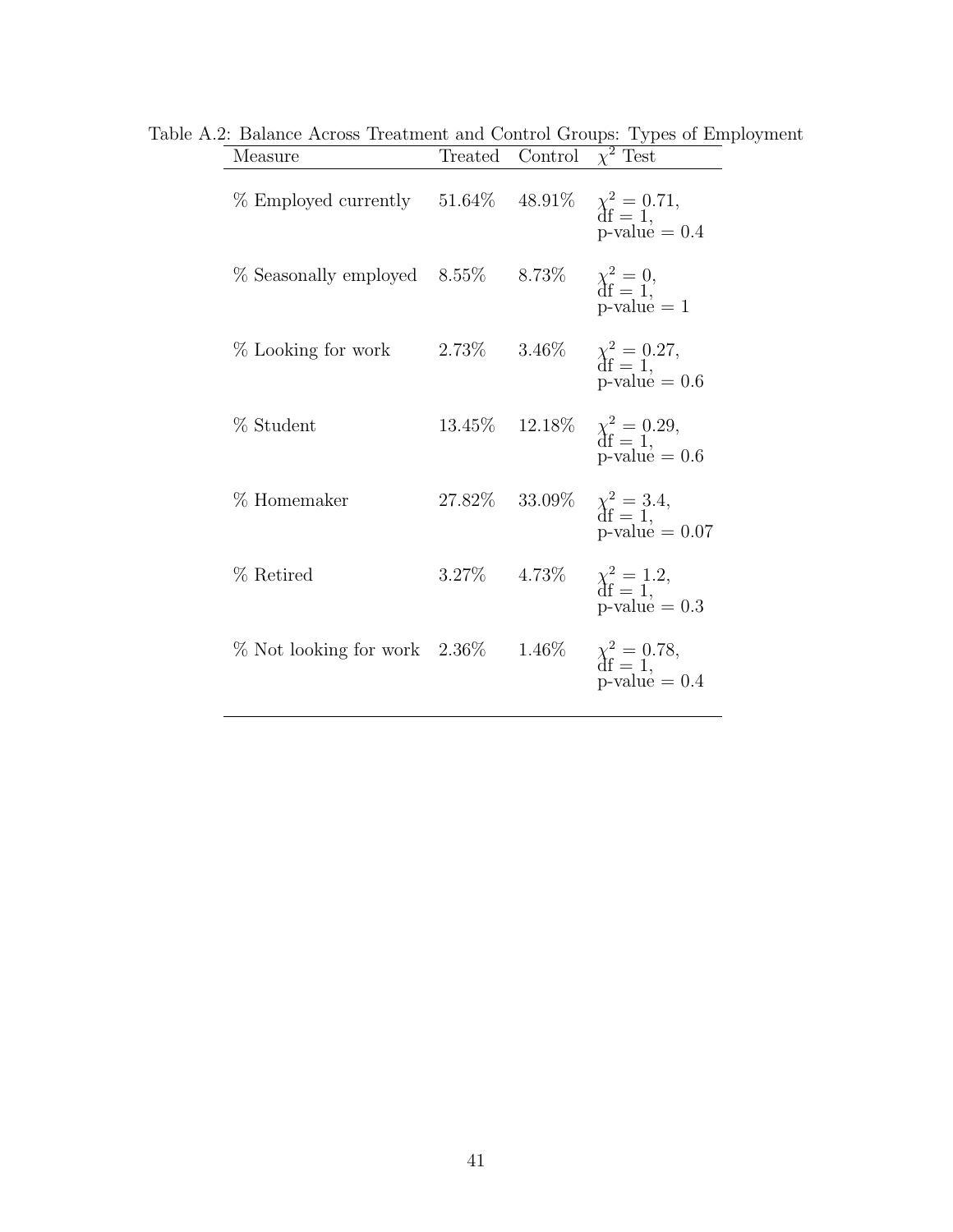# List Experiments: Full Output

|                             | (1)<br>b/(se)                                                            | (2)<br>b/(se)                    | (3)<br>b/(se)                        | (4)<br>b/(se)                  | (5)<br>b/(se)                   | (6)<br>b/(se)                   |
|-----------------------------|--------------------------------------------------------------------------|----------------------------------|--------------------------------------|--------------------------------|---------------------------------|---------------------------------|
|                             | Difference in mean numbers of items between treatment and control lists: |                                  |                                      |                                |                                 |                                 |
| Treatment dummy             | 0.110                                                                    | 0.039                            | 0.021                                | $-0.084$                       | 0.032                           | $-0.209$                        |
| Treat*Private healthcare    | (0.209)<br>$0.257*$<br>(0.089)                                           | (0.308)<br>$0.233***$<br>(0.090) | (0.312)<br>$0.296***$<br>(0.090)     | (0.281)<br>$0.302*$<br>(0.092) | (0.260)<br>$0.194**$<br>(0.092) | (0.468)<br>$0.223**$<br>(0.095) |
| Treat*SES                   | 0.002<br>(0.040)                                                         | $-0.003$<br>(0.040)              | 0.028<br>(0.040)                     | 0.006<br>(0.042)               | $-0.013$<br>(0.041)             | 0.014<br>(0.043)                |
| Treat*Education             | 0.004<br>(0.019)                                                         | 0.004<br>(0.019)                 | 0.005<br>(0.019)                     | 0.002<br>(0.019)               | $-0.006$<br>(0.019)             | $-0.007$<br>(0.021)             |
| Treat*Employed              | $-0.029$<br>(0.081)                                                      | $-0.027$<br>(0.082)              | $-0.078$<br>(0.082)                  | $-0.047$<br>(0.085)            | 0.0003<br>(0.085)               | $-0.065$<br>(0.090)             |
| Treat*Govt. helps poor      |                                                                          | 0.008<br>(0.021)                 |                                      |                                |                                 | $-0.004$<br>(0.024)             |
| Treat*Perceived corruption  |                                                                          | 0.008<br>(0.024)                 |                                      |                                |                                 | $-0.018$<br>(0.027)             |
| Treat*Inequality            |                                                                          |                                  | $-0.015$<br>(0.051)                  |                                |                                 | $-0.035$<br>(0.057)             |
| Treat*Success=family status |                                                                          |                                  | $-0.054$<br>(0.052)                  |                                |                                 | $-0.043$<br>(0.058)             |
| Treat*Success=hard work     |                                                                          |                                  | 0.071<br>(0.047)                     |                                |                                 | 0.061<br>(0.051)                |
| Treat*Audit risk            |                                                                          |                                  |                                      | 0.025                          |                                 | 0.020                           |
| Treat*Sanction level        |                                                                          |                                  |                                      | (0.016)<br>0.016<br>(0.052)    |                                 | (0.018)<br>0.039<br>(0.056)     |
| Treat*Peer effects          |                                                                          |                                  |                                      |                                | 0.071<br>(0.049)                | $0.126*$<br>(0.053)             |
|                             |                                                                          |                                  | Mean number of items in control list |                                |                                 |                                 |
| Private healthcare          | $-0.030$<br>(0.061)                                                      | $-0.008$<br>(0.063)              | $-0.028$<br>(0.062)                  | $-0.038$<br>(0.063)            | $-0.004$<br>(0.063)             | 0.011<br>(0.066)                |
| <b>SES</b>                  | 0.036                                                                    | 0.041                            | 0.041                                | 0.045                          | 0.043                           | $0.064**$                       |
| Education                   | (0.028)<br>0.016<br>(0.013)                                              | (0.028)<br>0.016<br>(0.014)      | (0.028)<br>0.016<br>(0.014)          | (0.028)<br>0.014<br>(0.014)    | (0.029)<br>0.017<br>(0.014)     | (0.030)<br>0.012<br>(0.015)     |
| Employed                    | 0.003<br>(0.057)                                                         | $-0.016$<br>(0.058)              | 0.024<br>(0.057)                     | 0.007<br>(0.058)               | $-0.032$<br>(0.059)             | $-0.013$<br>(0.062)             |
| Govt. helps the poor        |                                                                          | $-0.001$<br>(0.015)              |                                      |                                |                                 | 0.007<br>(0.016)                |
| Perceived corruption        |                                                                          | $-0.040**$<br>(0.017)            |                                      |                                |                                 | $-0.037**$<br>(0.018)           |
| Inequality gap              |                                                                          |                                  | $0.097***$<br>(0.035)                |                                |                                 | $0.090$ *'<br>(0.039)           |
| $Success = family status$   |                                                                          |                                  | $-0.007$<br>(0.036)                  |                                |                                 | $-0.003$<br>(0.040)             |
| $Success = hard work$       |                                                                          |                                  | 0.038<br>(0.033)                     |                                |                                 | 0.041<br>(0.035)                |
| Audit risk                  |                                                                          |                                  |                                      | 0.010<br>(0.011)               |                                 | 0.014<br>(0.012)                |
| Sanction level              |                                                                          |                                  |                                      | $0.067*$<br>(0.037)            |                                 | 0.047<br>(0.039)                |
| Peer effects                |                                                                          |                                  |                                      |                                | 0.009<br>(0.035)                | $-0.003$<br>(0.037)             |
| Constant                    | $1.048***$<br>(0.150)                                                    | $1.375***$<br>(0.217)            | $0.598***$<br>(0.219)                | $0.787***$<br>(0.201)          | $1.008***$<br>(0.187)           | $0.665*$<br>(0.324)             |
| Observations<br>$R^2$       | 1,004<br>0.042                                                           | 988<br>0.053                     | 928<br>0.078                         | 909<br>0.074                   | 923<br>0.051                    | 775<br>0.126                    |

### Table A.3: Multivariate Analysis of Tax Evasion List Experiment, Linear Estimates

 $\emph{Note:}$  Significance levels: \*p<0.1; \*\*p<0.05; \*\*\*p<0.01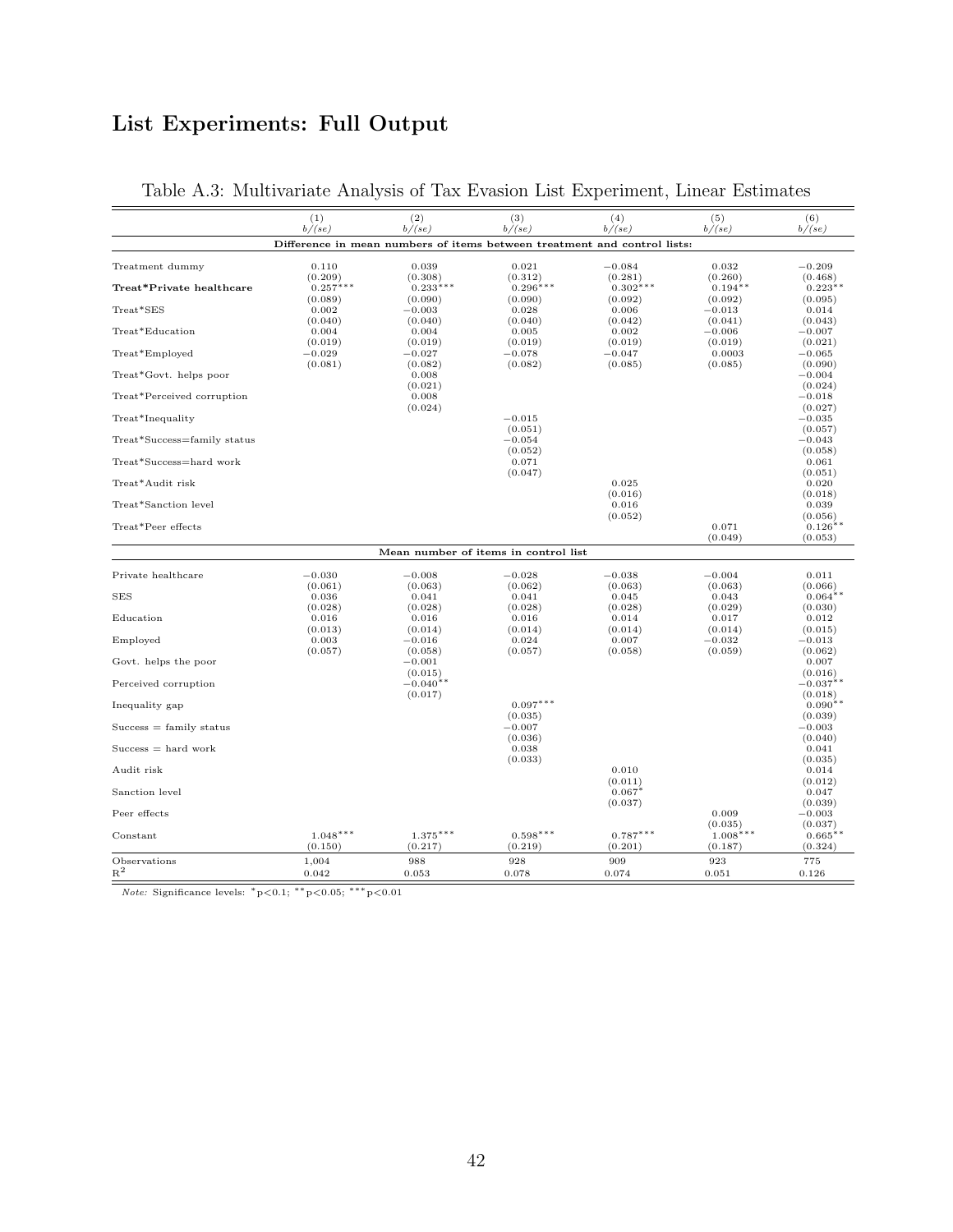#### Alternative specifications of list experiment

In this section, we turn to alternative specifications of the multivariate analysis of the list experiment. The traditional way to analyze list experiments is a simple difference in means, in which the number of items is estimated as a linear function of treatment assignment. In order to conduct multivariate analysis, covariates are interacted with treatment assignment, allowing us to see the proportion of respondents selecting the sensitive item for a discrete change in the independent variable.

The difference-in-means estimator is the most traditional approach, but recent advancements to list experiment analysis have leveraged additional information available in the list experiment response distribution to conduct multivariate analysis. The maximum likelihood estimator (MLreg) is the most efficient of these new techniques, relying on responses at the extreme values (0 and the maximum number of items) of the response distribution, assuming that these data represent truthful responses, and modeling support for the sensitive item as partially missing data. Given the noise traditionally found around list experiment estimates, the more efficient MLreg is an attractive alternative to the difference-in-means estimator.

Unfortunately, we are unable to analyze our data using MLreg, as the procedure is computationally unstable for our list experiment. This is not entirely surprising, given recent research on MLreg (see [Ahlquist,](#page-33-9) [2014,](#page-33-9) [2018;](#page-33-8) [Blair et al.,](#page-33-10) [2018\)](#page-33-10). [Ahlquist](#page-33-9) [\(2014,](#page-33-9) [2018\)](#page-33-8) examines the estimator's sensitivity to various forms of non-strategic error and finds that the estimator's computational stability is quite fragile, especially when compared to the difference-in-means estimator.

We believe that the estimator fails to compute because of the relatively high number of respondents who selected 0 items (∼4% in each group). This might be indicative of "bottom bias" (Ahlquist 2016), a type of non-strategic measurement error in which respondents provide a response of 0 rather than providing the number of items they would consider. While it is possible that respondents would not be willing to consider any of the baseline items to save money, we find it unlikely that they would even not be willing to consider spending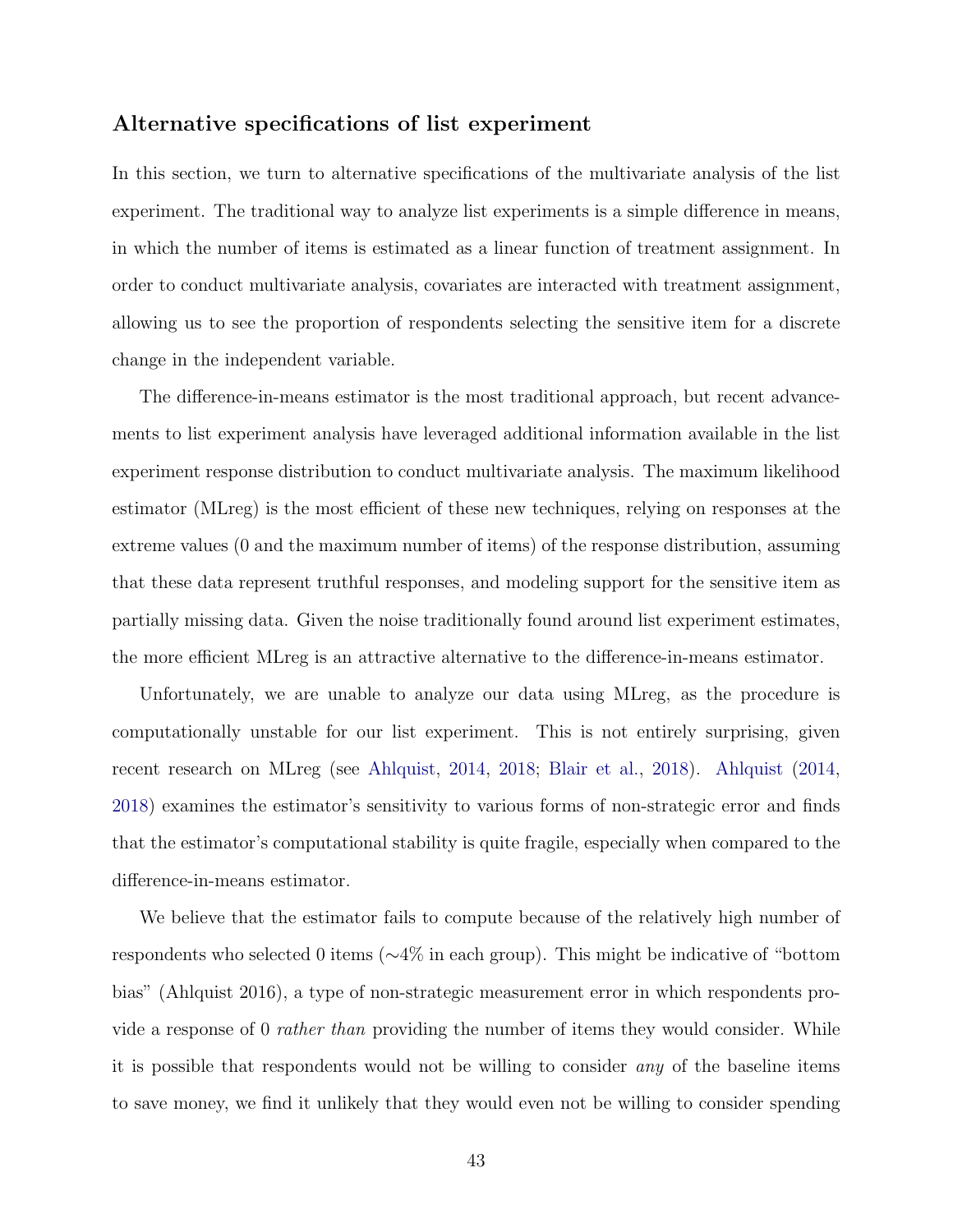less money on groceries. An alternative explanation is that respondents simply stated that their answer was 0 without engaging in the question. In this case, respondents are not lying in order to conceal their support for the sensitive item; they are simply satisficing. In this case, [Ahlquist](#page-33-9) [\(2014\)](#page-33-9)'s Monte Carlo experiments suggest that a list experiment such as ours (with a medium prevalence sensitive item and some degree of "bottom-biased" non-strategic error) would result not be computationally stable between 10%-15% of the time. The most recent version of MLreg includes new estimators that are robust to non-strategic measurement error, but they only address "uniform" or "top-biased" error, not "bottom-biased" error.

Nevertheless, Imai developed an alternative estimator, the non-linear least squares estimator (NLSreg), which makes fewer distributional assumptions than MLreg. Consequently, it is more robust than MLreg, but less efficient, and is the recommended technique to use in instances of non-strategic measurement error [\(Blair et al.,](#page-33-10) [2018\)](#page-33-10). Our results, presented in Table [A.4,](#page-29-0) indicate that the NLS estimates are comparable to the OLS estimates in terms of sign and significance.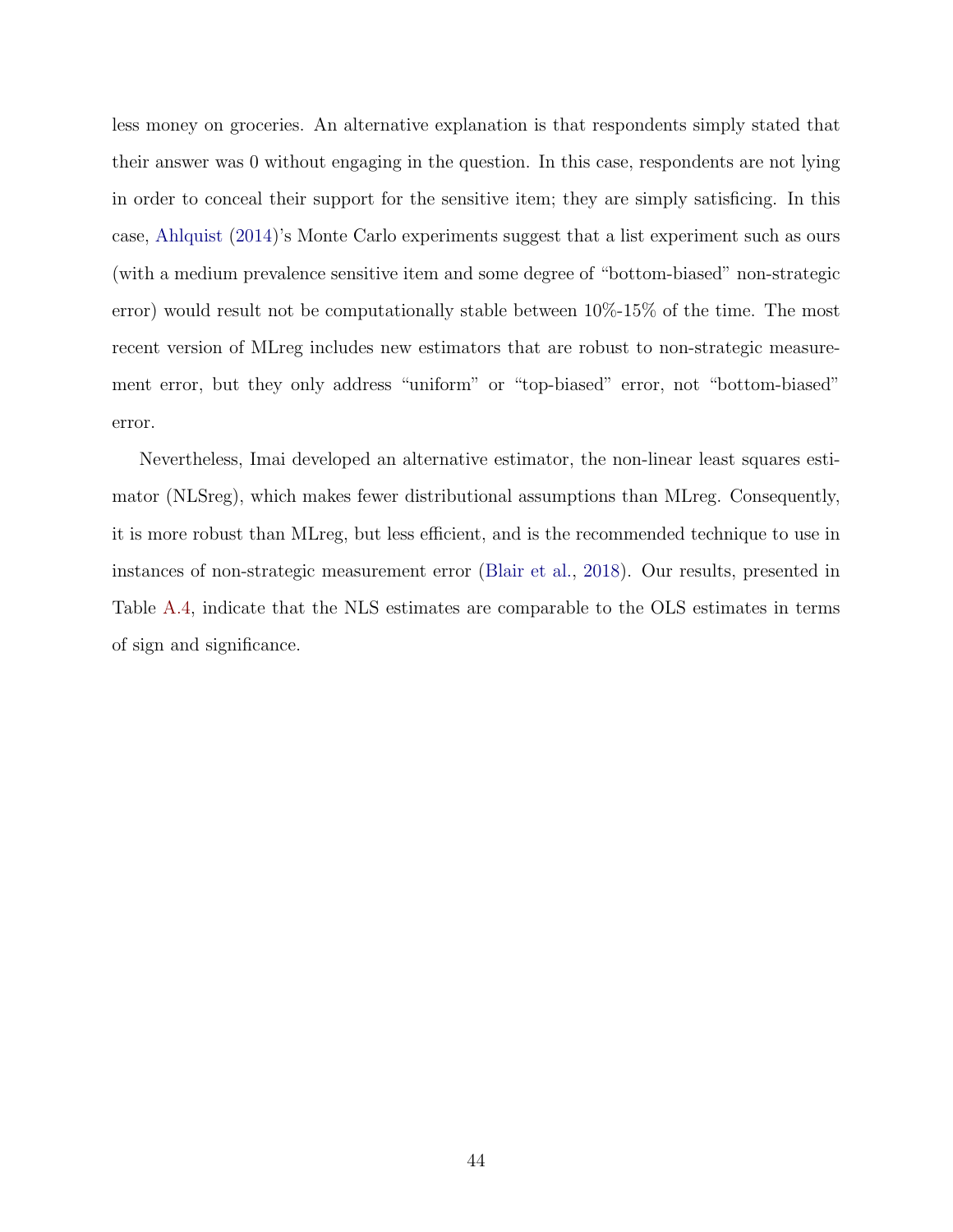|                       | $_{\rm OLS}$                                                    | NLS         |
|-----------------------|-----------------------------------------------------------------|-------------|
|                       | b/(se)                                                          | b/(se)      |
|                       | Sensitive Item (Difference between treatment and control lists) |             |
| Private healthcare    | $0.223**$                                                       | $1.380**$   |
|                       | (0.102)                                                         | (0.617)     |
| $_{\rm SES}$          | 0.014                                                           | 0.015       |
|                       | (0.044)                                                         | (0.278)     |
| Education             | $-0.007$                                                        | $-0.104$    |
|                       | (0.020)                                                         | (0.126)     |
| Employed              | $-0.065$                                                        | $-0.674$    |
|                       | (0.093)                                                         | (0.584)     |
| Govt. helps poor      | $-0.004$                                                        | $-0.036\,$  |
|                       | (0.024)                                                         | (0.153)     |
| Perceived corruption  | $-0.018$                                                        | $-0.125$    |
|                       | (0.026)                                                         | (0.167)     |
| Inequality            | $-0.035$                                                        | $-0.352$    |
|                       | (0.058)                                                         | (0.352)     |
| Success=family status | $-0.043$                                                        | $-0.111$    |
|                       | (0.061)                                                         | (0.365)     |
| Success=hard work     | 0.061                                                           | 0.487       |
|                       | (0.055)                                                         | (0.363)     |
| Audit risk            | 0.020                                                           | 0.191       |
|                       | (0.020)                                                         | (0.118)     |
| Sanction level        | 0.039                                                           | 0.130       |
|                       | (0.058)                                                         | (0.354)     |
| Peer effects          | $0.126**$                                                       | $0.945**$   |
|                       | (0.058)                                                         | (0.440)     |
| Constant              | $-0.209$                                                        | $-4.265$    |
|                       | (0.470)                                                         | (3.005)     |
|                       | Control list                                                    |             |
|                       |                                                                 |             |
| Private healthcare    | 0.011                                                           | 0.015       |
|                       | (0.061)                                                         | (0.082)     |
| $_{\rm SES}$          | $0.064**$                                                       | $0.089**$   |
|                       | (0.028)                                                         | (0.037)     |
| Education             | 0.012                                                           | 0.018       |
|                       | (0.013)                                                         | (0.018)     |
| Employed              | $-0.013$                                                        | $-0.018$    |
|                       | (0.055)                                                         | (0.073)     |
| Govt. helps poor      | 0.007                                                           | 0.010       |
|                       | (0.014)                                                         | (0.019)     |
| Perceived corruption  | $-0.037**$                                                      | $-0.051**$  |
|                       | (0.016)                                                         | (0.021)     |
| Inequality            | $0.090**$                                                       | $0.125***$  |
|                       | (0.037)                                                         | (0.049)     |
| Success=family status | $-0.003$                                                        | $-0.002$    |
|                       | (0.035)                                                         | (0.046)     |
| Success=hard work     | 0.041                                                           | 0.057       |
|                       | (0.034)                                                         | (0.046)     |
| Audit risk            | 0.014                                                           | 0.019       |
|                       | (0.012)                                                         | (0.015)     |
| Sanction level        | 0.047                                                           | 0.066       |
|                       | (0.036)                                                         | (0.048)     |
| Peer effects          | $-0.003$                                                        | $-0.007$    |
|                       | (0.035)                                                         | (0.046)     |
| Constant              | $0.665***$                                                      | $-1.160***$ |
|                       | (0.281)                                                         | (0.378)     |

Table A.4: Multivariate Analysis of List Experiment

 $\emph{Note:}$  Significance levels: \*p<0.1; \*\*p<0.05; \*\*\*p<0.01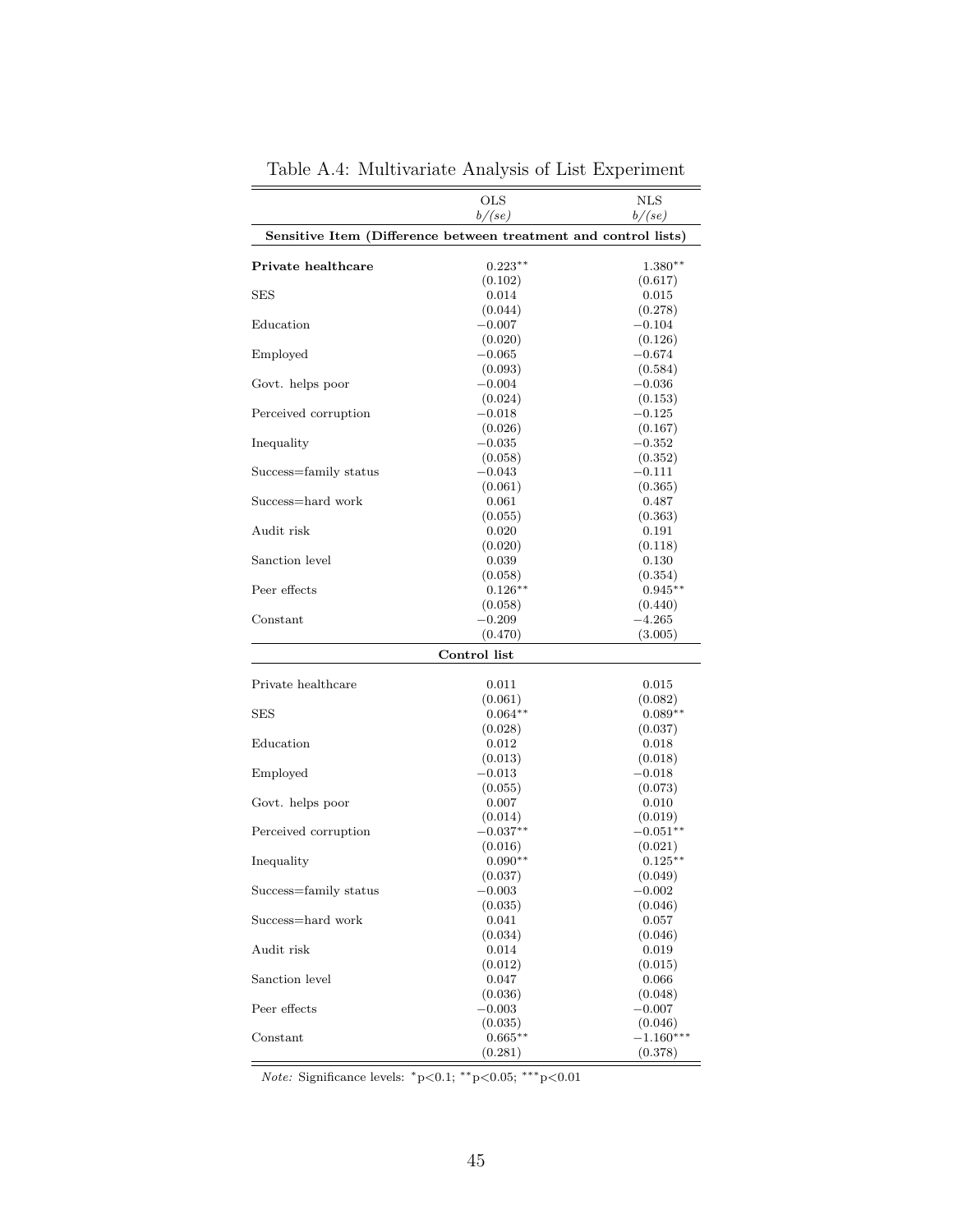In order to compare effect sizes across the OLS and NLS estimators, we compute predicted probabilities for each. In Figure [A.1,](#page-26-0) we present the predicted probability of supporting tax evasion for those with private insurance (left panel) and without private insurance (right panel). Figure [A.1](#page-26-0) demonstrates that both groups of respondents would be willing to evade taxes, but that willingness increases (by roughly 22% points, as indicated in Table [A.4](#page-29-0) and Table [3](#page-24-0) in the main body) among those with private insurance. In comparing the two estimators, it is clear that the willingness to evade taxes is highly comparable for the linear and non-linear least squares models, and the NLS estimator only has slightly smaller confidence intervals.



Figure A.1: Predicted probabilities of the willingness to evade taxes: Comparing OLS and NLS estimations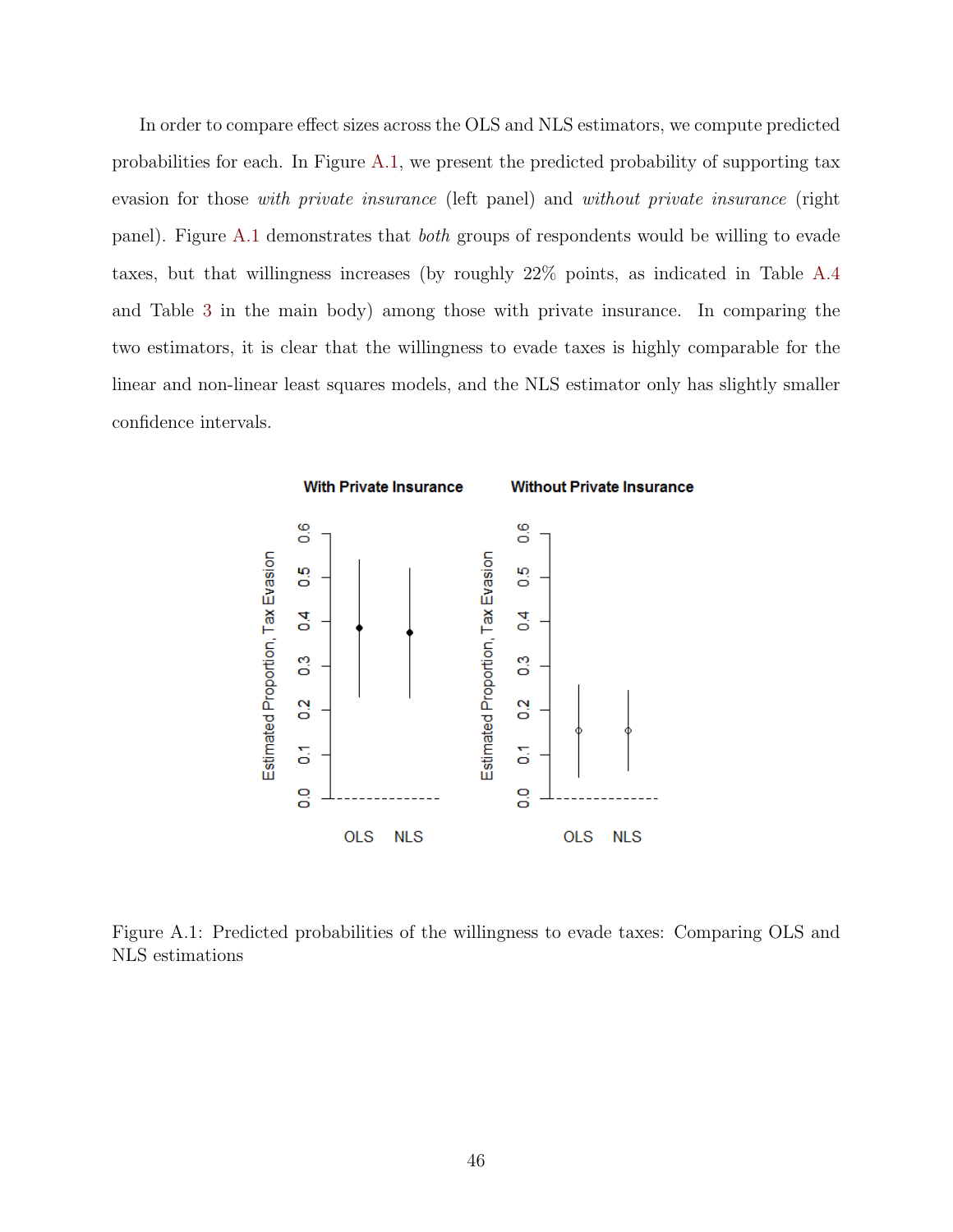# Alternative Specifications and Measures

| ппост просшестоп                      |                   |             |                   |             |
|---------------------------------------|-------------------|-------------|-------------------|-------------|
|                                       | $\left( 1\right)$ | (2)         | $\left( 3\right)$ | (4)         |
|                                       | Country FE logit  | Country FE  | Country FE logit  | Country FE  |
|                                       | $b$ /se           | b/se        | b/se              | b/se        |
|                                       |                   |             |                   |             |
| Private health insurance              | $0.504**$         | 0.107       |                   |             |
|                                       | (0.23)            | (0.17)      |                   |             |
| Independence from public goods        |                   |             | $0.322**$         | $0.300***$  |
|                                       |                   |             | (0.13)            | (0.09)      |
| Household income                      | $-0.000$          | $-0.000$    | $-0.000$          | $-0.000$    |
|                                       | (0.00)            | (0.00)      | (0.00)            | (0.00)      |
| Education                             | $-0.044$          | $-0.115***$ | $-0.033$          | $-0.100***$ |
|                                       | (0.03)            | (0.02)      | (0.03)            | (0.02)      |
| In the labor market                   | $-0.937$          | $-0.475$    | $-0.967$          | 0.057       |
|                                       | (1.15)            | (0.93)      | (1.18)            | (1.01)      |
| Strong preferences for redistribution | $0.235*$          | 0.067       | 0.206             | 0.006       |
|                                       | (0.12)            | (0.08)      | (0.13)            | (0.08)      |
| Perceived probability of sanction     | 0.005             | $-0.069***$ | $-0.014$          | $-0.078***$ |
|                                       | (0.02)            | (0.01)      | (0.02)            | (0.01)      |
| Peer effects                          | $0.360***$        | $0.208***$  | $0.390***$        | $0.195***$  |
|                                       | (0.07)            | (0.04)      | (0.07)            | (0.04)      |
| N                                     | 3,225             | 3,225       | 2,950             | 2,950       |

<span id="page-46-0"></span>Table A.5: Private Health Insurance and Attitudes towards Tax Evasion, Country Fixed-Effects Specifications

*Note:* Significance levels: \*  $p < 0.10$ , \*\*  $p < 0.05$ , \*\*\*  $p < 0.01$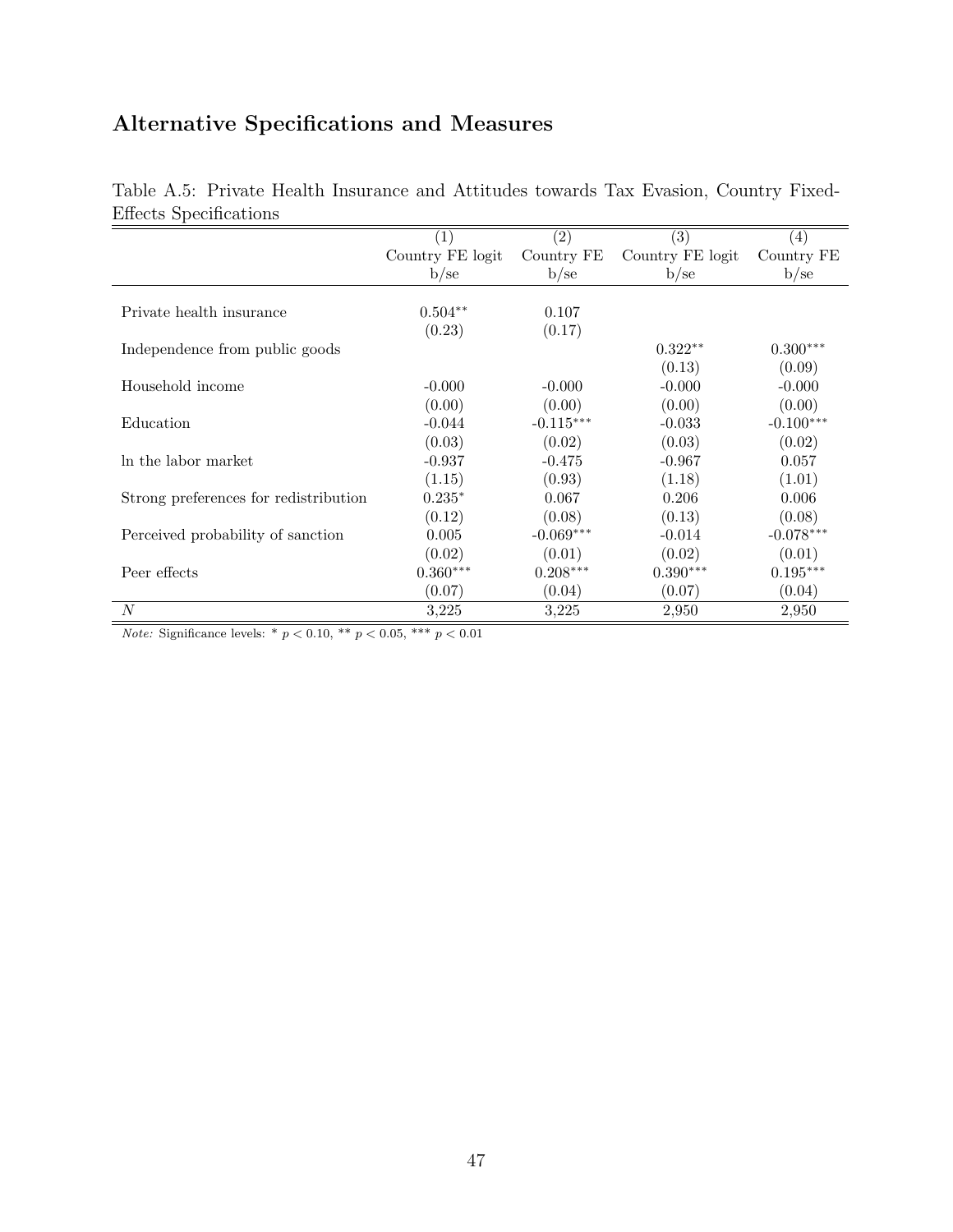<span id="page-47-0"></span>

|                                       | (1)           | (2)         | $\left( 3\right)$ | (4)         |
|---------------------------------------|---------------|-------------|-------------------|-------------|
|                                       | City FE logit | City FE     | City FE logit     | City FE     |
|                                       | b/se          | $b$ /se     | b/se              | b/se        |
|                                       |               |             |                   |             |
| Private health insurance              | $0.514**$     | 0.067       |                   |             |
|                                       | (0.24)        | (0.16)      |                   |             |
| Independence from public goods        |               |             | $0.319**$         | $0.341***$  |
|                                       |               |             | (0.14)            | (0.09)      |
| Household income                      | $-0.000$      | $-0.000$    | $-0.000$          | $-0.000$    |
|                                       | (0.00)        | (0.00)      | (0.00)            | (0.00)      |
| Education                             | $-0.038$      | $-0.101***$ | $-0.028$          | $-0.082***$ |
|                                       | (0.03)        | (0.02)      | (0.03)            | (0.02)      |
| In the labor market                   | $-0.990$      | $-0.321$    | $-0.953$          | 0.305       |
|                                       | (1.17)        | (0.90)      | (1.20)            | (0.98)      |
| Strong preferences for redistribution | $0.301**$     | $0.150*$    | $0.266**$         | 0.091       |
|                                       | (0.12)        | (0.08)      | (0.13)            | (0.08)      |
| Perceived probability of sanction     | 0.032         | $-0.044***$ | 0.012             | $-0.050***$ |
|                                       | (0.02)        | (0.01)      | (0.02)            | (0.01)      |
| Peer effects                          | $0.312***$    | $0.139***$  | $0.339***$        | $0.123***$  |
|                                       | (0.07)        | (0.04)      | (0.07)            | (0.04)      |
| $\boldsymbol{N}$                      | 3,225         | 3,225       | 2,902             | 2,950       |

Table A.6: Private Health Insurance and Attitudes towards Tax Evasion, City Fixed-Effects Specifications

*Note:* Significance levels: \*  $p < 0.10$ , \*\*  $p < 0.05$ , \*\*\*  $p < 0.01$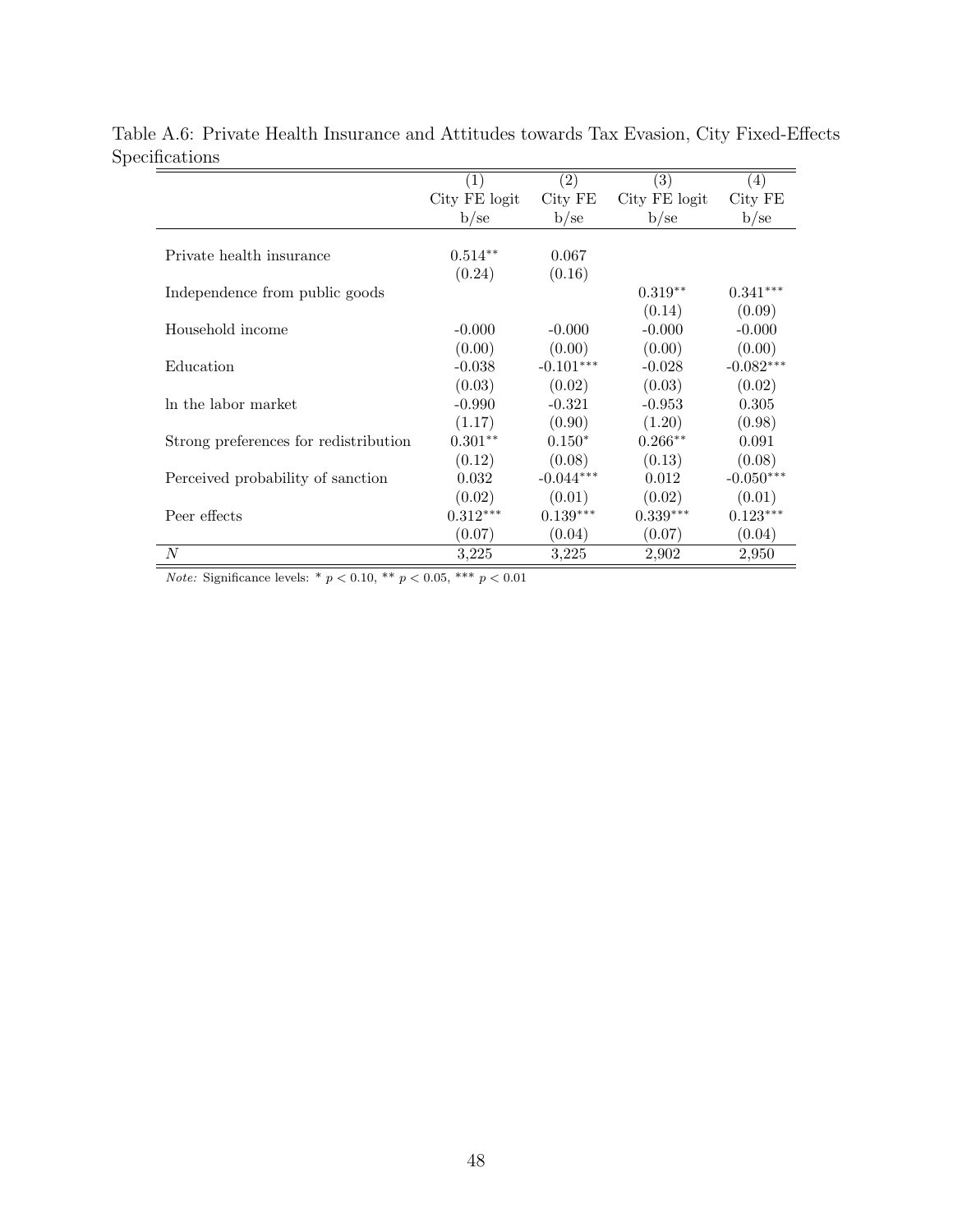### Private insurance, tax evasion, and state capacity

<span id="page-48-0"></span>

|                                       |                      |                      |                      | Dependent variable: tax evasion is justifiable |                      |                       |
|---------------------------------------|----------------------|----------------------|----------------------|------------------------------------------------|----------------------|-----------------------|
|                                       | (1)                  | (2)                  | (3)                  | (4)                                            | (5)                  | (6)                   |
|                                       | b/(se)               | b/(se)               | b/(se)               | b/(se)                                         | b/(se)               | b/(se)                |
| Private health insurance              | $0.463*$<br>(0.24)   | $6.602*$<br>(3.667)  | $0.473**$<br>(0.24)  | $2.293**$<br>(1.06)                            | $0.477**$<br>(0.24)  | $3.458***$<br>(0.99)  |
| State capacity indicators             |                      |                      |                      |                                                |                      |                       |
| Immunizations coverage (POL3)         | 0.031<br>(0.03)      | 0.038<br>(0.03)      |                      |                                                |                      |                       |
| Private health*immunizations          |                      | $-0.068*$<br>(0.04)  |                      |                                                |                      |                       |
| Tax burden as % GDP                   |                      |                      | 0.011<br>(0.03)      | 0.018<br>(0.03)                                |                      |                       |
| Private health*tax burden             |                      |                      |                      | $-0.069*$<br>(0.04)                            |                      |                       |
| Income taxation as % GDP              |                      |                      |                      |                                                | 0.043<br>(0.12)      | 0.073<br>(0.12)       |
| Private health*income taxation        |                      |                      |                      |                                                |                      | $-0.499***$<br>(0.17) |
| Individual-level factors              |                      |                      |                      |                                                |                      |                       |
| Household income                      | $-0.000$<br>(0.00)   | $-0.000$<br>(0.00)   | $-0.000$<br>(0.00)   | $-0.000$<br>(0.00)                             | $-0.000$<br>(0.00)   | $-0.000$<br>(0.00)    |
| Education                             | $-0.036$<br>(0.03)   | $-0.037$<br>(0.03)   | $-0.037$<br>(0.03)   | $-0.038$<br>(0.03)                             | $-0.038$<br>(0.03)   | $-0.038$<br>(0.03)    |
| In the labor market                   | $-0.934$<br>(1.17)   | $-0.915$<br>(1.16)   | $-0.943$<br>(1.17)   | $-0.945$<br>(1.16)                             | $-0.942$<br>(1.17)   | $-0.930$<br>(1.17)    |
| Strong preferences for redistribution | $0.291**$<br>(0.12)  | $0.285**$<br>(0.12)  | $0.293**$<br>(0.12)  | $0.285**$<br>(0.12)                            | $0.294**$<br>(0.12)  | $0.281**$<br>(0.12)   |
| Perceived sanction                    | 0.027<br>(0.02)      | 0.021<br>(0.02)      | 0.027<br>(0.02)      | 0.028<br>(0.02)                                | 0.028<br>(0.02)      | 0.028<br>(0.02)       |
| Peer effects                          | $0.326***$<br>(0.07) | $0.327***$<br>(0.07) | $0.324***$<br>(0.07) | $0.322***$<br>(0.07)                           | $0.324***$<br>(0.07) | $0.320***$<br>(0.07)  |
| Random-effects                        |                      |                      |                      |                                                |                      |                       |
| Country level (estimate/se)           | 0.000                | 0.000                | 0.000                | 0.000                                          | 0.000                | 0.000                 |
|                                       | (0.489)              | (0.441)              | (0.564)              | (0.501)                                        | (0.5282)             | (0.721)               |
| City level $(estimate/sec)$           | 0.769<br>(0.167)     | 0.764<br>(0.166)     | 0.792<br>(0.170)     | 0.791<br>(0.170)                               | 0.796<br>(0.170)     | 0.821<br>(0.174)      |
| $\overline{N}$                        | 3,225                | 3,225                | 3,225                | 3,225                                          | 3,225                | 3,225                 |
| $F - Statistic$                       | 73.63***             | 73.93***             | 76.99***             | $78.58***$                                     | 75.64***             | 80.84***              |

Table A.7: Private Health Insurance, Attitudes towards Tax Evasion, and State Capacity. Latin America, 17 cities. Multi-level HLM Random Intercept Models

Note: Immunizations coverage (POL3) refers to the percentage of surviving infants who receive the 3rd dose of polio containing vaccine as estimated by WHO-UNICEF. Tax burden as % GDP as calculated by the Inter-American Development Bank (IADB) and the Inter-American Center of Tax Administrations (CIAT). Income taxation as % GDP includes Personal Income Tax and Corporate Income Tax as as calculated by the Inter-American Development Bank (IADB) and the Inter-American Center of Tax Administrations (CIAT). All the figures were estimated for 2011-2012. Significance levels: \*  $p < 0.10$ , \*\*  $p < 0.05$ , \*\*\*  $p < 0.01\,$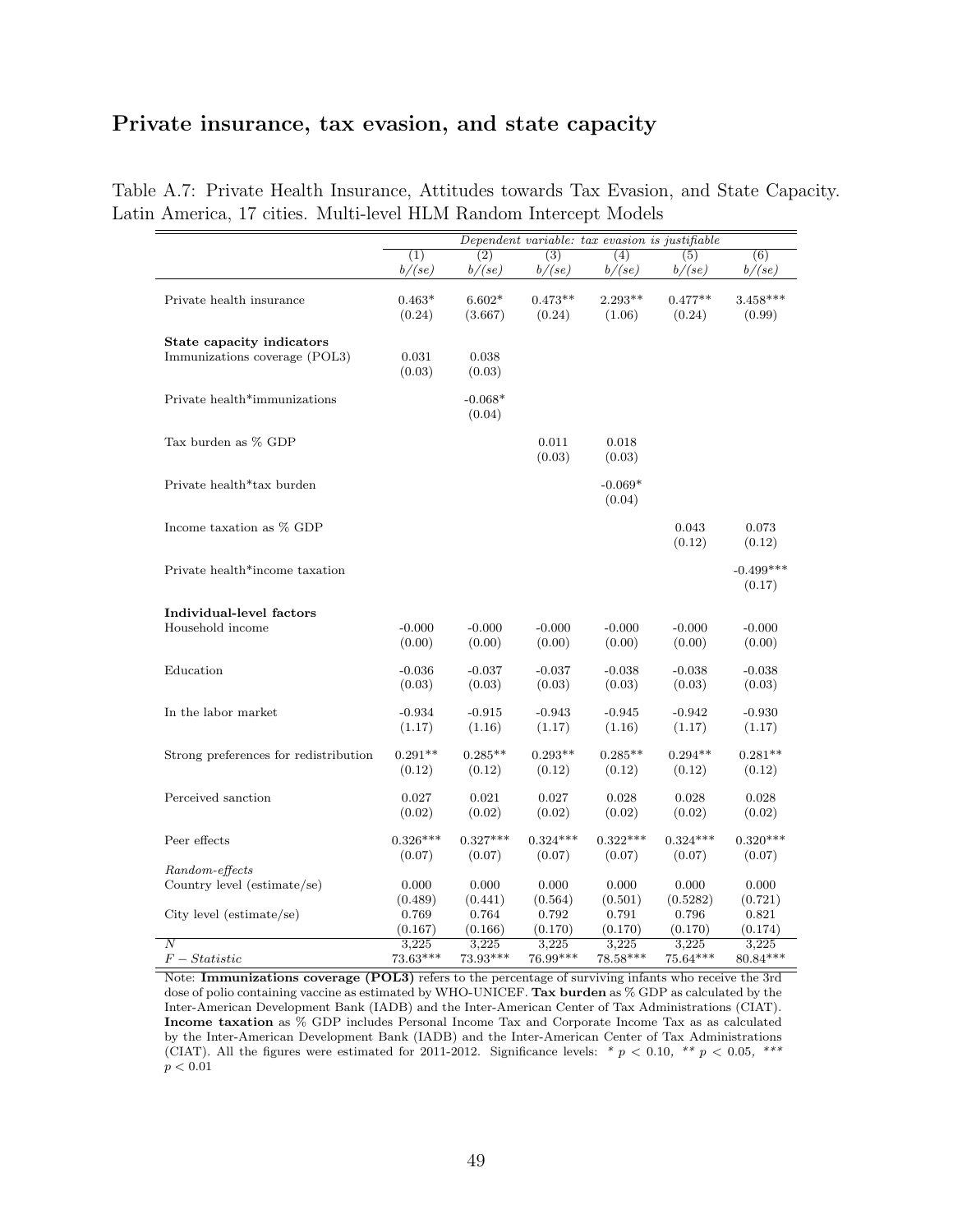## Interaction models

<span id="page-49-0"></span>

|                                       | (1)             | (2)         | $\overline{(3)}$ |
|---------------------------------------|-----------------|-------------|------------------|
|                                       | <b>Baseline</b> | Interaction | Interaction      |
|                                       | b/(se)          | income      | preferences      |
|                                       |                 | b/(se)      | b/(se)           |
|                                       |                 |             |                  |
| Private health insurance              | $0.479**$       | 0.349       | $0.679**$        |
|                                       | (0.24)          | (0.30)      | (0.31)           |
| Household income                      | $-0.000$        | $-0.000$    | $-0.000$         |
|                                       | (0.00)          | (0.00)      | (0.00)           |
| Education                             | $-0.038$        | $-0.038$    | $-0.037$         |
|                                       | (0.03)          | (0.03)      | (0.03)           |
| In the labor market                   | $-0.943$        | $-0.944$    | $-0.933$         |
|                                       | (1.17)          | (1.17)      | (1.17)           |
| Strong preferences for redistribution | $0.294**$       | $0.291**$   | $0.327**$        |
|                                       | (0.12)          | (0.12)      | (0.13)           |
| Perceived probability of sanction     | 0.027           | 0.027       | 0.026            |
|                                       | (0.02)          | (0.02)      | (0.02)           |
| Peer effects                          | $0.324***$      | $0.323***$  | $0.325***$       |
|                                       | (0.07)          | (0.07)      | (0.07)           |
| Private insurance*income              |                 | 0.000       |                  |
|                                       |                 | (0.00)      |                  |
| Private insurance*redistribution      |                 |             | $-0.415$         |
|                                       |                 |             | (0.45)           |
| Random-effects                        |                 |             |                  |
| Country level (estimate/se)           | 0.000           | 0.000       | 0.000            |
|                                       | (0.619)         | (0.622)     | (0.610)          |
|                                       |                 |             |                  |
| City level $(estimate/sec)$           | 0.796           | 0.793       | 0.793            |
|                                       | (0.171)         | (0.171)     | (0.171)          |
| $\overline{N}$                        | 3,225           | 3,225       | 3,225            |
| $F - Statistic$                       | $41.22***$      | $41.46***$  | 41.98***         |
|                                       |                 |             |                  |

Table A.8: Is tax evasion morally justifiable? Latin America, 17 cities. Interaction models

*Note:* Data from CAF Survey 2011. Significance levels: \*  $p < 0.10$ , \*\*  $p < 0.05$ , \*\*\*  $p < 0.01\,$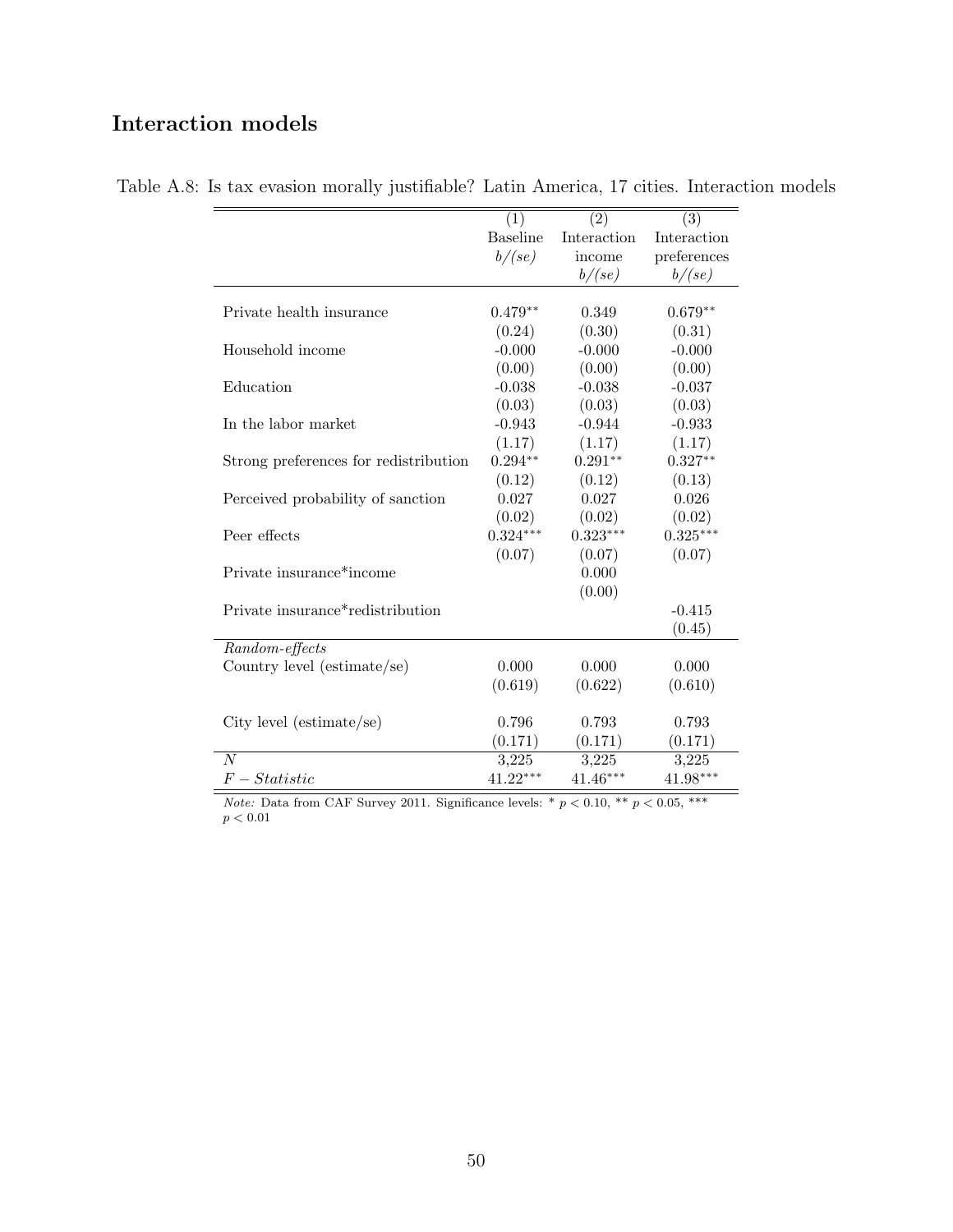

## Interaction insurance scheme and occupation

<span id="page-50-0"></span>Figure A.2: Willingness to evade taxes by type of health care provider and access to different social security institutions, Mexico City, 2017. Based on list experiment, linear estimators, Table [2.](#page-22-0)